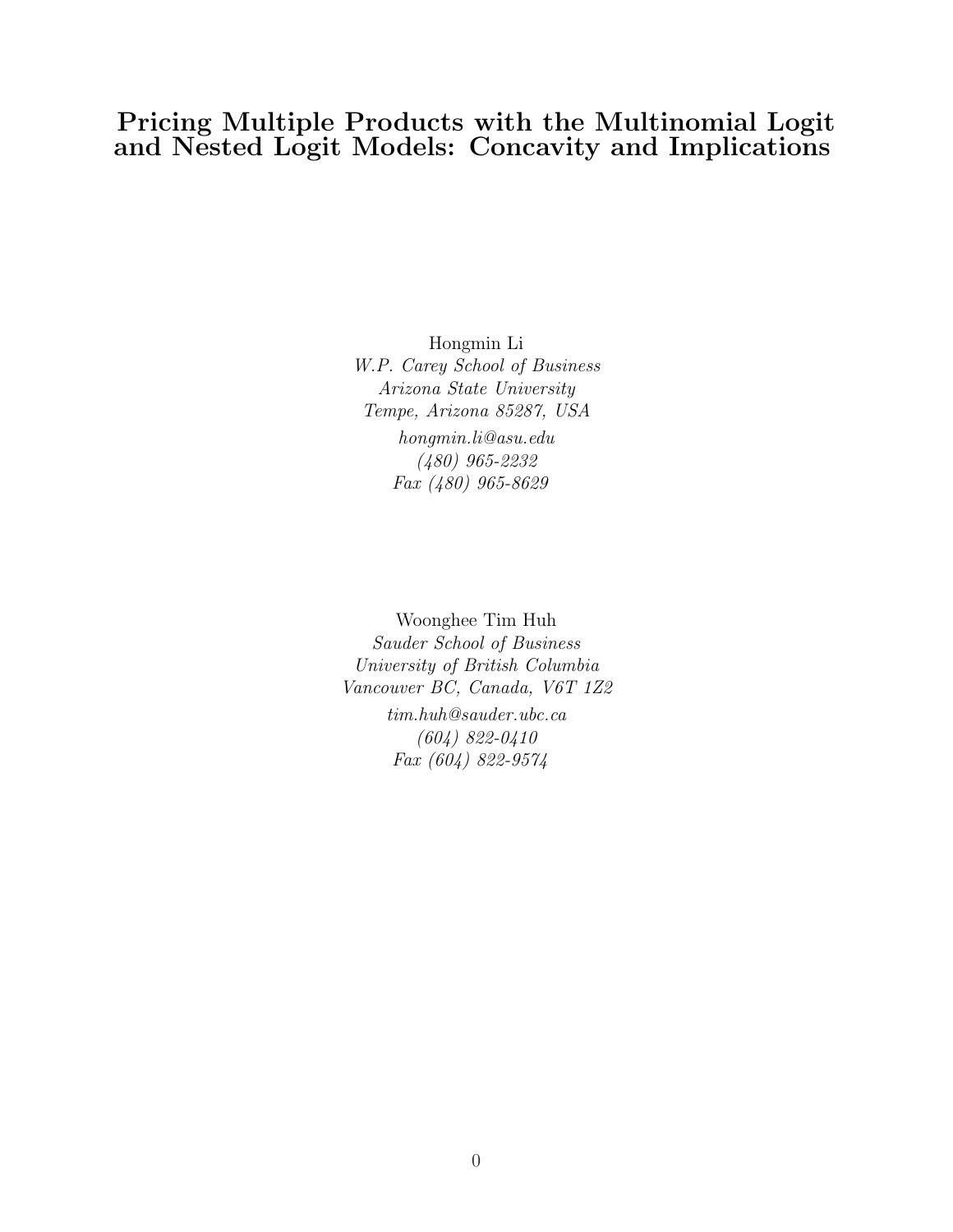# Pricing Multiple Products with the Multinomial Logit and Nested Logit Models: Concavity and Implications

Hongmin Li • Woonghee Tim Huh

W.P. Carey School of Business, Arizona State University Tempe, Arizona 85287, USA Sauder School of Business, University of British Columbia Vancouver, BC, Canada, V6T 1Z2 hongmin.li@asu.edu • tim.huh@sauder.ubc.ca

We consider the problem of pricing multiple differentiated products with the Nested Logit model and, as a special case, the Multinomial Logit model. We prove that concavity of the total profit function with respect to market share holds even when price sensitivity may vary with products. We use this result to analytically compare the optimal monopoly solution to oligopolistic equilibrium solutions. To demonstrate further applications of the concavity result, we consider several multi-period dynamic models that incorporate the pricing of multiple products in the context of inventory control and revenue management, and establish structural results of the optimal policies.

Keywords: Multinomial Logit Model, Nested Logit Model, Consumer Choice, Multi-Product Pricing, Price Competition with Differentiated Products, Quantity Competition with Differentiated Products

# 1 Introduction and Literature Review

Since Luce (1959) first proposed the logit model for consumer choice half a century ago, it has received much attention from researchers in several fields including marketing, economics and operations management, and it has generated a large body of literature for both theoretical models and empirical validations in a wide range of applications. In this paper, we consider the pricing problem of a firm offering a set of differentiated products, and study the total profit under the logit-based framework. One of the main contributions of this paper is to establish the joint concavity of total profit when the customer choice is modeled using the Nested Logit model, which includes the standard Multinomial Logit (MNL) model as a special case. Our contribution also includes the characterization of the difference between monopoly and oligopoly outcomes. We further show how the concavity result may be applied to efficiently solve dynamic problems in inventory control and revenue management.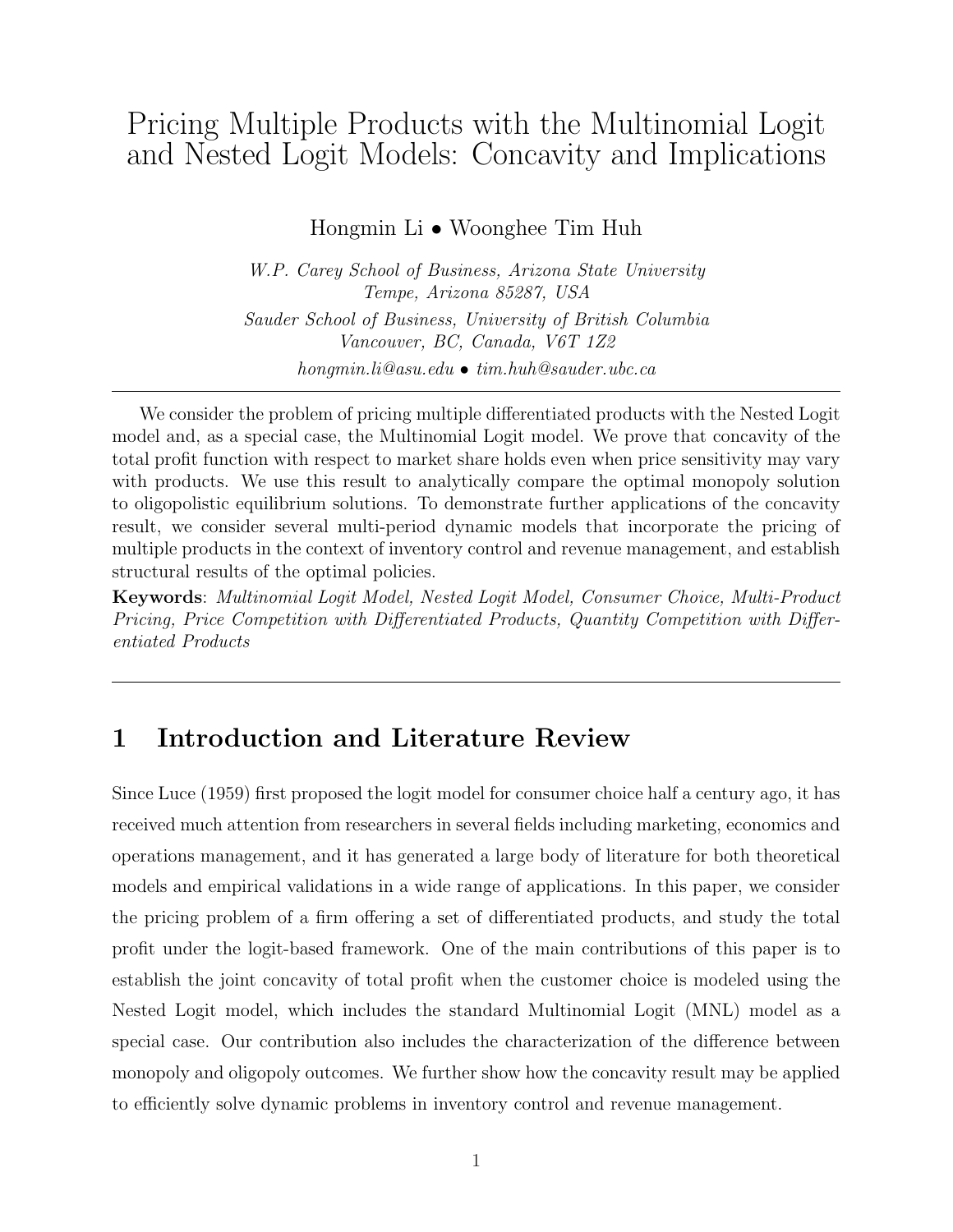The Standard MNL Model and the Nested Logit Model with Pricing. To motivate the Nested Logit model, we first discuss the more commonly known standard MNL model. The MNL model describes the decision process of a customer who makes a selection from an array of products. This model has been used in marketing and econometric applications for predicting consumer choices (McFadden, 1986), for analyzing aggregate market shares (Berry, 1994), and for estimating price sensitivities in several industries (Guadagni and Little, 1983; Train et al., 1987; Greene, 1991). The often-cited book by Anderson et al. (1992) provides a detailed presentation of the MNL model based on consumer choice theory and demonstrates its desirable properties.

In the MNL model with  $M \geq 2$  products, the representative customer associates a utility  $u_i$  with product  $i \in \{1, \ldots, M\}$  defined by  $u_i = \alpha_i + \epsilon_i$ , where  $\alpha_i$  relates to a measure of attractiveness for product i based on known attributes such as quality and price, and  $\epsilon_i$  is a random term representing unobserved utility. Under the condition that the random terms  $\{\epsilon_i\}$  are IID with Gumbel distribution, it is well known (Luce, 1959; McFadden, 1974) that the customer selects product  $i$  with probability

$$
\frac{\exp \alpha_i}{1 + \sum_{j=1}^M \exp \alpha_j} \qquad (1)
$$

(The probability that the customer decides to purchase none of the products is  $1/1 +$  $\sum_{i=1}^{n} M_i$  $_{j=1}^{M}$  exp  $\alpha_{j}$ ].) By aggregating customer decisions, we obtain (1) as the proportion of total potential demand captured by product i. That is, it is the expected sales quantity of product i normalized by the total number of potential customers, including those who purchase nothing. For brevity, we refer to it as the *market share* of product  $i$  in the remainder of the paper.

One of the criticisms for the standard MNL model, which serves as a motivation for the nested model, is the *Independence-from-Irrelevant-Alternatives* (IIA) property – that the ratio of the purchase probabilities for any two alternatives is independent of the presence of other alternatives. This is often explained with the famous "red bus/blue bus" example (see Train (2003) for a detailed explanation). The IIA property not only limits empirical applications of the standard MNL model, but also weakens the conclusions and insights of model-based papers obtained under the premise of standard MNL. For example, Chen and Hausman (2000) recognize that their analysis of the product line selection and pricing problem cannot be applied if the IIA property does not hold. To address this drawback,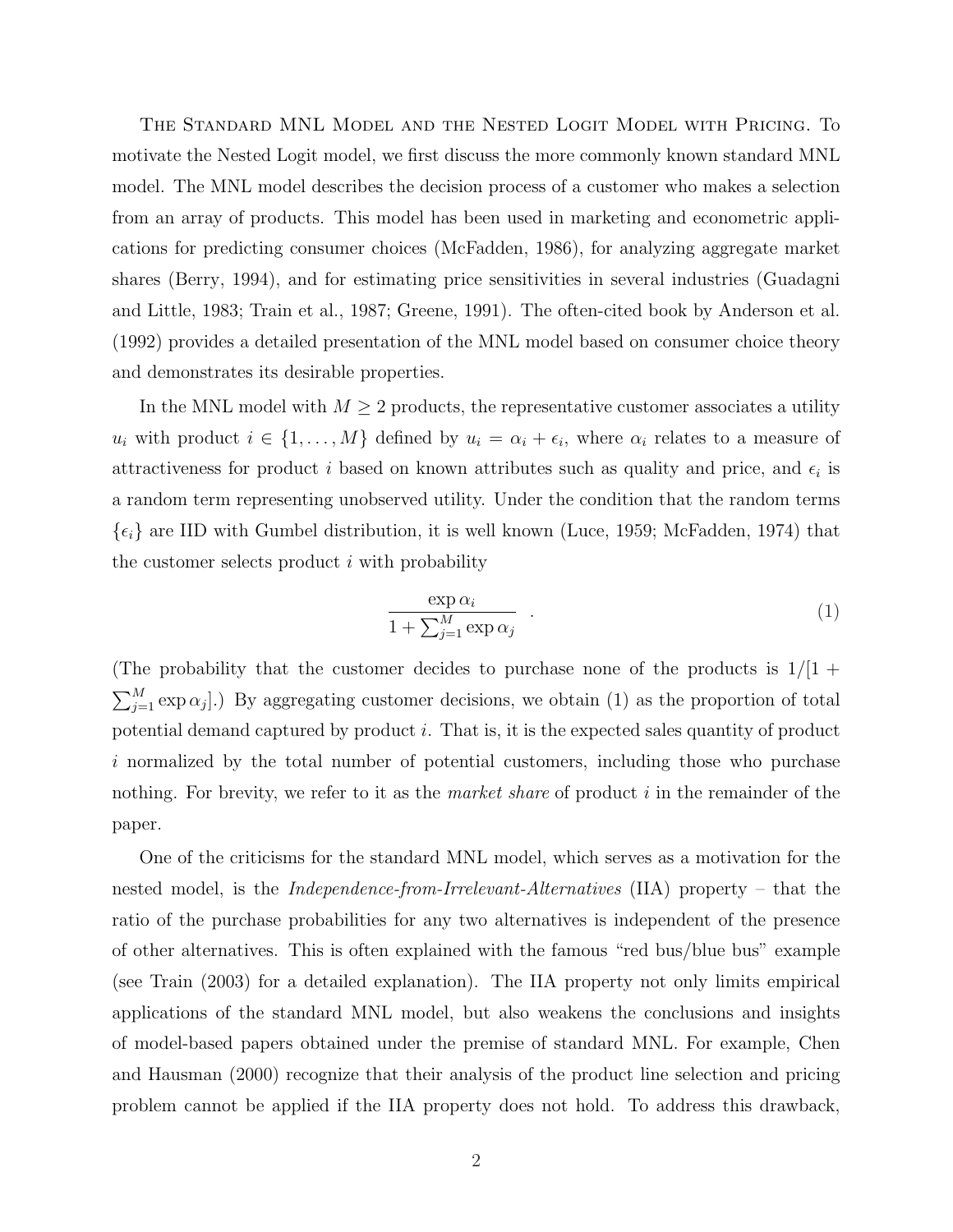McFadden (1978, 1980) have generalized the MNL model of Luce (1959) to a Generalized Extreme Value (GEV) model with a nested choice structure, which is also known as the Nested Logit model. Under this model, a consumer first chooses a group of products among several possible groups, and then limits her subsequent selection within the chosen group.The Nested logit model is found empirically to be more widely applicable than a standard MNL model (see for example, Dubin (1986), Kannan and Wright (1991), Bhat (1995), and Goldberg (1995)). However, the use of the Nested Logit model has primarily been limited to the context of descriptive representation rather than prescriptive optimization.

In the pricing and revenue management literature, the Nested Logit model with pricing as a lever has not been used, to our knowledge. Instead, the price-dependent MNL model has been one of the standard methods for modeling consumer behavior and optimizing prices for a firm offering multiple products (for example, Dong et al. (2009) and Song and Xue (2007)). While our paper fits into the larger context of the multi-product pricing and revenue management literature, we deviate from prior methodological treatments (for example, Gallego and van Ryzin (1997), and Maglaras and Meissner (2006)), which typically focus on mathematical reduction or heuristics. Instead we focus on pricing solutions for a particular family of choice models, the Nested Logit models, and explore their theoretical properties in detail. We note one particular paper that studies multi-product pricing using a nested structure in the demand model, which has characteristics similar to the Nested Logit model. Bitran et al.  $(2010)$  consider a demand model where the customers first make a decision among "subfamily" groups which are differentiated by quality (i.e., a vertically differentiated assortment), and then choose at the product level, which is a horizontally differentiated assortment. Although the second level customer decision is modeled as a MNL model, the top level customer decision is, however, more aligned with the "reservation price" interpretation: The customers have fixed valuations for the top-level product groups, but are segmented based on budget and non-purchasing utility. They formulate the problem as a stochastic control problem, allowing consumer substitution based on both price and inventory availability, and show that the optimal prices follow the same ordering as the utility levels of the product choices.

PROFIT MAXIMIZATION OBJECTIVE. The objective function of our interest is the total profit, which is given by the difference between revenue and cost. The most common way of incorporating prices into the MNL model in this literature stream and previous empirical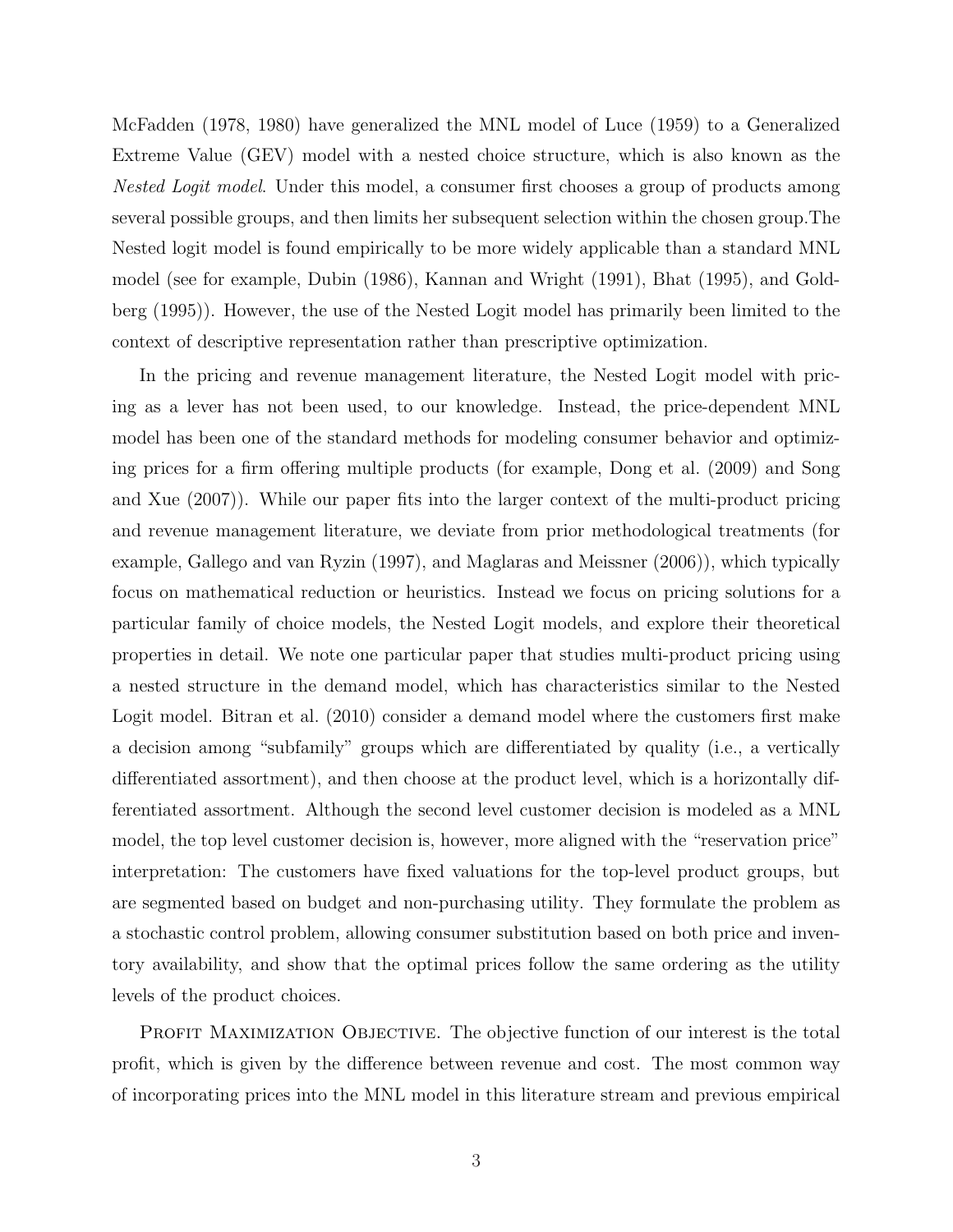applications of the MNL model is to adopt a demand model in which the attractiveness is a linear function of price. Assuming a known cost function, the total profit is then a function of the price vector. It turns out that this profit function is not concave in prices. The results of this paper apply equally well to revenue management settings in which marginal costs are negligible relative to fixed costs, and the objective is maximization of expected revenue (In the literature, such profit maximization has not been considered in the Nested Logit framework, and we are aware of only those in the standard MNL setting). Hanson and Martin (1996) are the first to show that the logit profit function is not concave in prices. They identify a path-following approach for finding a globally optimal solution. This method was the first viable approach for circumventing the difficulty of non-concavity. Other approaches presented by subsequent papers in the literature consider the revenue maximization problem as part of a more complex problem such as product line selection, inventory control or revenue management. Chen and Hausman (2000) study a product line selection problem under the MNL model, restricting price to one of several discrete price points. They formulate an integer program and show that the linear program relaxation has a quasi-concave revenue function. When the prices are not restricted, Aydin and Porteus (2008) establish that the optimal price vector satisfying the first-order condition is unique. Several other papers use the first-order condition to find optimal prices including Aydin and Ryan  $(2000)$ , Hopp and Xu  $(2005)$ , Akçay et al.  $(2010)$ , and Maddah and Bish  $(2007)$ . While the objective function is not concave in the price vector, it turns out that it is concave with respect to the market share vector, which is a one-to-one transformation of the price vector. This result is established by Dong et al. (2009) and Song and Xue (2007), for the standard MNL model. In this paper, we show the concavity property in more generalized settings, characterized by the Nested Logit model.

Note first that incorporating the *nested* model into the optimization framework has been perceived to be important but difficult:

The environments where product dissimilarity is asymmetric . . . can be modeled by a nested MNL model. However, the nested MNL model introduces substantially complex expressions and obscures the fundamental underlying driving forces of the optimal price behavior  $\dots$  (Dong et al., 2009)

However, showing the concavity of the total profit is one of the key contributions of this paper. Furthermore, we derive a single dimension search solution for the optimal prices and market shares under the Nested Logit model (Theorem 1 and Theorem 2).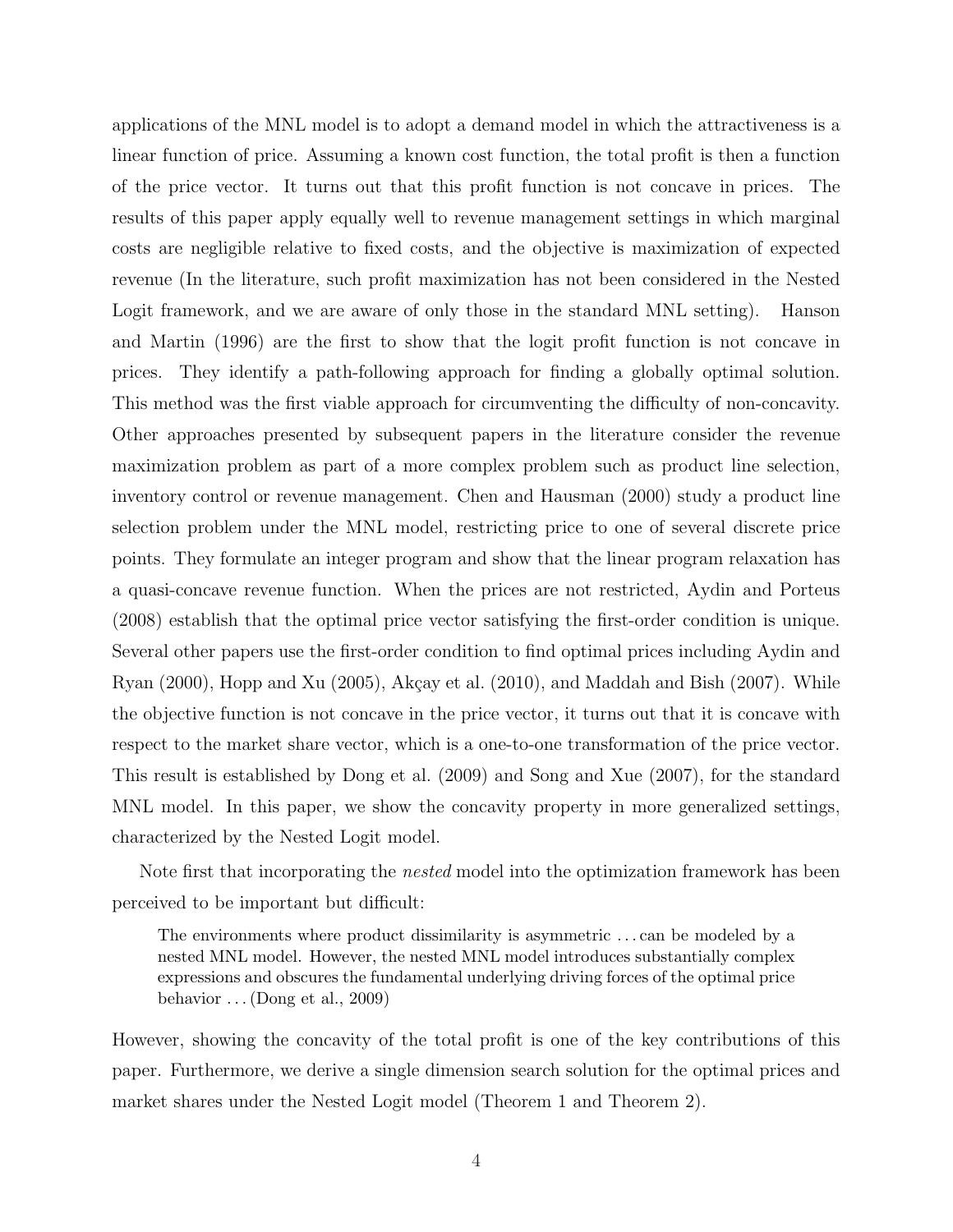Second, we remark that our result provides an important generalization even in the non-nested setting. The concavity result of Dong et al. (2009) and Song and Xue (2007) was established for the standard MNL model under the condition that the price sensitivity parameter is uniform across all products; in all of the papers mentioned above, with the exception of Hanson and Martin (1996) and Aydin and Porteus (2008), the price-dependent MNL models assume *identical price sensitivity parameters*, i.e.,  $b_i = b$  for all *i*'s, and that in most cases the value of b is restricted to 1. Fixing the value of this parameter at 1 limits the applicability of the models. Empirical fittings of the MNL have shown that the value of b varies widely (see Berry et al. (1995) and Nevo (2001)). Furthermore, identical price sensitivity implies that the impact of each price on the market share vector is the same across all products. Several empirical papers recognize the importance of allowing different price sensitivity parameters in the MNL model (for example, Erdem et al. (2002) and Luo et al.  $(2007)$ .

In this paper, we use a different proof approach (Theorem 1) from Dong et al. (2009) and Song and Xue (2007) and generalize the concavity result to the nested choice structure, as well as to general asymmetric price sensitivity parameters, broadening the applicability of the choice model in pricing problems.

Monopoly and Oligopoly Solutions. While our preceding discussion was on the maximization of total profit as a monopolist's problem, there are a number of papers in the literature taking a game-theoretical decentralized approach. Many pricing papers on product line selection consider the assortment decisions under competition (Anderson and de Palma, 1992; Besanko et al., 1998, 2003; Hopp and Xu, 2008; Cachon and Kok, 2007; Cachon et al., 2008). The theoretical focus in these papers is often to establish the uniqueness of the Nash equilibrium and study the impact of competition on equilibrium assortment decisions including price. For example, Anderson and de Palma (1992) show that when all products have equal quality, the equilibrium prices are an equal mark-up over the product cost. Cachon and Kok (2007) study retail assortment competition using a Nested Logit demand model and show how prices and variety levels are affected under various duopoly competition scenarios. Cachon et al. (2008) consider how the consumer search cost affects assortment competition using a standard MNL model.

In this paper, in addition to solving a centralized optimal pricing problem, we derive oligopoly equilibrium prices and market shares when the products are owned by separate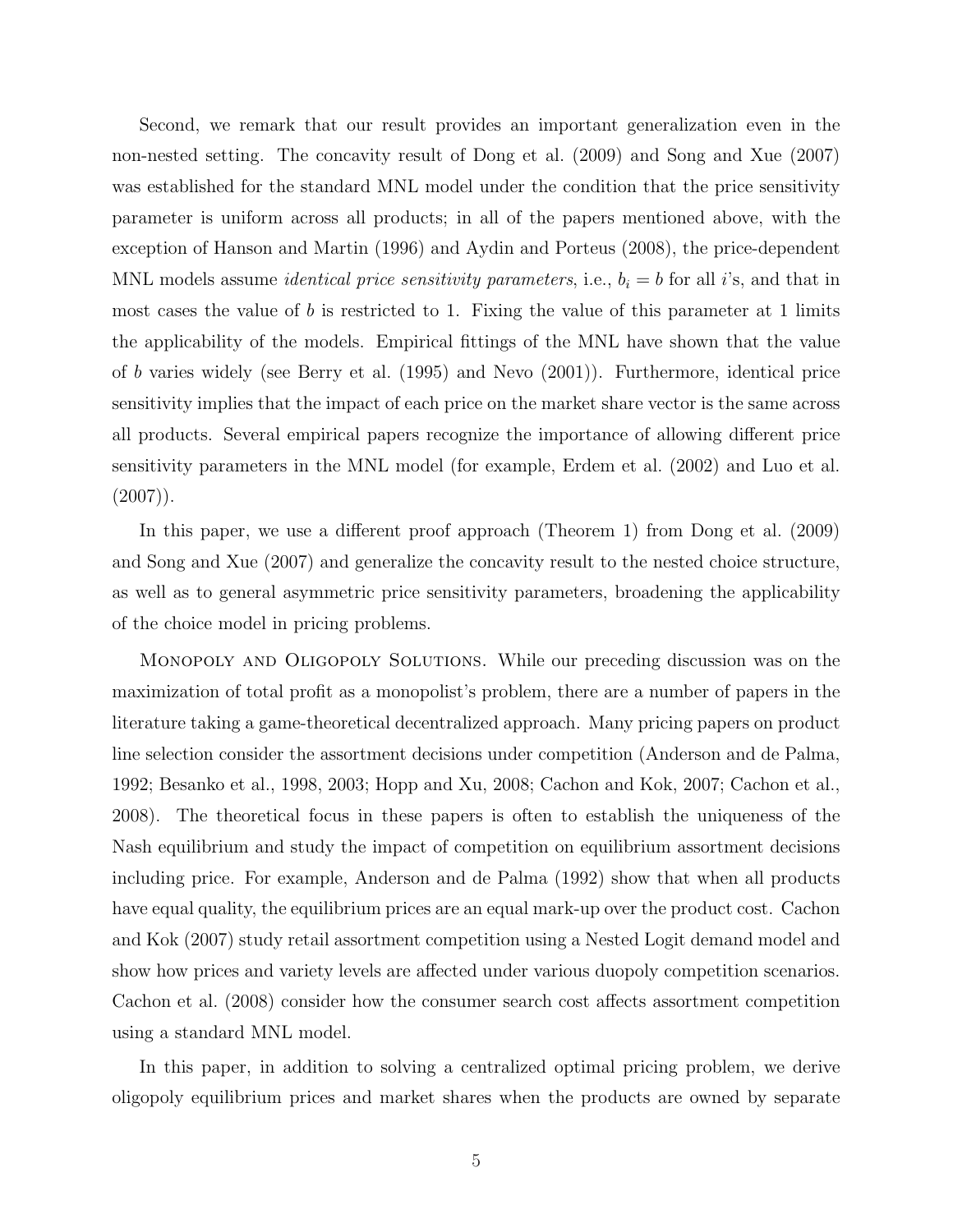revenue-maximizing firms. We consider both quantity competition (Cournot) and price competition (Bertrand) equilibria. In the quantity competition, each firm determines its own production quantities, and equilibrium prices are given by the inverse demand function of the Nested Logit model. In the price competition, each firm determines its own price(s) and demand is given by the Nested Logit model. Farahat and Perakis (2008) consider both price-competition and quantity-competition for multiple differentiated products where each product is sold by a separate company. They study the non-nested MNL model. The usefulness of studying these equilibrium outcomes, as Farahat and Perakis (2008) point out, is that the Cournot and Bertrand outcomes are equivalent to the equilibrium solutions of more prevalent two-stage scenarios where firms make price and quantity decisions sequentially (Friedman, 1988): either a make-to-stock situation where the production decisions precede the pricing decisions (Cournot), or a make-to-order situation where the pricing decisions precede the production decisions (Bertrand). In comparison with Farahat and Perakis (2008), we consider oligopolies under the more general Nested logit model and obtain comparisons of the centralized optimal pricing solution with oligopoly equilibria.

To our knowledge, we are the first to characterize the quantity competition equilibrium price and market share solutions in a "closed" form in the Nested Logit model (Theorem 3). This is achieved by employing the Lambert  $W$  function. Further, for the price-competition model, we characterize the equilibrium price and market share solutions by defining a modified version of the Lambert W function. We compare these two oligopoly solutions with the centralized optimal pricing solution (which we also refer to as the "monopoly" solution since all products are owned by a single firm), and show how the price and the market share for each product change from the centralized solution to the oligopoly solutions (Corollary 2 and Corollary 3). We find that, although competition drives up the total market share (in the sense that more consumers choose to buy one of the products instead of not purchasing) and drives down the prices, the market share and revenue for a particular product may increase or decrease due to competition. Specifically, the direction of change has a predictable pattern based on an ordering of product-specific parameters, namely the product quality and the price-sensitivity parameter. The findings of this paper provide a general framework for studying the optimal pricing and assortment decisions either with or without competition even when a nested structure exists in the customer choice model.

Applications of the Concavity Result. Furthermore, we explore the implications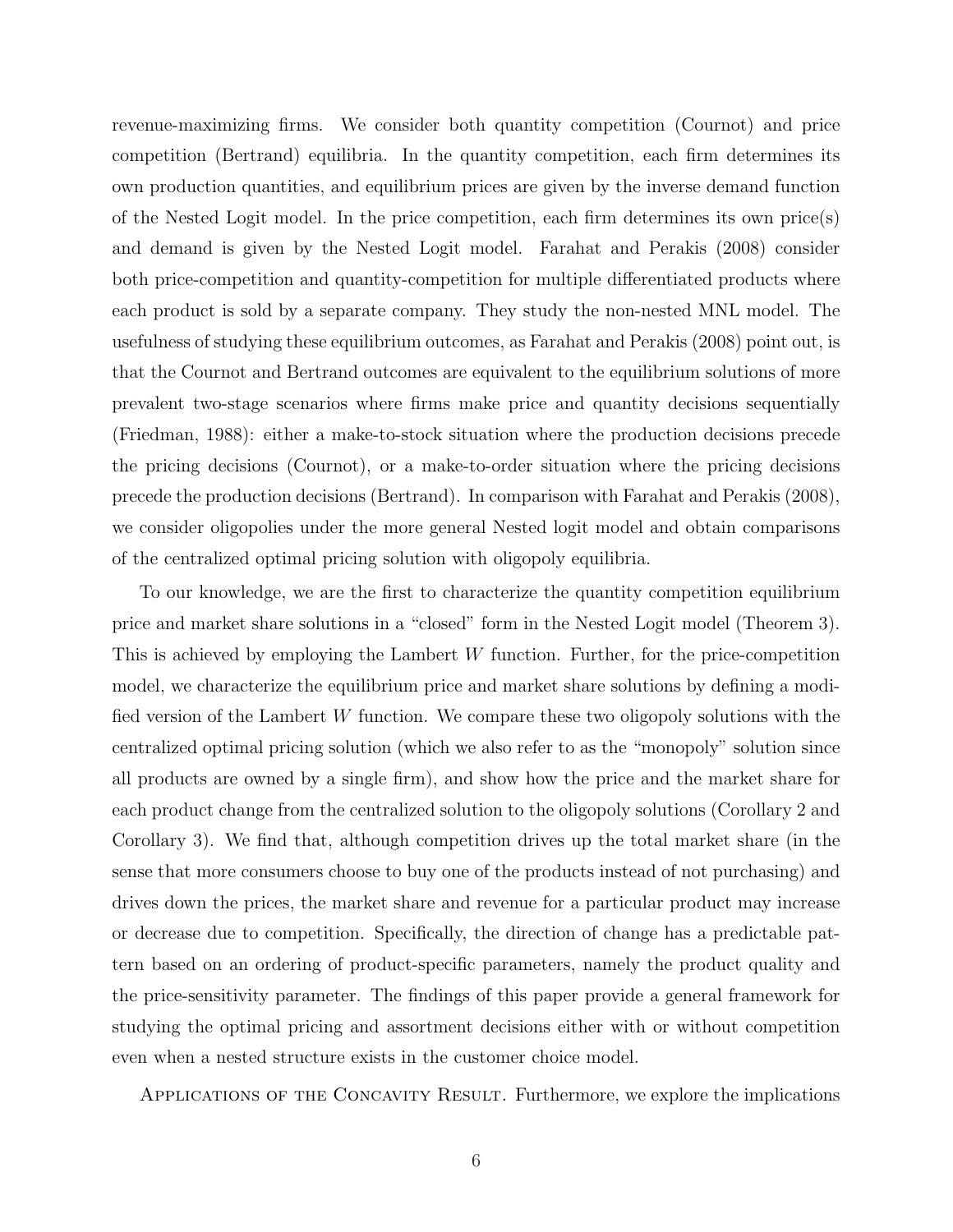of the concavity result in a number of multi-period dynamic models arising in inventory control and revenue management. For assemble-to-order products with a single critical component and a fixed ordering cost, we show that the optimal replenishment policy for the component in this joint pricing-inventory model is the well-known  $(s, S)$  policy. The  $(s, S)$ policy has proven to be optimal in several single-product inventory control settings (e.g., Scarf (1959) and Chen and Simchi-Levi (2004)), and this paper generalizes the applicability of the  $(s, S)$  policy with multiple products under the logit models. For an inventory model that maintains the inventory of finished products, Song and Xue (2007) have shown structural results of the optimal policy when the fixed ordering cost is absent, under a number of demand models including the standard MNL model with identical price sensitivity parameters. We show that the Song and Xue (2007) results are applicable to the general MNL model (with asymmetric price sensitivity parameters) and the Nested Logit choice model. In addition, Dong et al. (2009) have studied dynamic pricing of multiple products without replenishment and have shown the property of equal mark-up across all products in any given period. We find that the equal mark-up property no longer holds in more general settings (such as the Nested Logit model), and the optimal mark-up may depend on the price sensitivity of products and dissimilarity indices of product groups. These examples show that the concavity result allows tractable analysis and optimization of dynamic systems.

The remainder of this paper is organized as follows. In Section 2, we study the profit maximization problem under the Nested Logit model, and present the concavity property of profit, a computationally efficient method for finding the optimal solution, and a comparison of the optimal solution and the equilibrium outcome. The applications of the concavity result to multi-period inventory control and revenue management problems are shown in Section 3, and we conclude in Section 4.

## 2 Analysis: Nested Logit Model

We focus the analysis of this section to the more general Nested Logit model. All the results in this section are also applicable to the special case of the standard MNL model, allowing for non-identical price sensitivity parameters.

We adopt the general Nested Logit model defined in Greene (2003). Suppose that there are a total of M alternatives (or products), which can be divided into  $K \geq 1$  groups (also known as *branches*). Let  $M_k$  denote the number of alternatives that belong to branch k.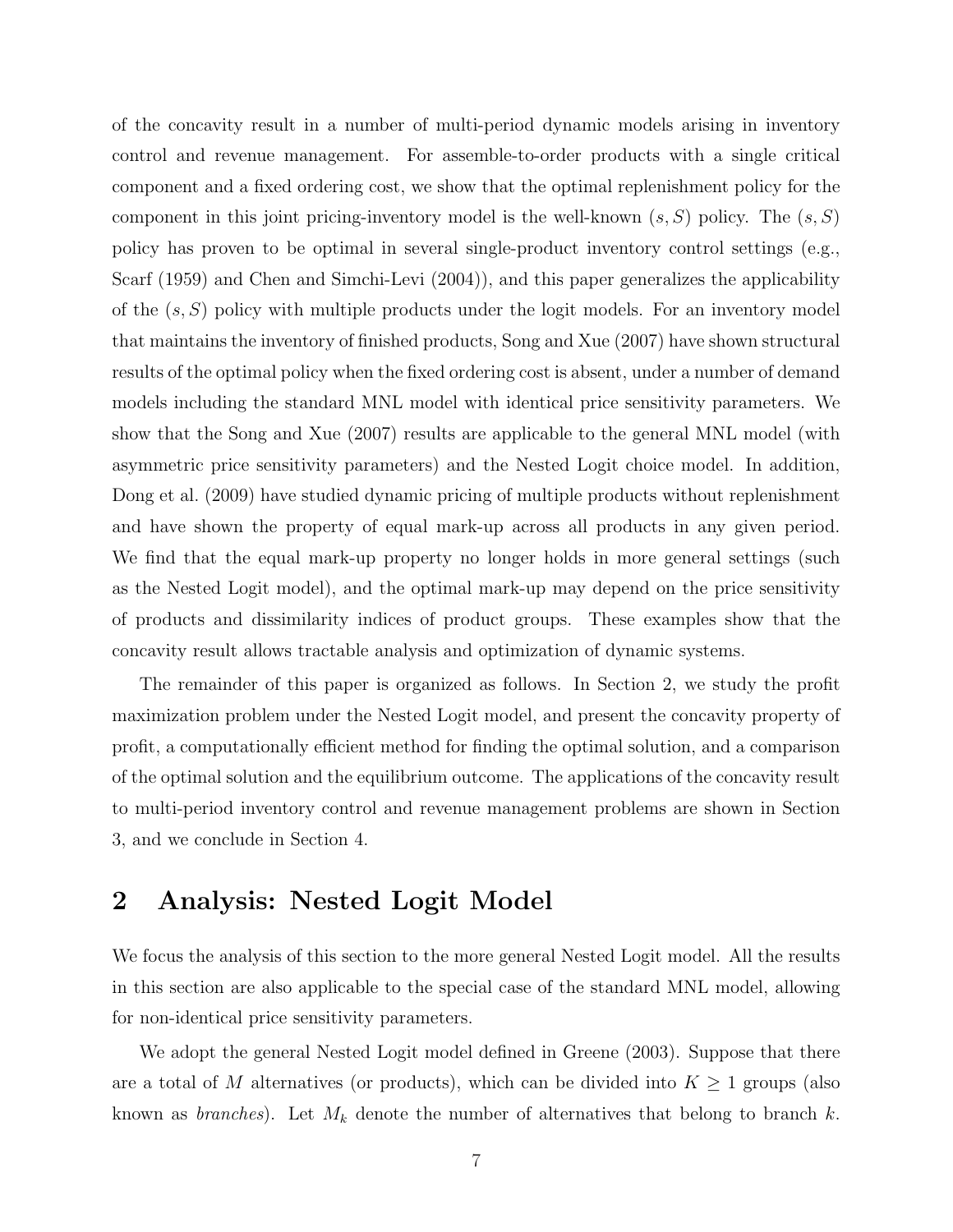Thus,  $\sum_{k=1}^{K} M_k = M$ . Let  $Q_k$  denote the probability that the customers select branch k among K possible branches, and let  $q_{j|k}$  denote the probability for product j conditional on branch k. We use  $a_{jk} - b_k p_{jk}$  to represent the *attractiveness* of product j in group k, which is a decreasing function of the price  $p_{jk}$ . Here, the price-independent component (quality) is specific to each product and given by  $a_{jk}$  while the price-sensitive component is dependent on the group to which the product belongs and is denoted by  $b_k$ . This is a reasonable modeling assumption since the set of products that belong to the same group are likely to have similar attributes. Let  $p_{jk}$  and  $q_{jk}$  denote the price and market share of product j within group k, respectively. We define the conditional market share of product  $j$  within group  $k$ , and the market share of group  $k$  as the following:

$$
q_{j|k} = \frac{e^{a_{jk} - b_k p_{jk}}}{\sum_{\ell=1}^{M_k} e^{a_{\ell k} - b_k p_{\ell k}}} \quad \text{and} \quad Q_k = \frac{e^{\tau_k I_k}}{1 + \sum_{\ell=1}^{K} e^{\tau_\ell I_\ell}}, \quad (2)
$$

where  $I_k = \log \sum_{j=1}^{M_k} e^{a_{jk}-b_k p_{jk}}$  represents the aggregate attractiveness of branch k, and  $\tau_k \in$  $[0, 1]$  represents an index for the degree of *dissimilarity* among products in branch k. Then,

$$
q_{jk} = q_{j|k} \cdot Q_k
$$
 and  $\sum_{j=1}^{M_k} q_{jk} = Q_k$ . (3)

We remark that this model is a generalization of the *standard* MNL model, which corresponds to the case where each group contains exactly a single alternative, i.e.,  $M_k = 1$  and  $\tau_k = 1$ for all k's. (When referring to the standard MNL model, we suppress the first subscript provided that there is no ambiguity.)

In this section, we first show that the problem of maximizing the total profit is concave with respect to the vector of market shares which can be thought of as a one-to-one transformation of the price vector (Section 2.1). Furthermore, we present a computationally efficient method for finding the optimal solution for the profit maximization problem, which can be accomplished by searching a single dimensional space regardless of the number of products (Section 2.2). We then compare the optimal solution to the outcome of oligopoly models in which each product branch is managed by a separate firm or manager, and conclude that competition decreases the price of each product and increases the total demand (Section 2.3).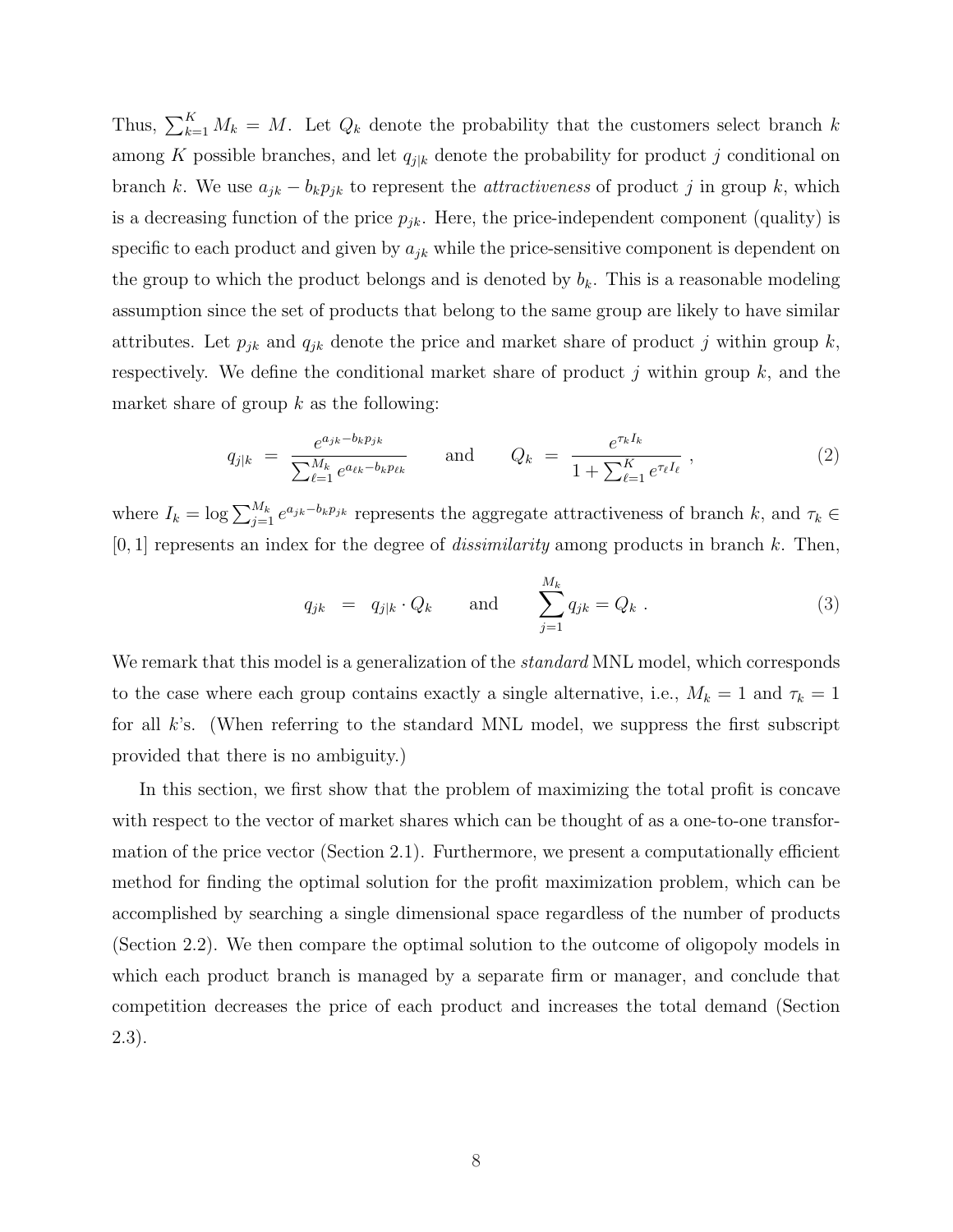### 2.1 Concavity of Total Profit

The objective of Section 2.1 is to show that the total profit, i.e., the difference between the total revenue and the total cost, is a concave function of the market share vector. We will first express the total revenue in terms of the market share vector  $\mathbf{q} = (q_{11}, q_{21}, \dots, q_{M_11}, \dots, q_{1K},$  $q_{2K}, \ldots, q_{M_K}$ , where  $q_{jk}$  represents the market share of product j in group k. We model the cost based on  $c_{jk}$ , the per-unit cost of product j in group k. Then, we prove the concavity of total profit in terms of q.

Given a price vector  $\mathbf{p} = (p_{11}, p_{21}, \ldots, p_{M_11}, \ldots, p_{1K}, p_{2K}, \ldots, p_{M_K})$ , the Nested Logit model determines market share vector  $q$  according to  $(2)$  and  $(3)$ . Conversely, we can construct a mapping from market share vector  $q$  to price vector  $p(q)$ , where

$$
p_{jk}(\mathbf{q}) = \frac{a_{jk}}{b_k} + \frac{1}{b_k} \left[ \log(1 - \sum_{\ell=1}^K Q_\ell) - \log q_{jk} \right] + \frac{1}{b_k} \frac{1 - \tau_k}{\tau_k} \left[ \log(1 - \sum_{\ell=1}^K Q_\ell) - \log Q_k \right], \quad (4)
$$

and  $Q_{\ell} = \sum_{i=1}^{M_{\ell}}$  $_{j=1}^{M_{\ell}} q_{j\ell}$ . (For the proof of (4), see the appendix.)

Now, we can express the total revenue also in terms of q:

$$
R(\mathbf{q}) = \sum_{k=1}^{K} \sum_{j=1}^{M_k} p_{jk}(\mathbf{q}) q_{jk} . \qquad (5)
$$

Furthermore, the total profit is given by  $\Gamma(\mathbf{q}) = R(\mathbf{q}) - C(\mathbf{q})$ , where the total cost is  $C({\bf q}) = \sum_{k=1}^{K}$  $\bigcap_{k}$  $\frac{M_k}{j=1} c_{jk} q_{jk}$ . Establishing the concavity property of total revenue  $R(\mathbf{q})$  and total profit  $\Gamma(\mathbf{q})$  with respect to  $\mathbf{q}$  (Theorem 1) is one of the main results of this section.

One standard approach to show the concavity of  $R(\mathbf{q})$  under the *standard* MNL model is to compute the Hessian matrix and show its negative semi-definiteness. This is the approach taken by both Song and Xue (2007) and Dong et al. (2009). However, their results are limited to the case of identical price sensitivity parameters, which we further explain below. Under the standard MNL model (i.e.,  $M_k = 1$  and  $\tau_k = 1$  for each k), Song and Xue (2007) rewrite the total revenue function in (5) as

$$
R(\mathbf{q}) = \sum_{i=1}^{M} \frac{a_i}{b_i} \cdot q_i - \left(1 - \sum_{i=1}^{M} \frac{q_i}{b_i}\right) \log \left[1 - \sum_{j=1}^{M} q_j\right] + \log \left[1 - \sum_{j=1}^{M} q_j\right] - \sum_{i=1}^{M} \frac{q_i}{b_i} \cdot \log q_i,
$$

and consider each of the four terms on the right-hand side separately. It is straightforward to show the concavity of these terms except for the second term. Suppose  $b_i = b$  for all i's.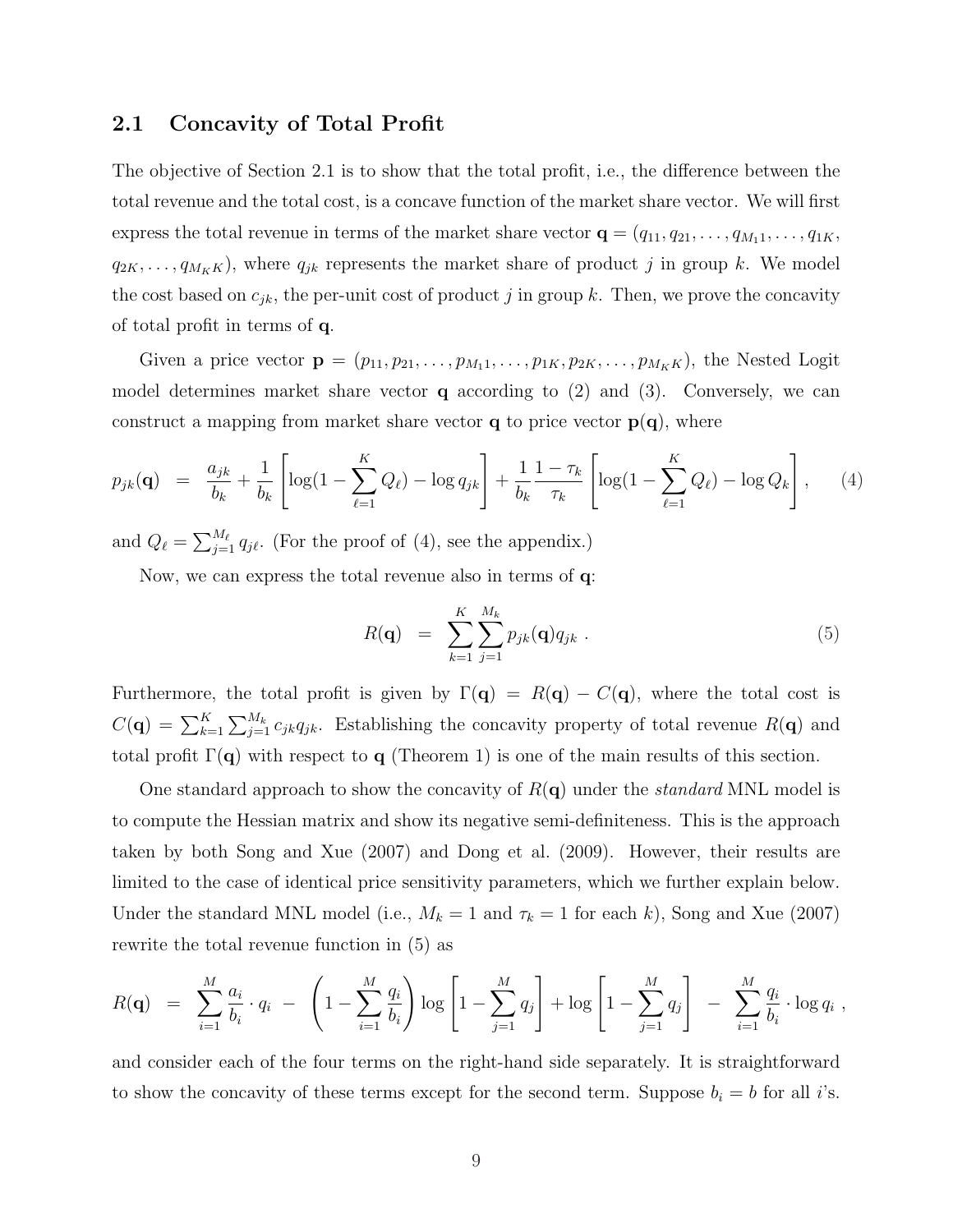Then, the first derivative of the second term is given by

$$
\frac{\partial}{\partial q_j} \left\{ - \left( 1 - \sum_{i=1}^M \frac{q_i}{b} \right) \log \left[ 1 - \sum_{i=1}^M q_i \right] \right\} = \frac{1 - \sum_{i=1}^M q_i/b}{1 - \sum_{i=1}^M q_i} + \frac{1}{b} \log \left[ 1 - \sum_{i=1}^M q_i \right],
$$

and the Hessian matrix of the second term is given by

$$
\left\{\frac{-1}{1-\sum_{\ell=1}^{M} q_{\ell}}\right\} \cdot \left(\frac{2}{b} - \frac{1-\sum_{\ell=1}^{M} q_{\ell}/b}{1-\sum_{\ell=1}^{M} q_{\ell}}\right) \cdot [1]
$$

where  $|1|$  is the unit matrix with all elements equal to 1. Since the first scalar factor (in the curly bracket) is non-positive and [1] is positive semi-definite, the negative semi-definiteness of the Hessian matrix depends on the sign of the second scalar factor (within the round bracket). In Song and Xue (2007) where  $b = 1$ , this factor becomes 1 and thus the Hessian matrix is negative semi-definite. This result can be extended if  $0 < b \leq 1$ ; however, the above Hessian matrix is not negative semi-definite if  $b \geq 2$ . Thus their approach cannot be generalized for all values of  $b$ 's, let alone the non-identical price sensitivity parameter case. Dong et al. (2009) consider the  $(M + 1)$ -dimensional function where an additional dimension is introduced by  $q_0 = 1 - \sum_{i=1}^{M}$  $\sum_{i=1}^{M} q_i$  and verify the negative semi-definiteness of the Hessian matrix using the first principle. They consider the case of identical price sensitivity parameters only and it is not straightforward how one could generalize the proof given in their paper.

We now discuss other approaches based on the first-order condition on prices. Akçay et al. (2010) use the Lambert W function to solve the first-order-condition price in the MNL model with identical price sensitivity parameters and show that the solution is unique and that the revenue function is unimodal. Their approach does not extend to the Nested Logit model or the MNL model with product-specific price sensitivity, because as we illustrate in our paper, the optimal price is not easily reduced to a form of the Lambert W function and the line of proof in Akçay et al. (2010) does not carry through. In Farahat and Perakis (2008), each firm maximizes its own revenue in the oligopoly, and thus their analysis can be limited to the first order derivative of each firm's revenue with respect to its *own* price and they show that the first order derivative yields a unique Nash equilibrium. This does not easily generalize to the concavity of *total* monopoly revenue or profit with respect to the market share vector.

In Theorem 1 below, we present a different approach to establish the concavity of  $R(\mathbf{q})$ and  $\Gamma(\mathbf{q})$  which we believe is simpler than those found in the literature.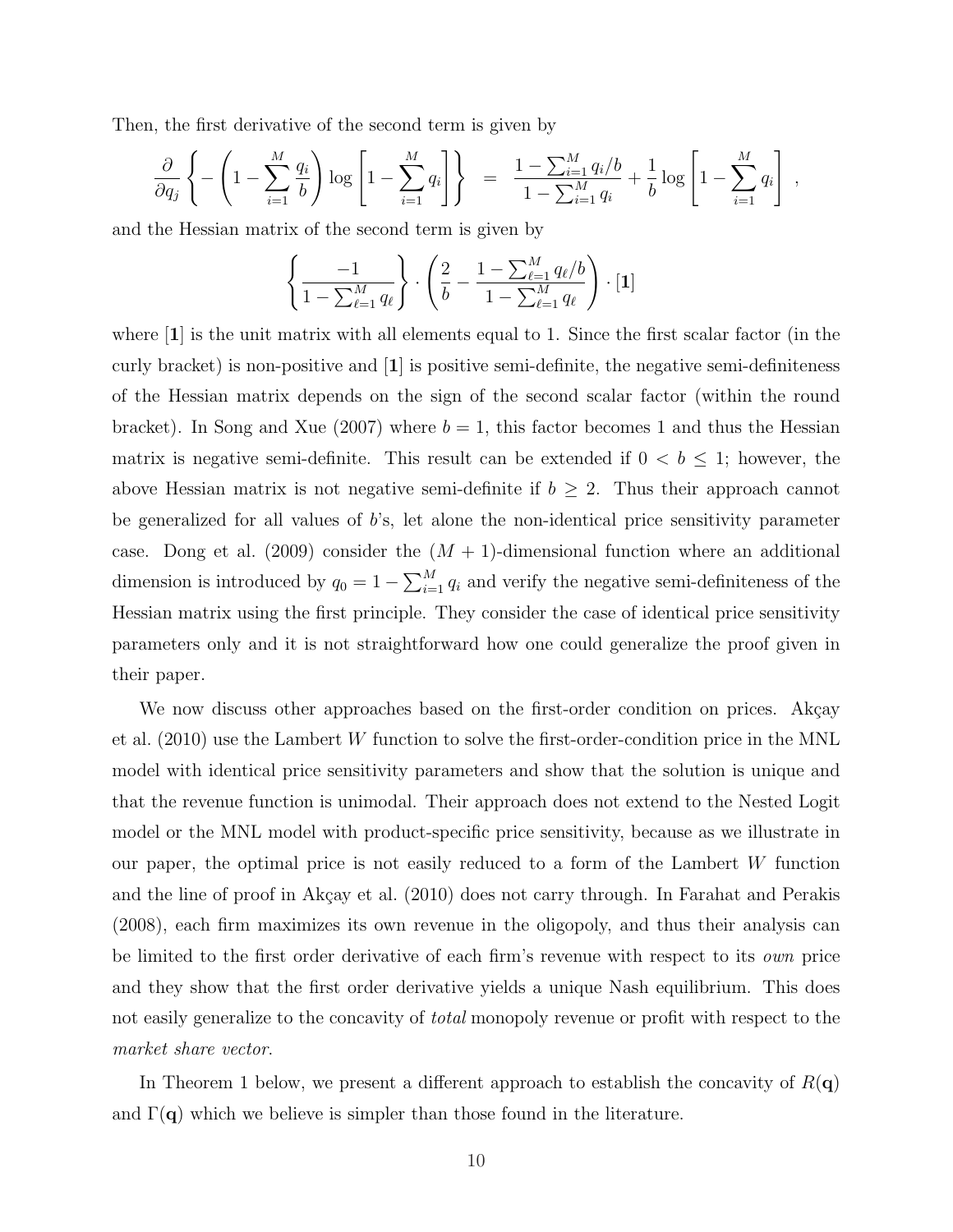**Theorem 1.** In the Nested Logit model,  $R(\mathbf{q})$  and  $\Gamma(\mathbf{q})$  are jointly concave in q.

*Proof.* From  $(4)$  and  $(5)$ ,

$$
R(\mathbf{q}) = \sum_{k=1}^{K} \sum_{j=1}^{M_k} \frac{a_{jk}}{b_k} \cdot q_{jk} + \sum_{k=1}^{K} \sum_{j=1}^{M_k} \frac{1}{b_k} \cdot q_{jk} \left[ \log(1 - \sum_{\ell} Q_{\ell}) - \log q_{jk} \right] + \sum_{k=1}^{K} \sum_{j=1}^{M_k} \frac{1}{b_k} \frac{1 - \tau_k}{\tau_k} \cdot q_{jk} \left[ \log(1 - \sum_{\ell} Q_{\ell}) - \log Q_k \right].
$$

Consider the right side of the above expression. The first term is linear in q. The concavity of the second term can easily be established (using Lemma 2 in the appendix and the preservation of concavity in Boyd and Vandenberghe (2004)). Finally, the third term can be expressed as

$$
\sum_{k=1}^K \frac{1}{b_k} \frac{1 - \tau_k}{\tau_k} \cdot Q_k \left[ \log(1 - \sum_{\ell} Q_{\ell}) - \log Q_k \right],
$$

which is also concave in **q** by a similar argument.

The concavity of  $\Gamma(\mathbf{q}) = R(\mathbf{q}) - C(\mathbf{q})$  now follows from the linearity of  $C(\mathbf{q})$ .  $\Box$ 

We remark that the price sensitivity parameter  $b_k$  is based on the group, not on each product in a group. Without this assumption – if the price sensitivity parameter depends on each product within a group – then showing the concavity of  $R(\mathbf{q})$  would have required to prove the concavity of  $q_{jk}$  [log(1 –  $\overline{ }$  $_{\ell} Q_{\ell}$ ) – log  $Q_k$ ] given in the proof of Theorem 1. However, it can be verified that this is not concave. Hence, our modeling assumption on the price sensitivity parameter is necessary for the proof of Theorem 1. Since multiple products belong to the same group based on similarity, it is reasonable to assume that all the products within a given group have the same price sensitivity parameter.

### 2.2 Maximization of Total Profit

An immediate implication of Theorem 1 is that we can use the first-order condition to identify the optimal solution of the profit maximization problem. Finding the optimal solution for a problem such as this one typically requires performing descent steps in M-dimensional space, where  $M$  is the number of products. However, we show in this section how to find the optimal solution and the optimal profit based on a *single* dimensional search, regardless of the number of products.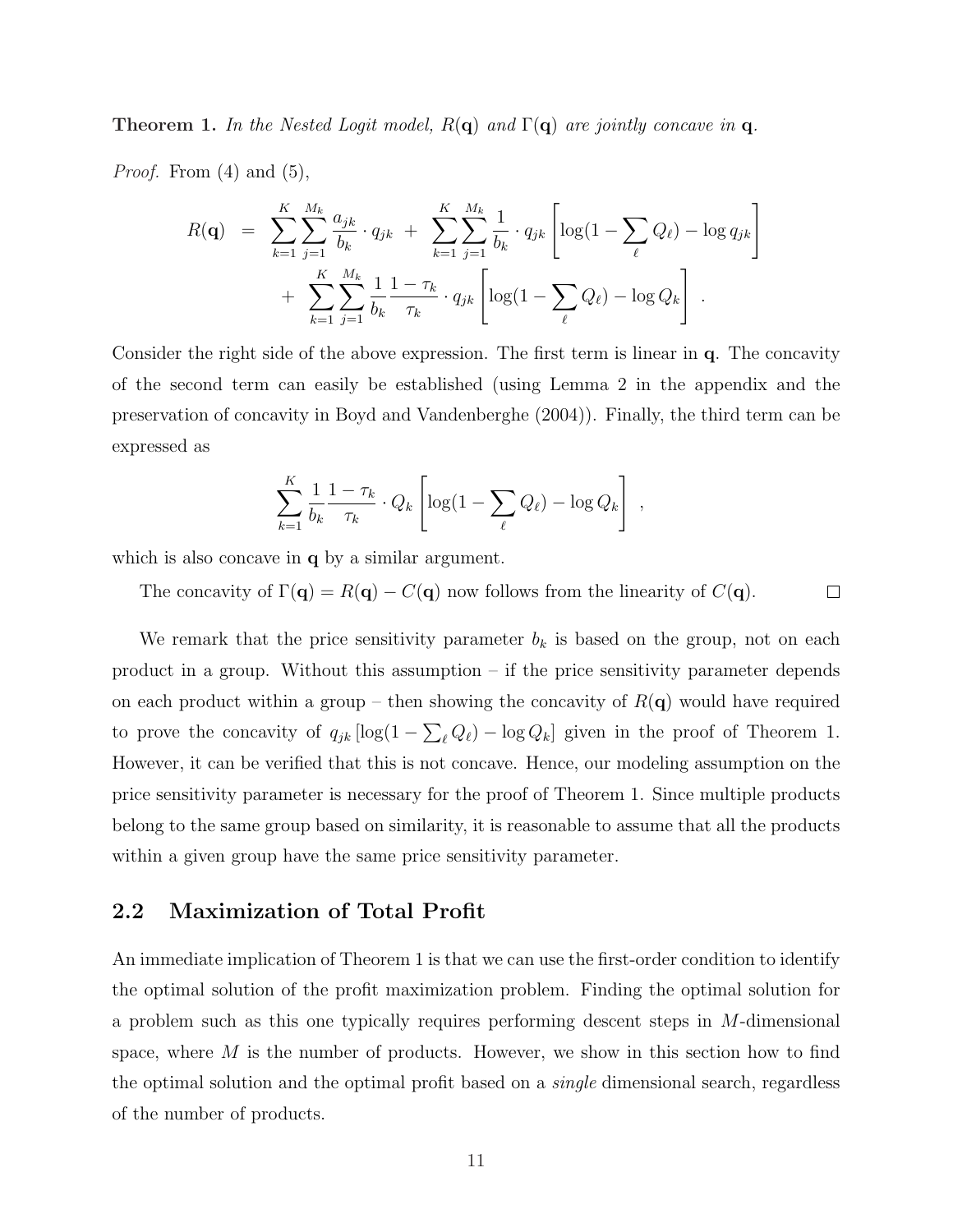Before doing this, it is convenient to define the following quantity which represents an aggregate measure of branch k's overall quality, which depends on  $(a_{1k}, \ldots, a_{M_kk})$ :

$$
A_k = e^{-1} \left[ \sum_{j=1}^{M_k} e^{a_{jk}} \right]^{\tau_k} . \tag{6}
$$

We comment that the *aggregate quality*  $A_k$  is higher if the quality of individual products in the group denoted by  $a_{jk}$  is strong, and firm k offers a wide range of products (high dissimilarity index  $\tau_k$ ). In addition, we note that, compared to the *aggregate attractiveness*  $I_k$ ,  $A_k$  is independent of prices. We also define a *cost-adjusted aggregate quality*  $\overline{A}_k$  which signifies the attractiveness of branch  $k$  if the customers are only charged the cost of a product (without any mark-up):

$$
\overline{A}_k = e^{-1} \left[ \sum_{j=1}^{M_k} e^{a_{jk} - b_k c_{jk}} \right]^{\tau_k} . \tag{7}
$$

Note that  $\overline{A}_k$  is the same as  $A_k$  if each cost  $c_{jk}$  is zero for any j and k. This quantity will prove useful in stating and proving the analytical results of this paper.

Let  $q^*$  and  $p^*$  denote the optimal market share vector and the optimal price vector, respectively. Let  $\rho^*$  denote the optimal expected profit, which we recall is the profit after normalizing the total potential demand to 1. (In other words,  $\rho^*$  is the expected profit scaled down by a constant that corresponds to total potential demand.)

**Theorem 2.** In the Nested Logit model, the optimal expected profit  $\rho^*$  is the unique value of ρ satisfying

$$
\rho = \sum_{k=1}^{K} \frac{\overline{A}_k e^{-b_k \tau_k \rho}}{b_k \tau_k} \,. \tag{8}
$$

.

Furthermore,

$$
p_{jk}^{*} = \rho^{*} + \frac{1}{b_{k}\tau_{k}} + c_{jk} \quad \text{and} \quad q_{jk}^{*} = \frac{\overline{A}_{k}e^{-b_{k}\tau_{k}\rho^{*}}}{1 + \sum_{\ell=1}^{K} \overline{A}_{\ell}e^{-b_{\ell}\tau_{\ell}\rho^{*}}} \cdot \frac{e^{a_{jk} - b_{k}c_{jk}}}{\sum_{i=1}^{M_{k}} e^{a_{ik} - b_{k}c_{ik}}}
$$

Theorem 2 is useful in computationally finding the optimal solution because it reduces the multi-product pricing problem to a single-variable root-finding problem. Equation (8) has a single unknown,  $\rho$ , and its left-hand side is increasing and its right-hand side is decreasing in r. Thus, it is straightforward to find  $\rho^*$ , for example by a bisection algorithm. Once the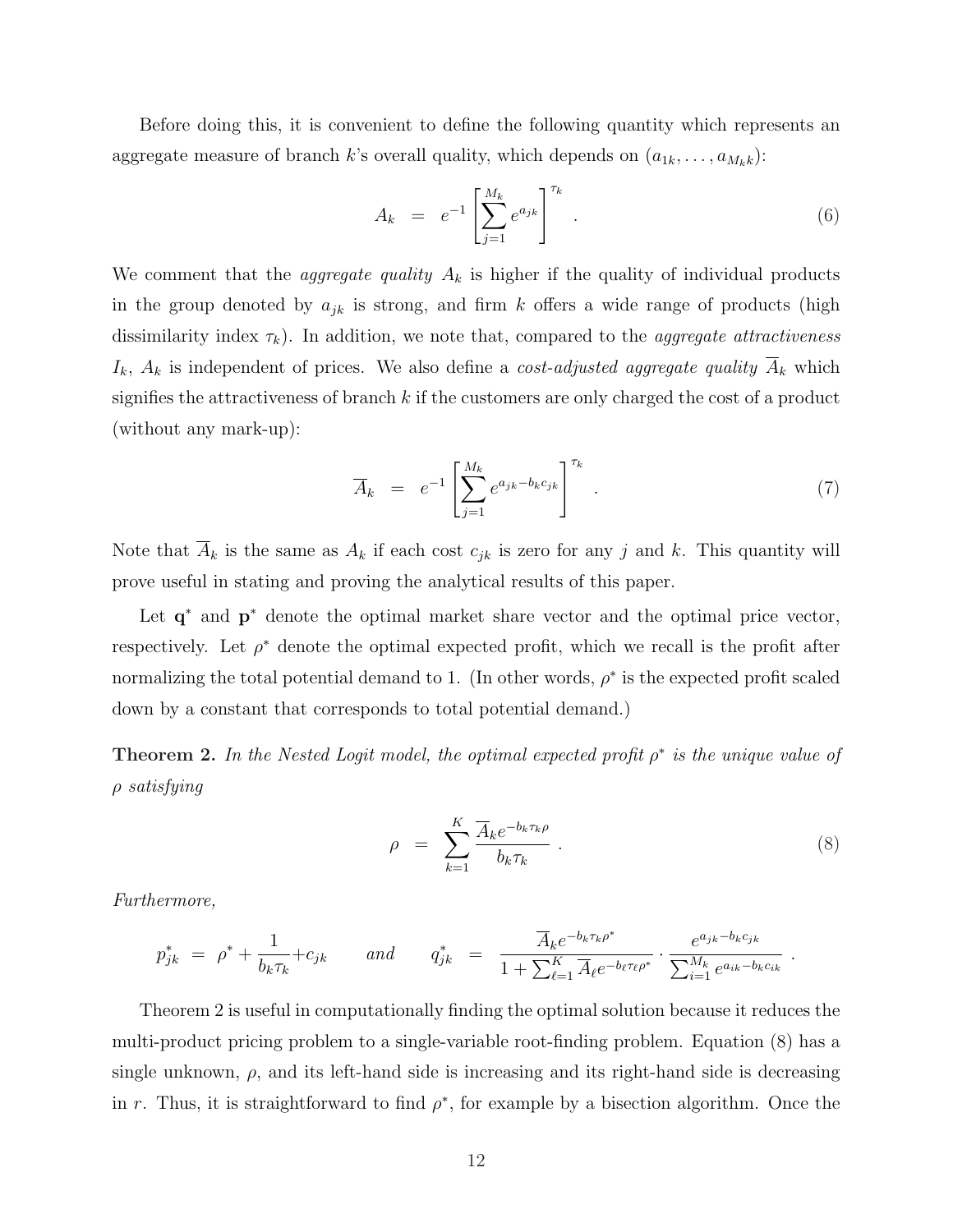optimal profit  $\rho^*$  is found, one can readily obtain the optimal price vector and the optimal market share vector.

When the price sensitivity parameters and the dissimilarity indices are identical for all products, all the prices are marked up by the same amount – this observation has already been made in the literature by Aydin and Ryan (2000) and Hopp and Xu (2005) in the case of the standard MNL model. However, when the  $b_k$  values are not identical, Theorem 2 characterizes how the optimal price vector depends on  $b_k$ 's, and shows that the price markup for a product with a high price sensitivity should be set low. From Theorem 2, we also note that the optimal price for a product of group k decreases not only in its own price sensitivity  $b_k$ , but also in the price sensitivities of products in other groups,  $b_j$ , where  $j \neq k$ ; furthermore, it increases in  $\overline{A}_k$  and  $\overline{A}_j$ ,  $j \neq k$ . (The proof of this statement is straightforward and available from the authors upon request).

In the special case of the standard MNL model with identical price sensitivity parameters, we can express the optimal profit (and thus the optimal price and market share vectors) in a closed-form expression involving the Lambert W function (Corless et al., 1996). For any nonnegative z,  $W(z)$  is the solution w satisfying

$$
z = we^w. \tag{9}
$$

The W function is positive, increasing and concave in the interval of our interest,  $[0, \infty]$ . The use of the Lambert W function to characterize the optimal price under the standard MNL model can be found in Li  $(2007)$ , Li and Graves  $(2010)$ , and Akçay et al.  $(2010)$ .

Corollary 1. In the standard MNL model, if  $b_k = b$  for all  $k \in \{1, ..., K\}$ , then  $\rho^* =$  $\mathcal{W}\left(\sum_{k=1}^K \exp(a_k - b_k c_k - 1)\right) / b.$ 

*Proof.* Suppose  $M_k = 1$  and  $\tau_k = 1$  for each k. If  $b_k = b$ , equation (8) implies that  $\rho^* = \sum_{k=1}^K$  $_{k=1}^{K}e^{a_k-1-b_kc_k-1-b\rho^*}/b.$  Then,

$$
b\rho^* = \sum_{k=1}^K \exp(a_k - b_k c_k - 1 - b\rho^*) = \exp(-b\rho^*) \sum_{k=1}^K \exp(a_k - b_k c_k - 1).
$$

Thus, it follows that  $b\rho^* = W(\sum)$  $k \exp(a_k - b_k c_k - 1)$ , which implies the required result.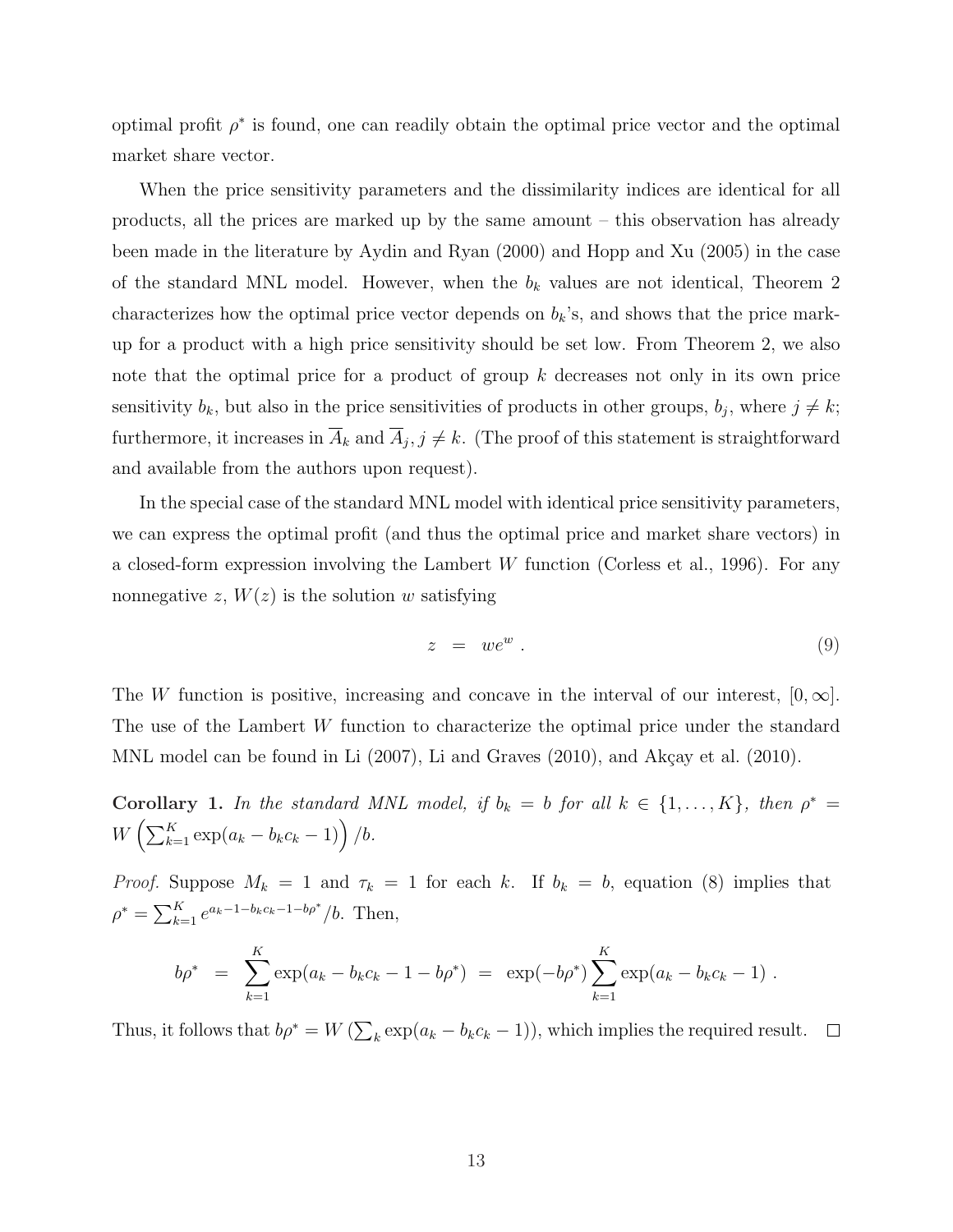### 2.3 Comparison to the Oligopoly Equilibrium

We have computed the optimal monopoly solution for the problem of maximizing total profit. Below, we compare it to the outcome of a corresponding oligopolistic setting where multiple firms compete with one another. The oligopolistic competition with the MNL model has been extensively studied in the literature. The existence of the unique equilibrium has been established (for example, Gallego et al. (2006), Bernstein and Federgruen (2004) and Allon et al. (2010)), and the coefficients for the models have been estimated in various settings (for example, Berry (1994), Berry et al. (2004) and Goldberg (1995)). However, most of the analytical results are for the standard MNL model. In this section, we study the more general Nested Logit model. Our focus is to develop closed-form expressions for the equilibrium, and then to make a comparison with the optimal solution. Such a comparison between the oligopoly equilibrium solution and the optimal monopoly solution has been made in the literature for other types of demand (for example, see Farahat and Perakis (2010) for the nonnegative affine demand), but not in the context of standard MNL or Nested Logit models, to our knowledge.

We now consider an oligopoly model using the Nested Logit model, where each branch corresponds to a set of products offered by one of several competing firms. In this section, we consider both quantity competition and price competition.

#### Quantity Competition

The market share of a particular product j of firm k is given by  $q_{jk}$ . For a company indexed by  $k, Q_k$  given in (2) represents the total market share for firm  $k$ . The objective of firm  $k$  is to maximize its profit, given by

$$
\Gamma_k(\mathbf{q}) = R_k(\mathbf{q}) - C_k(\mathbf{q})
$$
, where  $R_k(\mathbf{q}) = \sum_{j=1}^{M_k} p_{jk}(\mathbf{q}) \cdot q_{jk}$  and  $C_k(\mathbf{q}) = \sum_{j=1}^{M_k} c_k \cdot q_{jk}$ .

Above, firm k's decision is the set of market-shares for its products,  $(q_{1k}, \ldots, q_{M_kk})$ . Let  $\hat{\mathbf{q}}$ denote the equilibrium market share vector under quantity competition, and let  $\hat{p}$  denote the price vector associated with the equilibrium. Recall that  $p^*$  and  $q^*$  are the optimal monopoly price and market share vectors.

In the next theorem, we present expressions for quantity-competition equilibrium solutions. Recall that the Lambert W function is a mapping from z to w such that  $z = we^w$ .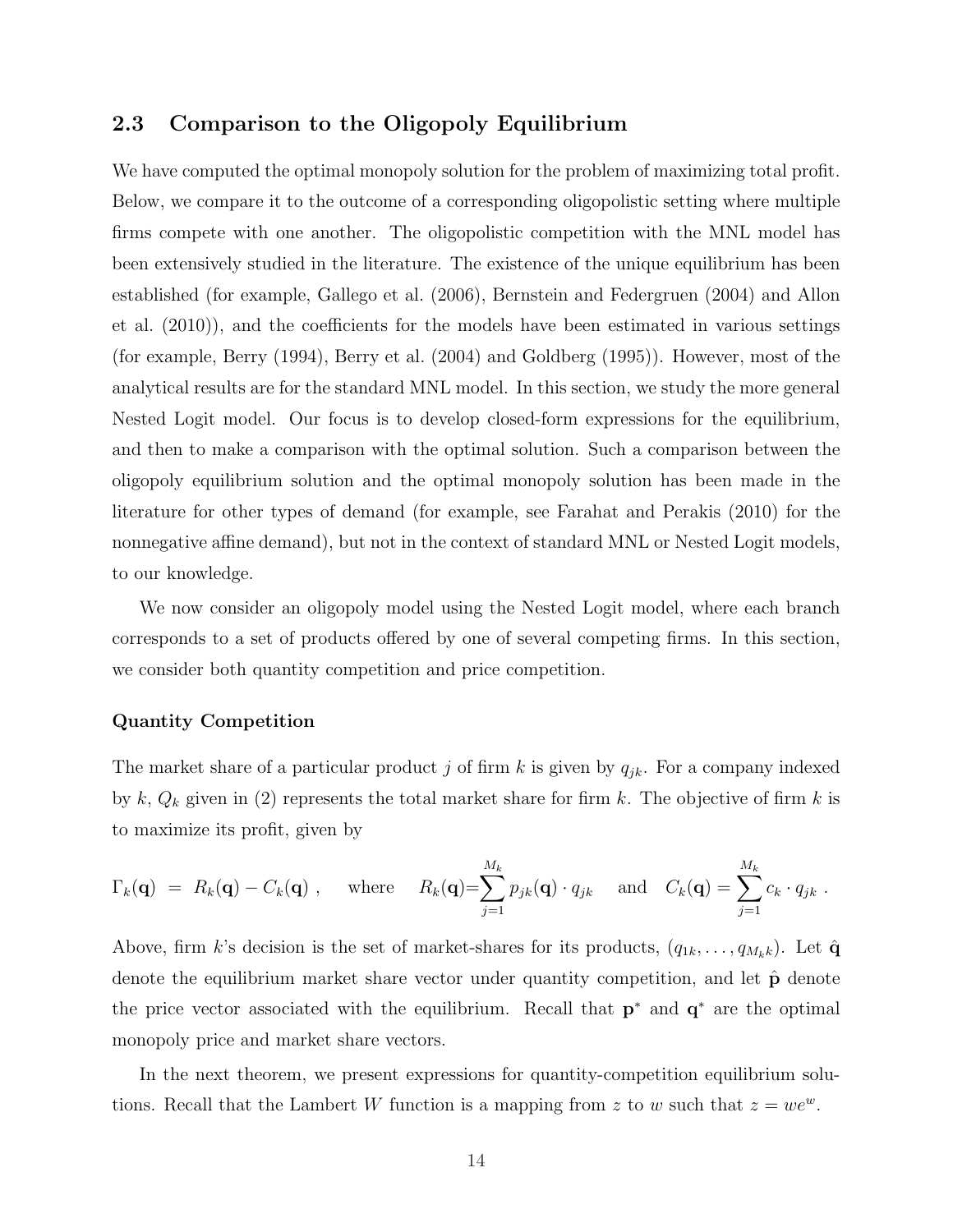Theorem 3. In the quantity competition oligopoly with the Nested Logit model,

$$
\hat{p}_{jk} = \frac{1 + W(\overline{A}_k)}{b_k \tau_k} + c_{jk}, \quad \text{and}
$$
\n
$$
\hat{q}_{jk} = \hat{Q}_k \cdot \frac{e^{a_{jk} - b_k c_{jk}}}{\sum_{\ell=1}^{M_k} e^{a_{\ell k} - b_k c_{\ell k}}} \quad \text{where} \quad \hat{Q}_k = \frac{W(\overline{A}_k)}{1 + \sum_{\ell=1}^{K} W(\overline{A}_\ell)}
$$

.

We make a few remarks on Theorem 3. First, both the equilibrium prices and market shares are expressed as closed-form expressions in terms of the W function, and therefore they are easy to compute. Even for the special case of the standard MNL model, Farahat and Perakis (2008) present the equilibrium solution as a solution to a system of several equations. Second, the mark-up  $(\hat{p}_{jk} - c_{jk})$  does not depend on product index j, and firm k charges the same mark-up for all of its products. This occurs since we have assumed that the price sensitivity parameter  $b_k$  is the same for all products of firm k, and this observation is consistent with the existing literature. However, the market share  $\hat{q}_{jk}$  depends on each product j within the firm  $k -$  in a manner that is proportional to the exponent of its costadjusted quality  $(a_{jk}-b_kc_{jk})$ . In comparison to the optimal monopoly price, which depends on the quality and price-sensitivity of all product groups, the quantity-competition equilibrium price for each product depends only on the characteristics of its own product group.

Third, we comment on the impact of the dissimilarity index  $\tau_k$  for products offered by firm  $k$ . Under a technical condition (that the market share of firm  $k$  is bigger than that of the "no-purchase" option when firm k charges only the cost for its products), firm k's equilibrium market share  $\hat{Q}_k$  always increases in its own dissimilarity index  $\tau_k$  and decreases in other firm's dissimilarity index  $\tau_{\ell}, \ell \neq k$ . In addition, if the dissimilarity index increases for firm k, then it can be shown that the equilibrium price for firm k decreases unless  $\overline{A}_k$  is very large; but the price for other firms remain unchanged. To see why the price may change in different directions with respect to  $\tau_k$  as  $\overline{A}_k$  becomes very large, let us also interpret  $b_k \tau_k$ as the "aggregate price sensitivity" measure for each firm. We note that the equilibrium price is influenced by both the aggregate price sensitivity  $b_k \tau_k$  and the aggregate quality  $A_k$ , both of which are affected by  $\tau_k$ . Clearly, an increased  $\tau_k$  increases the aggregate price sensitivity and can cause price to fall. But it also leads to a higher overall quality. When  $A_k$ is very large, the impact of  $\tau_k$  is primarily reflected in an increase of  $A_k$  and thus causes the equilibrium price to increase. Managerially, as a company's product offerings become more diverse (larger  $\tau_k$ ), the overall "quality" of its product portfolio increases, which allows it to obtain a larger market share and also may cause price to increase. However, as the product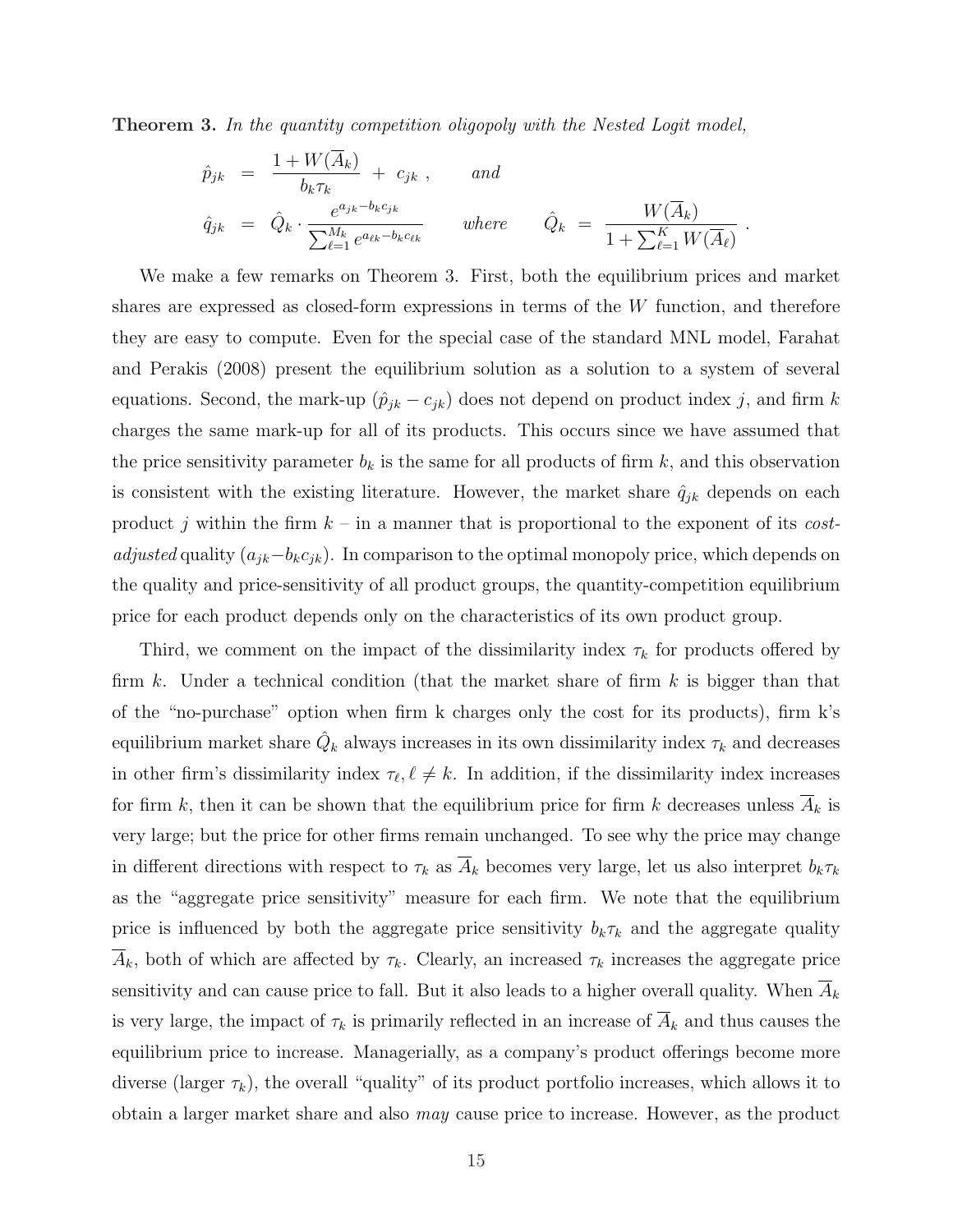offering becomes more diverse, customers have more distinctive choices within the same company, and thus become effectively more price sensitive, which may result in a decrease in the equilibrium price.

#### Price Competition

We now consider the price competition oligopoly, where each firm  $k$ 's decision is the set of prices for its products  $(p_{1k}, p_{2k}, \ldots, p_{M_kk})$ . The objective of firm k is to maximize its profit, which is now given by

$$
\Gamma_k(\mathbf{p}) = R_k(\mathbf{p}) - C_k(\mathbf{p}), \quad \text{where} \quad R_k(\mathbf{p}) = \sum_{j=1}^{M_k} p_{jk} \cdot q_{jk}(\mathbf{p}), \qquad C_k(\mathbf{p}) = \sum_{j=1}^{M_k} c_k \cdot q_{jk}(\mathbf{p}),
$$

and  $q_{ik}(\mathbf{p})$  denotes the market share associated with product j of firm k as a function of price vector **p** (according to equations (2) and (3)). Let  $\tilde{p}$  denote the equilibrium prices under price competition, and let  $\tilde{q}$  denote the vector of market shares at the equilibrium.

Recall that the Lambert W function has been very useful in expressing the monopoly optimal solution and the quantity-price equilibrium solution. While this function is no longer directly useful for analyzing the price competition oligopoly, it turns out that a variant of the W function, which we call the *Modified Lambert W* function, is applicable. Let V be a mapping from  $(0, \infty)$  to  $(0, 1)$  such that, for any  $x \in (0, \infty)$ ,  $V(x)$  is the unique solution v in  $(0, 1)$  satisfying

$$
v \cdot \exp\left(\frac{v}{1-v}\right) = x.
$$

(By comparison, recall that the Lambert W function satisfies  $W(x) \cdot \exp(W(x)) = x$ ; see  $(9)$ .) It is easy to verify, for example using calculus, that V is a strictly increasing and concave function. Figure 1 shows the shapes of the W and V functions.

We first prove a property of how the  $V$  function compares to the Lambert  $W$  function.

**Lemma 1.** Let  $x \in (0, \infty)$ . If  $\lambda \geq W(x)$ , then

$$
V(x) \ < \ W(x) \ \leq \ (1 + \lambda) \cdot V\left(\frac{x}{1 + \lambda}\right) \ \leq \ x \ .
$$

The next theorem gives a closed-form expression for the price-competition equilibrium solution in terms of the V function. Let  $\tilde{Q}_0$  be the unique solution to the single-variable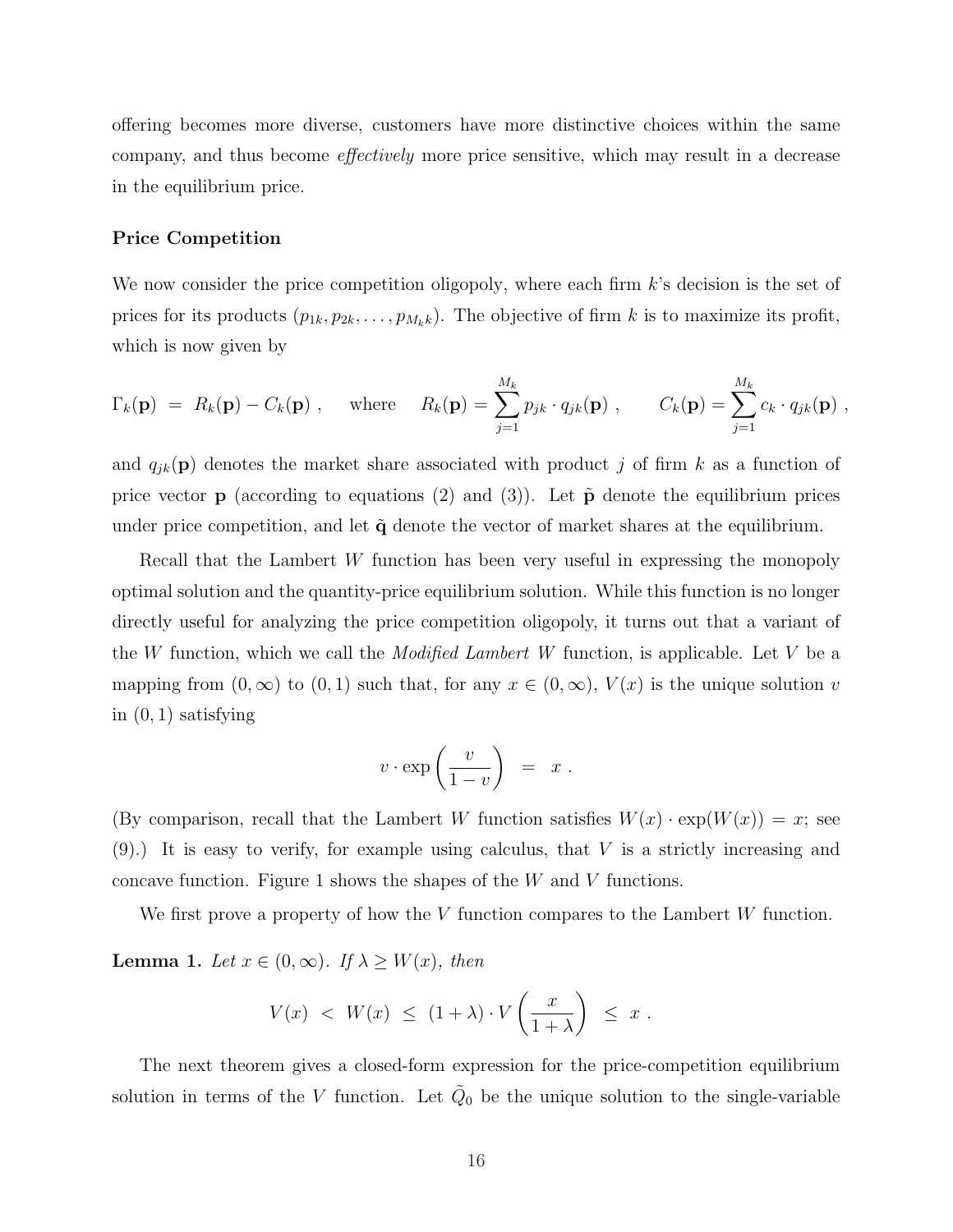

Figure 1: The Lambert W Function and the Modified Lambert W function, denoted by V. equation

$$
Q_0 + \sum_{k=1}^{K} V(\overline{A}_k Q_0) = 1.
$$
 (10)

The choice of  $\tilde{Q}_0$  is unique since the V function is strictly increasing from 0 to 1.

Theorem 4. In the price competition oligopoly with the Nested Logit model, the proportion of non-purchasers in the total potential market is  $\tilde{Q}_0$  as given by equation (10). The equilibrium price and market share for each product are given by

$$
\tilde{p}_{jk} = \frac{1}{b_k \tau_k} \cdot \frac{1}{1 - V(\overline{A}_k \tilde{Q}_0)} + c_{jk} \quad and
$$
\n
$$
\tilde{q}_{jk} = \tilde{Q}_k \cdot \frac{e^{a_{jk} - b_k c_{jk}}}{\sum_{\ell=1}^{M_k} e^{a_{\ell k} - b_k c_{\ell k}}} \quad where \quad \tilde{Q}_k = V(\overline{A}_k \tilde{Q}_0) .
$$

Since  $\tilde{p}_{jk}$  is independent of j, we can write it as  $\tilde{p}_k$ .

#### Comparison of Oligopoly Equilibrium Outcomes and Monopoly Optimal Solution

Next, we draw a comparison between the oligopoly equilibrium solutions and the monopoly optimal solution. As before, we use hat and tilde to indicate the quantity competition and price competition, respectively, and we use star to denote the monopoly optimal solution.

Corollary 2. In the Nested Logit model,  $Q_0^* \ge \hat{Q}_0 \ge \tilde{Q}_0$  and  $p_{jk}^* \ge \hat{p}_{jk} \ge \tilde{p}_{jk}$ .

Corollary 2 qualitatively establishes the relationship between the optimal monopoly price vector and the equilibrium price vector. Competition decreases the price of all the products,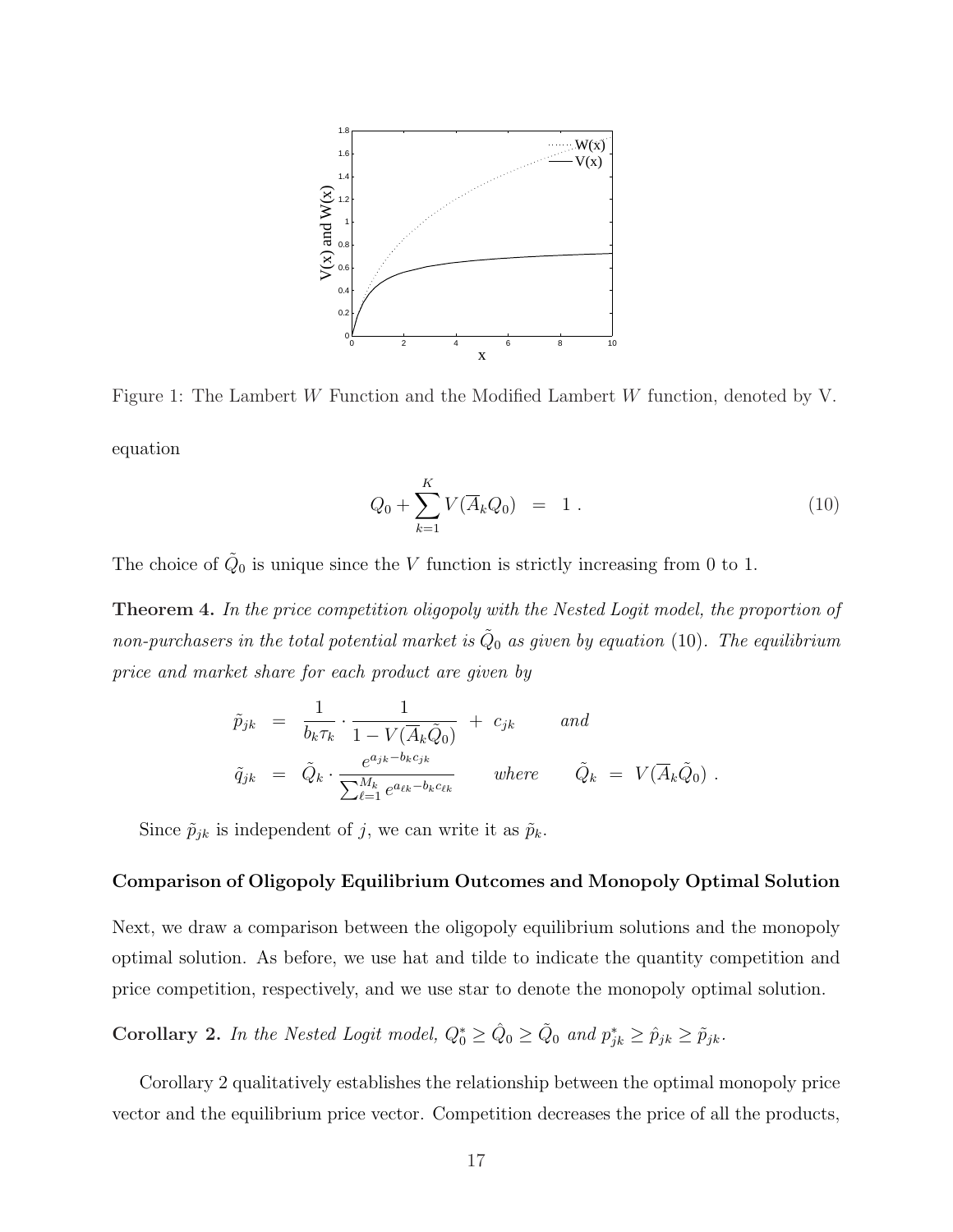and the equilibrium price under the price competition oligopoly is the lowest among all three cases. These findings are consistent with insights obtained from standard Cournot and Bertrand competition models (see, for example, Mas-Colell et al. (1995), Propositions 12.C.1 and 12.C.2). In addition, competition also increases the total market share across all M products, and from this we can deduce that at least one product has an increase in its market share due to competition; however, it is possible that the market share of each individual product may increase or decrease. Farahat and Perakis (2008) compare the two types of oligopoly equilibria, namely quantity competition and price competition, under the standard MNL model and show that price competition yields lower prices and higher total market shares, which is a special case of Corollary 2. In addition, they suggest that the relationship between the equilibrium quantities of an individual product under the two types of competitions is more complex. In what follows, we explore this relationship under the more general Nested Logit model.

Recall that  $A_k$  is the *cost-adjusted* "aggregate quality" measure for each firm k that produces multiple differentiated products (see equation (6)), and that  $b_k \tau_k$  is the "aggregate price sensitivity" measure for each firm. In the statement of Corollary 3 below, we assume that it is possible to order the firms based on the dominance of the cost-adjusted "aggregate quality"  $\overline{A}_k$  and the "aggregate price sensitivity"  $b_k \tau_k$ . This corollary shows that, under perfect coordination between the firms, brands with weaker market power (i.e., the firm with smaller  $A_k$  value and higher  $b_k \tau_k$  value) would receive smaller market shares than under oligopolistic competition. This can be explained by the fact that the firm of the lowest brand power does not need to be concerned with the effect of cannibalization (which is an issue for the monopolist managing multiple product groups.) By comparison, the market shares of products belonging to the firm with strong brand power may decrease due to competition.

Corollary 3. In the Nested Logit model, suppose  $\overline{A}_1 \leq \cdots \leq \overline{A}_K$  and  $b_1 \tau_1 \geq \cdots \geq b_K \tau_K$ . Then, (a) there exist  $\hat{k}_Q^* \in \{1, 2, \cdots, K\}$  such that

$$
\begin{cases} q_{jk}^* \leq \hat{q}_{jk} & \text{for any } j \in \{1, ..., M_k\} & \text{if } k \in \{1, ..., \hat{k}_Q^*\} \\ q_{jk}^* \geq \hat{q}_{jk} & \text{for any } j \in \{1, ..., M_k\} & \text{if } k \in \{\hat{k}_Q^* + 1, ..., K\} \end{cases}.
$$

(b) Furthermore, there exist  $\hat{\overline{k}}_Q \in \{0,1,2,\cdots,K\}$  such that

$$
\begin{cases} \hat{q}_{jk} \geq \tilde{q}_{jk} & \text{for any } j \in \{1, \dots, M_k\} & \text{if } k \in \{1, \dots, \hat{k}_Q\} \\ \hat{q}_{jk} \leq \tilde{q}_{jk} & \text{for any } j \in \{1, \dots, M_k\} & \text{if } k \in \{\hat{k}_Q + 1, \dots, K\} \end{cases}.
$$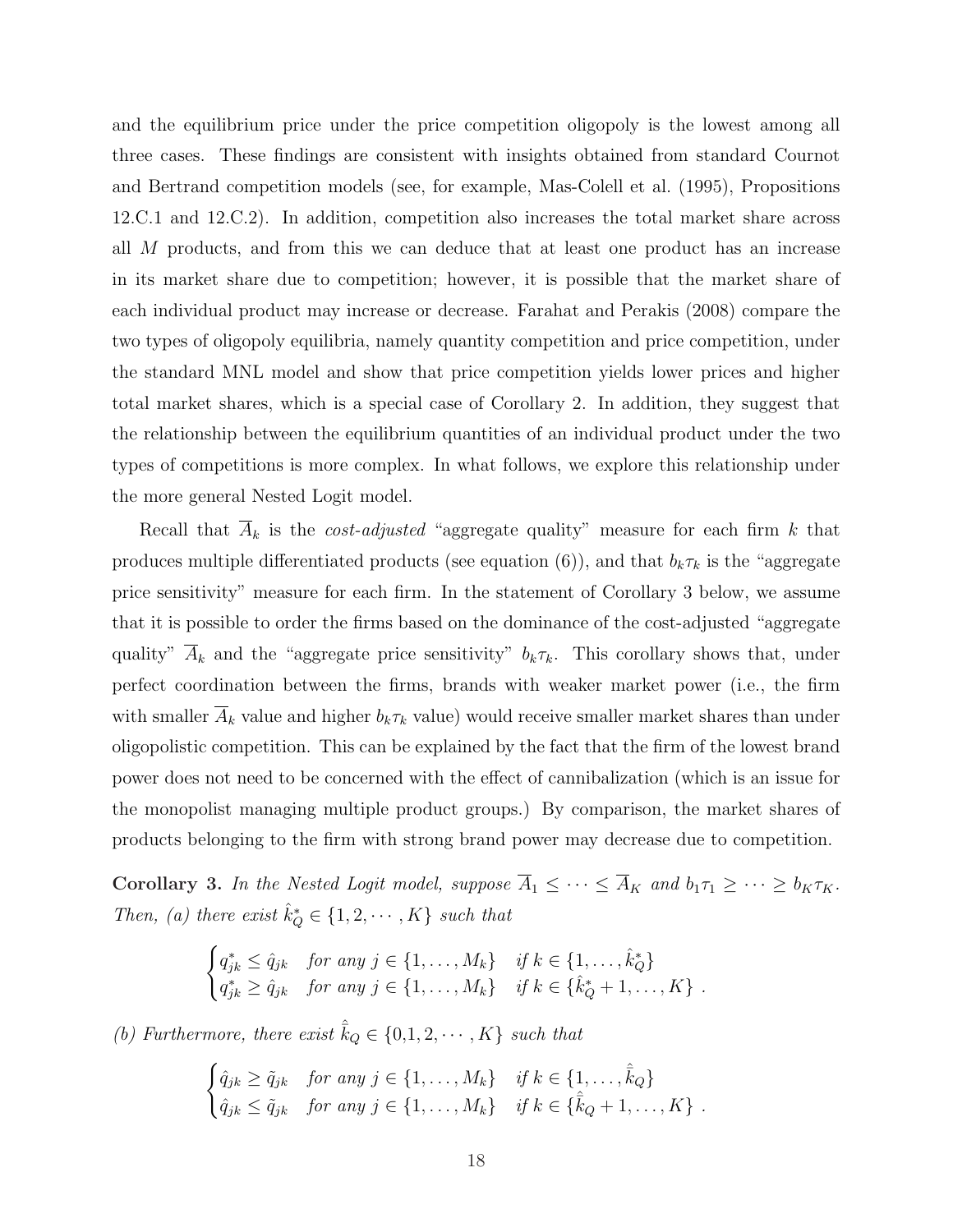

Comparison of the Optimal Centralized Pricing and the Oligopoly Equilibriums as Product Quality  $\sigma$  increases Figure 2: Comparison of the Optimal Centralized Pricing and the Oligopoly Equilibriums as Product Quality  $\sigma$  increases  $(b_1 = 2, b_2 = 1, \text{ and } c_1 = c_2 = 0)$  $(b_1 = 2, b_2 = 1, \text{ and } c_1 = c_2 = 0)$ Figure 2:



Figure 3: Illustration of Corollaries 2 and 3 – Comparison of Monopoly Solution and Oligopoly Equilibrium Solutions with 5 Figure 3: Illustration of Corollaries 2 and 3 - Comparison of Monopoly Solution and Oligopoly Equilibrium Solutions with 5 distinct products where  $(a_1, b_1) = (1.0, 2.5), (a_2, b_2) = (1.25, 2.0), \ldots, (a_5, b_5) = (2.0, 0.5),$  and  $c_1 = c_2 = \cdots = c_5 = 0$ distinct products where  $(a_1, b_1) = (1.0, 2.5), (a_2, b_2) = (1.25, 2.0), \ldots, (a_5, b_5) = (2.0, 0.5),$  and  $c_1 = c_2 = \cdots = c_5 = 0$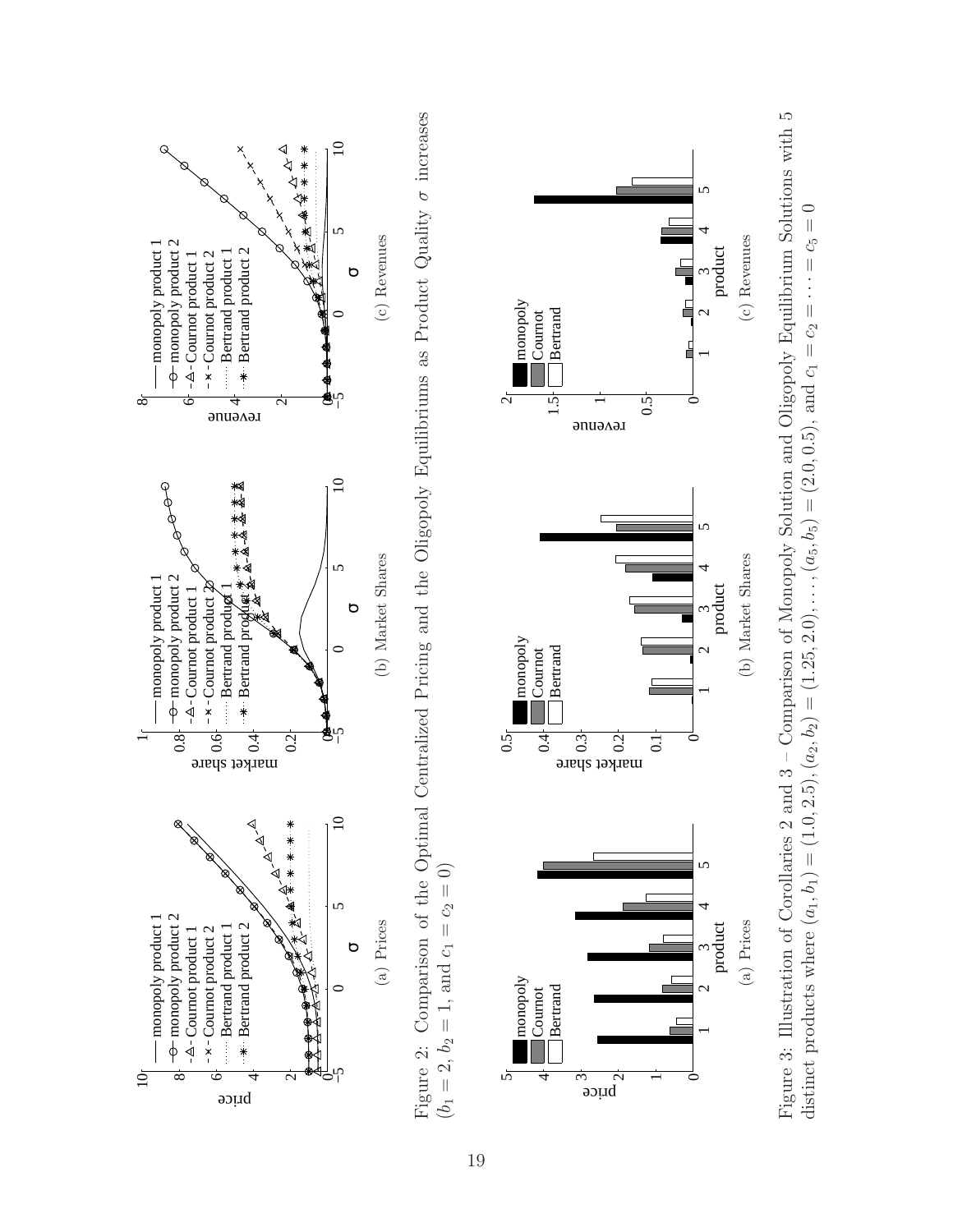Before we close this section, we show by an example that it is indeed possible that competition may decrease the market share of a product, and also increase the profit associated with a product. For simplicity, we let each branch contain a single product, i.e., we use the standard MNL model. Suppose that there are two products, i.e.,  $M = 2$ . We consider a family of problems parameterized by  $\sigma$ . Suppose  $a_1 = a_2 = \sigma$ , and let  $b_1 > b_2$ . We assume that all costs are zero; thus, revenue and profit are the same. We compare the prices, market shares and revenues under the monopoly setting and under the duopoly setting as we vary the value of  $\sigma$ . In Figure 2(a), we see that the prices under the monopoly are always higher than prices under the quantity-competition (Cournot) duopoly, which is higher than prices under the price-competition (Bertrand) duopoly. In Figure 2(b), we observe that with increasing quality  $\sigma$ , the market share becomes dominated by the low price-sensitivity product (product 2) under the monopoly but shared evenly between the two products under the duopolies. Further, the monopolist generates most of its revenue from the low price-sensitivity product (product 2) and the other product (product 1) plays little role in the market; but under both duopoly settings, the firm producing the high price-sensitivity product (product 1) prices more aggressively to obtain a more significant market share and revenue (Figure  $2(c)$ ). This is consistent with Corollary 3 that the market share of the product with higher price sensitivity is more likely to increase as a result of competition.

This observation becomes even more evident when the number of products increases. Figure 3 illustrates a 5-product example that satisfies the conditions in Corollary 3. In addition to the behavior predicted by the corollary, we notice that competition increases product variety; compared to the oligopoly equilibrium, the revenue-maximizing monopolist effectively prices out the less attractive products and increases the price for the more attractive ones. A common finding in the literature of product line selection problems has been that when limited by the number of products within an assortment, firms should choose an assortment based on the ordering of product "attractiveness"(Cachon and Kok, 2007; Aydin and Ryan, 2000; Hopp and Xu, 2008). Although we do not limit the number of products in an assortment, the results shown in Figure 3 seem to provide the same insight that firms should exclude products that rank low on attractiveness (i.e., with lower  $a_i$  and higher  $b_i$ values).

#### Revenue Implications for Joint versus Decentralized Pricing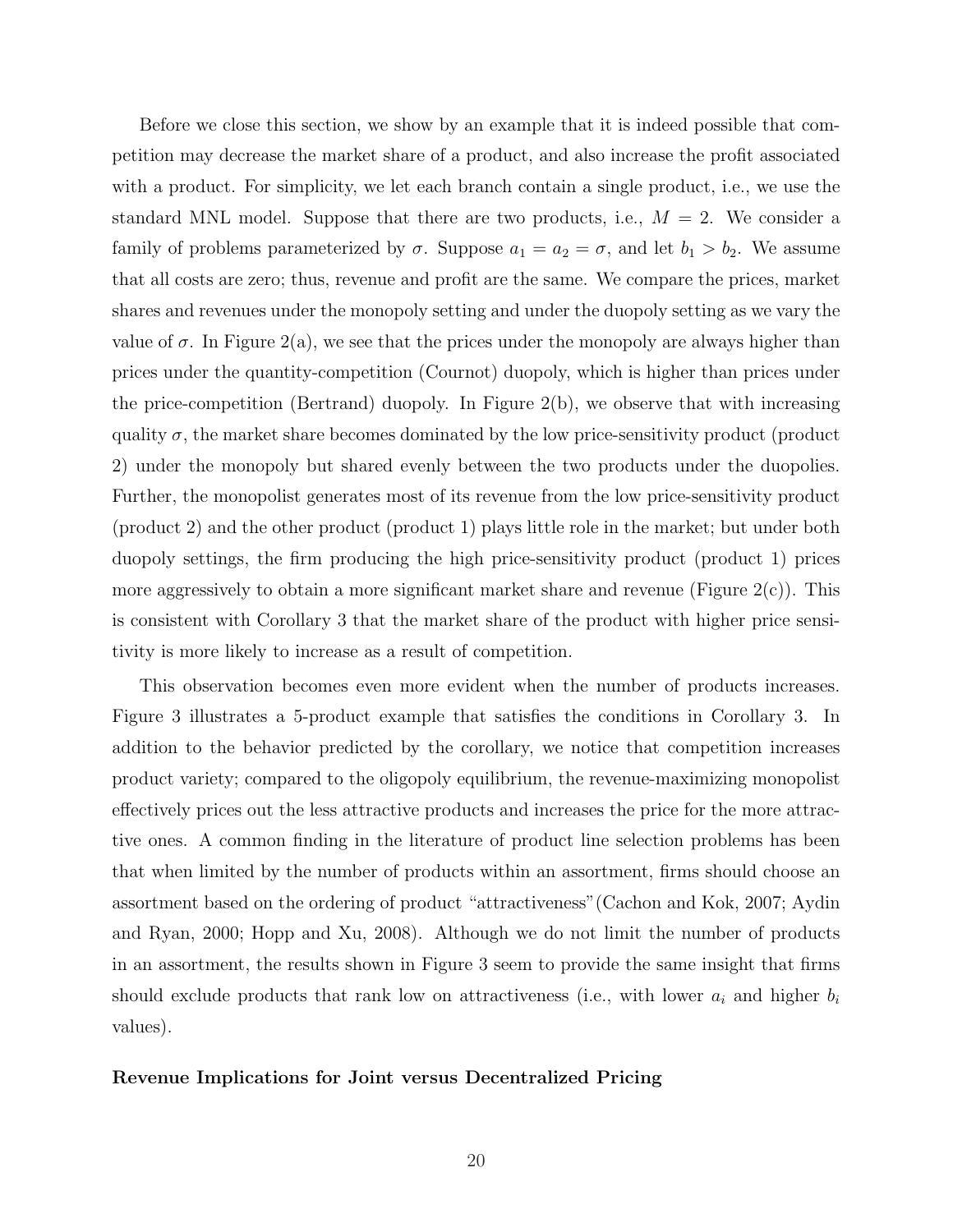Another interesting interpretation of the oligopoly results is to think of each product as a separate business unit within a firm that acts autonomously and hence makes its own pricing decisions. With this interpretation, the difference between the total revenue of the oligopoly context and the monopoly context can shed light on the benefits of coordinate/joint pricing for product assortments. Using the same two-product example in Figure 2, we show in Figure 4 the differences in total revenue as product quality increases.



Figure 4: Total Revenue of All Products as Quality Increases ( $b_1 = 2$ ,  $b_2 = 1$ , and  $c_1 = c_2 =$ 0).

In both oligopolies, as the quality increases, the total revenue deviates more from the optimal joint-pricing revenue, suggesting that the loss due to decentralized decision making increases with quality. It is clear that the price-competition (Bertrand) oligopoly results in the worst total revenue. Moreover, as the quality exceeds a certain level, improved quality does not bring any increase in the total revenue under price competition, all suggesting that price competition is a more fierce competition. We also observe this from Figures 2(b) and 2(c), which indicate that the equilibrium price and market share both plateau as quality  $\sigma$ improves above a certain level. Therefore, if product lines that belong to the same customer choice structure are managed by different business units, production decisions and pricing decisions should be made jointly, especially in a make-to-order scenario (which corresponds to the price competition oligopoly as explained earlier).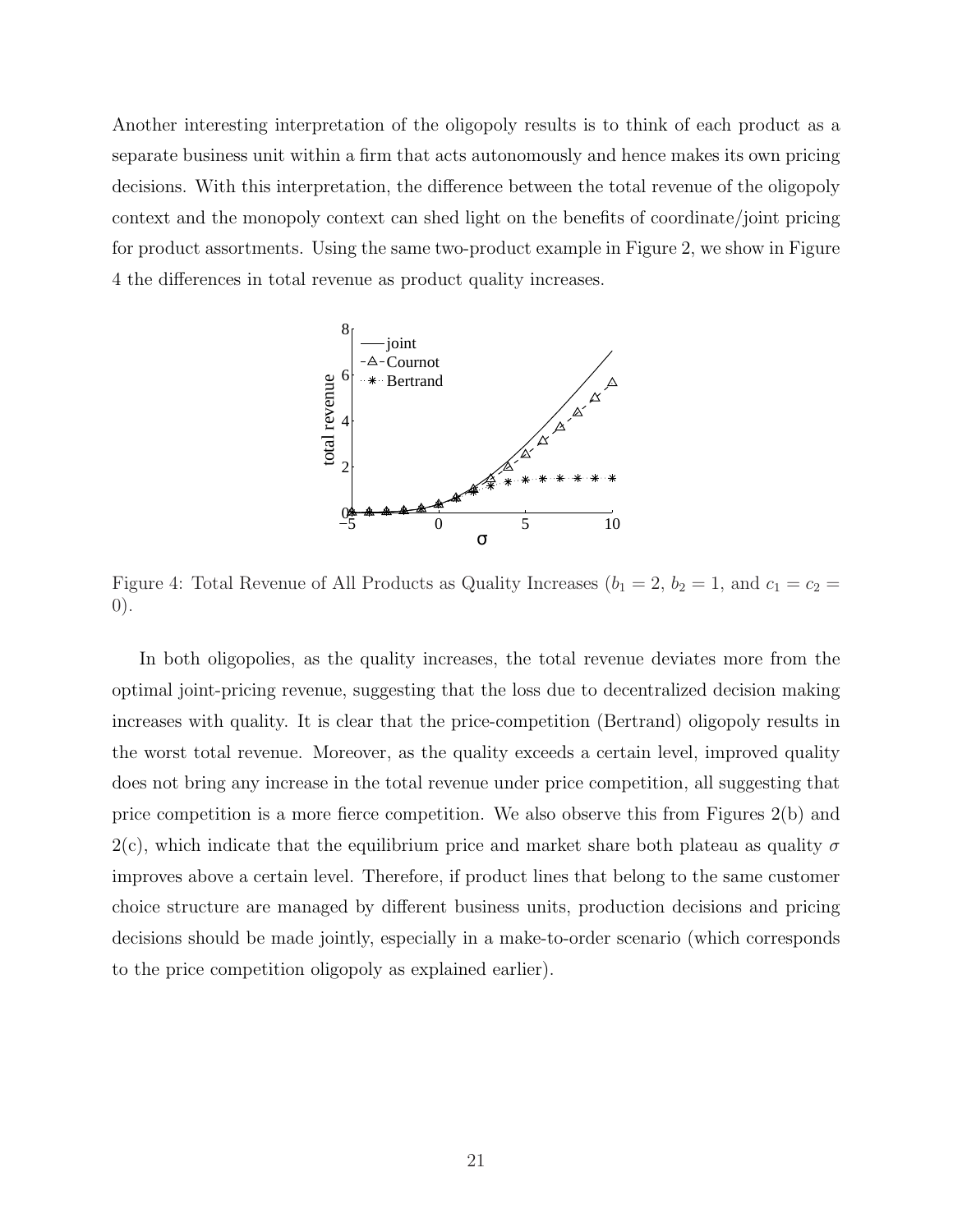# 3 Applications

#### 3.1 Joint Inventory-Pricing Control: Make-To-Assemble

In this section, we suppose that the set of differentiated products shares a critical common component in a make-to-assemble setting. We ignore all other components. We consider a periodic-review inventory control of the common component when demands are stochastic and based on the logit models. While the results of this section are valid for both the standard MNL model and the Nested Logit model, we use the notation of the standard MNL model for expositional simplicity. The manager decides the inventory level of the critical component and the vector of prices for the set of differentiated products.

In each period  $t$ , the following sequence of events occur. (1) The manager observes the inventory level of the common component denoted by  $x<sup>t</sup>$ , where the negative value of  $x^t$  represents the backlog. (2) The manager orders the component. We use  $y^t$  to denote the inventory level after ordering, where  $y^t \geq x^t$ . If any positive quantity is ordered, i.e.,  $y^t > x^t$ , then the fixed cost of  $K \geq 0$  is charged. Replenishment is instantaneous. (3) The manager sets prices for all M products,  $\mathbf{p}^t = (p_1^t, \dots, p_M^t)$ , or equivalently  $\mathbf{q}^t = (q_1^t, \dots, q_M^t)$ . (4) Stochastic demand vector for period t,  $\mathbf{D}^t(\mathbf{q}) = (D_1^t(\mathbf{q}), \dots, D_M^t(\mathbf{q}))$ , is realized. We suppose that  $D<sup>t</sup>$  is given by

$$
\mathbf{D}^t(\mathbf{q}^t) \;\; = \;\; \mathbf{q}^t \Lambda^t + \mathbf{L}(\mathbf{q}^t) \varepsilon^t
$$

where  $\Lambda^t$  represents the customer arrival rate,  $\mathbf{L}(\mathbf{q})$  is an M-by-M matrix where each entry is a linear function of **q**, and both  $\{\Lambda^t\}$  and  $\{\varepsilon^t = (\varepsilon_1^t, \ldots, \varepsilon_M^t)\}\)$  are random and IID. This demand model is adopted by Song and Xue (2007) and encompasses many commonly used stochastic demand models in the literature. (5) Demands are satisfied to the extent possible. Any excess demand is backlogged at the cost of b per unit, and any excess inventory is carried over to the next period at the cost of h per unit. Thus,  $x^{t+1} = y^t - \sum_i D_k^t(\mathbf{q}^t)$ .

In the literature that addresses joint price-inventory control with the MNL model, Song and Xue (2007) are the closest to our model in this section, and indeed our demand model is taken from their paper. While we consider the stocking of a single common component, they consider the problem of managing multiple stockpiles of inventory, one for each product. Since their problem is more complex, they can show only a partial structural result, even when the fixed order cost  $K = 0$ . In this section, we allow positive K, and characterize the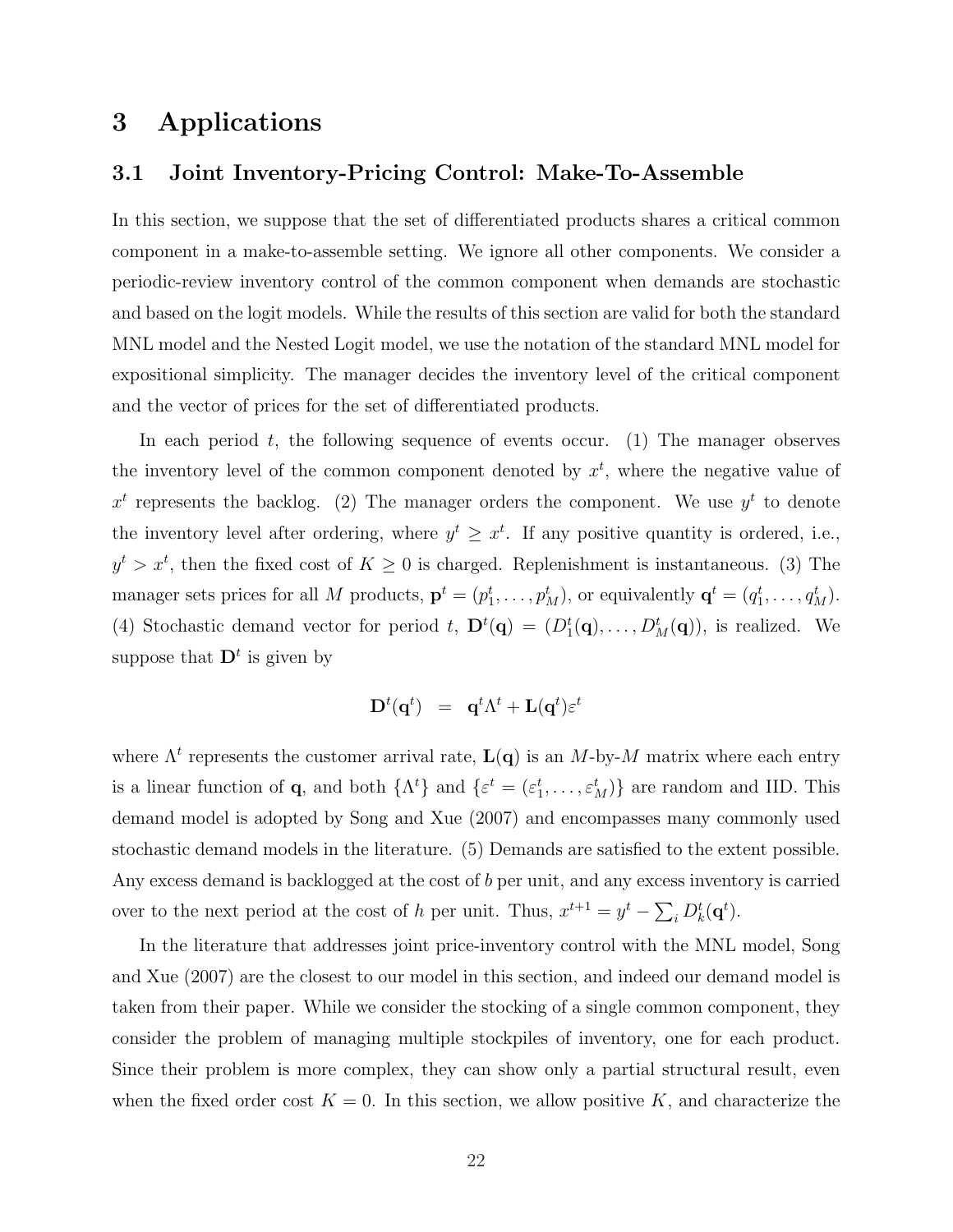optimal inventory policy of the common component. Related to this section, Dong et al. (2009) also consider a dynamic system, but they do not allow inventory replenishment.

Denote the expected single-period profit by

$$
\pi(y, \mathbf{q}) = R(\mathbf{q}) - h \cdot E[y - \sum_i D_i(\mathbf{q})]^+ - b \cdot E[\sum_i D_i(\mathbf{q}) - y]^+.
$$

(Because of the IID assumption, we suppress the superscript  $t$ .) We consider the infinitehorizon discounted cost criteria, i.e., minimizing  $\sum_{t=1}^{\infty} \beta^t \pi(y^t, \mathbf{q}^t)$ . For this problem, we show that the structure of the optimal inventory policy is a simple two-threshold policy.

**Theorem 5.** For the joint inventory-pricing control problem of Section 3.1, an  $(s, S)$  policy is optimal. Furthermore, if  $K = 0$ , then a base-stock policy is optimal, i.e.,  $s = S$ .

Proof. This proof is based on Huh and Janakiraman (2008), who provide a sufficient condition for the optimality of an  $(s, S)$  policy. In our context, their condition is satisfied if we could verify two sufficient conditions. The first condition is the concavity of  $\pi$ , which follows from the concavity of R (Theorem 1). Let  $(y^*, q^*)$  be the maximizer of  $\pi$ . The second condition is that, for any  $y^A$  and  $y^B$  satisfying  $y^* \leq y^A < y^B$  and  $\mathbf{q}^B$ , there exists  $\mathbf{q}^A$  such that (a)  $\pi(y^A, \mathbf{q}^A) \ge \pi(y^B, \mathbf{q}^B)$ , and (b)  $y^A - \sum_i D_i^t(\mathbf{q}^{A,t}) \le \max\{y^B - \sum_i D_i^t(\mathbf{q}^{B,t}), y^*\}$  for any realization of  $\Lambda$  and  $\varepsilon$ . Since  $y^A$  is a convex combination of  $y^*$  and  $y^B$ , we choose  $\mathbf{q}^A$ such that the vector  $(y^A, \mathbf{q}^A)$  is a convex combination of  $(y^*, \mathbf{q}^*)$  and  $(y^B, \mathbf{q}^B)$ . Since  $\pi$  is concave and is maximized at  $(y^*, \mathbf{q}^*)$ , we obtain that  $\pi(y^A, \mathbf{q}^A)$  is bounded below by the convex combination of  $\pi(y^*, \mathbf{q}^*)$  and  $\pi(y^B, \mathbf{q}^B)$ ; thus, (a) holds. Also, since  $\mathbf{D}(\mathbf{q})$  is a linear function of **q**, it follows that  $y^A - \sum_i D_i^t(\mathbf{q}^{A,t})$  is a convex combination of  $y^* - \sum_i D_i^t(\mathbf{q}^*)$ and  $y^B - \sum_i D_i^t(\mathbf{q}^{B,t})$ , implying (b). This completes the verification of the sufficient condi- $\Box$ tions.

We note that the exact form of the MNL demand model is not used in the proof of Theorem 5 except through the concavity of  $R(\mathbf{q})$  in q. Thus, it can also be shown that the optimality of the  $(s, S)$  policy remains valid if we adopt a more general demand model described in Song and Xue (2007) since their demand model satisfies the concavity requirement.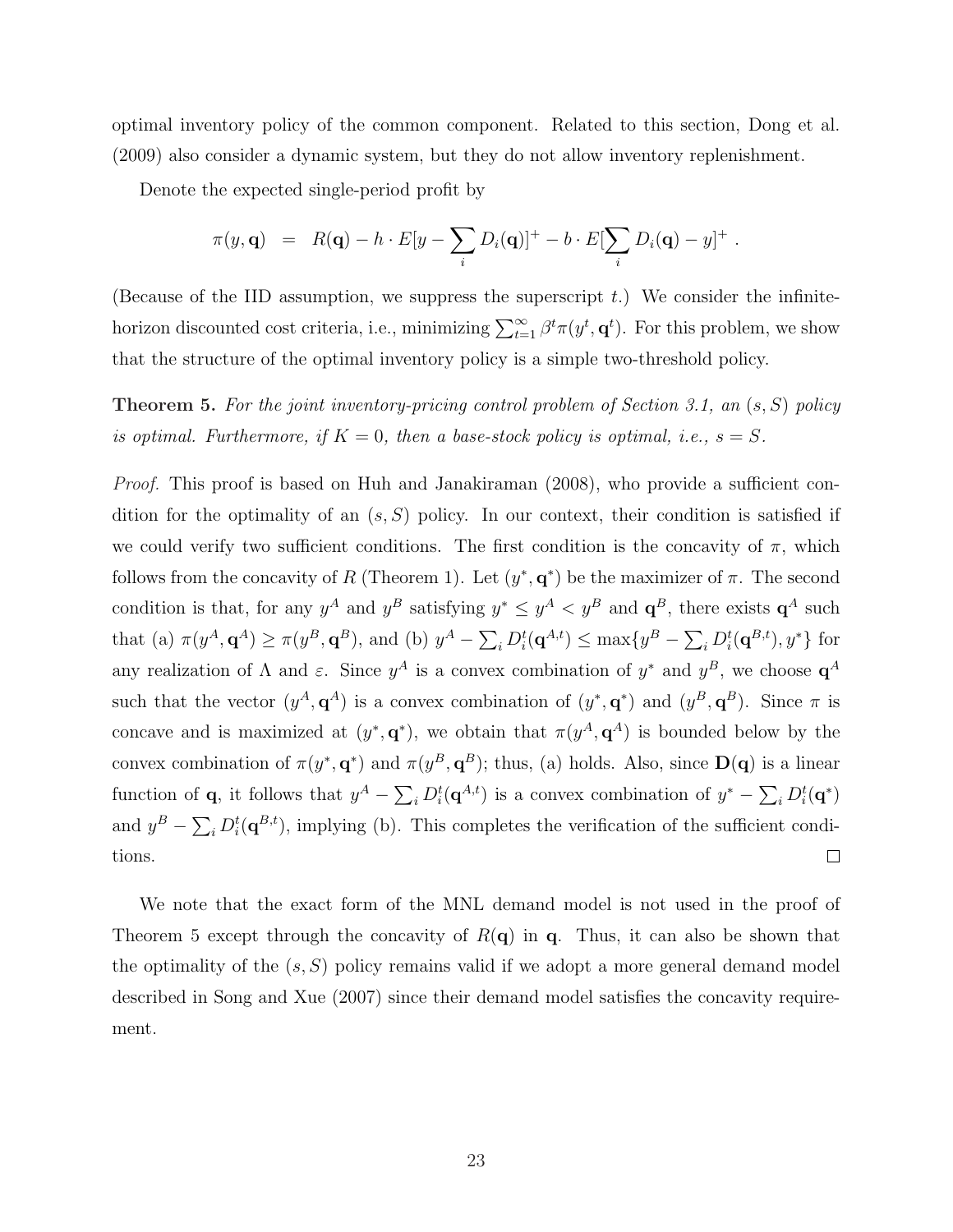#### 3.2 Joint Inventory-Pricing Control: Make-To-Stock

In the joint inventory-pricing model of Song and Xue (2007), the inventory is stocked not at the common component level but at each individual finished product level. Furthermore, the fixed cost of ordering K is negligible. The sequence of events is similar to Section 3.1, except that the before-ordering and after-ordering inventory levels are now specified for each product which we can denote by  $\mathbf{x}^t = (x_1^t, \dots, x_M^t)$  and  $\mathbf{y}^t = (y_1^t, \dots, y_M^t)$ .

For this problem, Song and Xue (2007) have shown the concavity of the dynamic programming value function, and established that the structure of the optimal ordering policy is an order-up-to policy where the order-up-to level depends on a subset of products that can be identified by an algorithm. The requirement for their result to hold is the concavity of the single-period revenue function with respect to the market-share vector, which they have shown to hold in the case of the standard MNL model where all price sensitivity parameters are one, i.e.,  $b_i = 1$  for all i's. The concavity results of this paper (Theorem 1) imply that all the results of Song and Xue (2007) also hold for the standard MNL model with general price sensitivity parameters as well as for the Nested Logit model.

### 3.3 Dynamic Pricing Model with Non-Replenishable Inventory

Now, consider a multi-period price control model with a finite horizon without inventory replenishment. The model is similar to the model of Section 3.2 except that inventory cannot be replenished. Furthermore, at most one customer arrives in each period, and  $\lambda$  denotes the probability that a customer shows up. Dong et al. (2009) have studied this setting when the price sensitivity parameters are identical and shown that the optimal prices in each period have identical profit margins. In this section, we extend their model to include the standard MNL model with non-identical price sensitivity parameters and the Nested Logit model.

Let T be the planning horizon, and let  $t \in \{1, ..., T\}$  index time periods in a forward manner. Let  $\mathbf{x}^t = (x_1^t, \dots, x_M^t) \geq \mathbf{0}$  denote the vector of initial inventory levels. We present a dynamic programming formulation for the optimal pricing problem, assuming that the standard MNL model is used. (The extension to the Nested Logit model is similar.) It can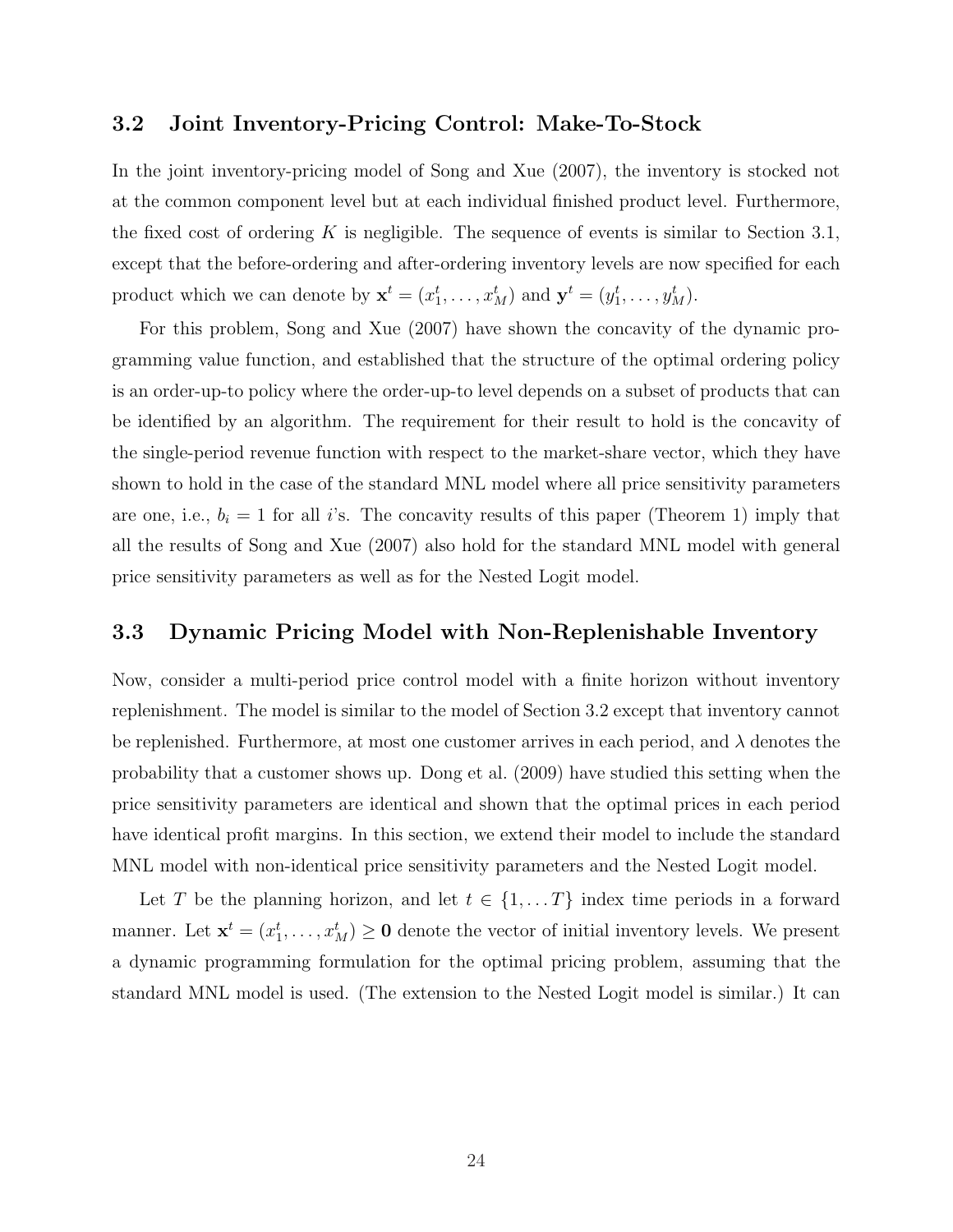be written as

$$
V^{t}(\mathbf{x}^{t}) = \max_{\mathbf{q}^{t}} \left\{ J^{t}(\mathbf{x}^{t}, \mathbf{q}^{t}) \mid \mathbf{q}^{t} \in [0, 1]^{M}, q_{1}^{t} + \dots + q_{M}^{t} \le 1 \right\}
$$

$$
J^{t}(\mathbf{x}^{t}, \mathbf{q}^{t}) = \lambda \sum_{i=1}^{M} q_{i}^{t} \cdot \left\{ p_{i}(\mathbf{q}^{t}) - \Delta_{i} V^{t+1}(\mathbf{x}^{t}) \right\} + V^{t+1}(\mathbf{x}^{t}) \qquad (11)
$$

where

$$
\Delta_i V^{t+1}(\mathbf{x}^t) = V^{t+1}(\mathbf{x}^t) - V^{t+1}(\mathbf{x}^t - \mathbf{e}_i) \quad \text{if } x_i^t \ge 1,
$$

and  $\Delta_i V^{t+1}(\mathbf{x}^t) = \infty$  otherwise (which ensures that the inventory remains nonnegative). Above,  $e_i$  is an all-zeros vector except the entry of 1 corresponding to index *i*. We assume the zero salvage value by setting  $V^T(\mathbf{x}) = 0$ , for the simplicity of exposition.

The decision in each period is to choose  $q^t$  that maximizes  $J^t(\mathbf{x}^t, \mathbf{q}^t)$ . Since  $R(\mathbf{q}) =$  $\bigtriangledown M$  $_{i=1}^M q_i^t \cdot p_i(q^t)$  is concave in  $q^t$  (Theorem 1), it follows easily that  $J^t(\mathbf{x}^t, \mathbf{q}^t)$  is concave in  $q<sup>t</sup>$ . Thus, we can use the first-order conditions to identify the optimal market share vector, which we denote by  $\check{\mathbf{q}}^t(\mathbf{x})$ . We note that although  $J^t(\mathbf{x}^t, \mathbf{q}^t)$  may not be jointly concave in both inventory and price, the optimization problem within each time period  $t$  is a concave problem since the inventory position at the beginning of the next period,  $x^{t+1}$ , is limited to a finite set given by  $(\mathbf{x}^t - \mathbf{e}_i)_{i=1,\dots,M}$ . It can be shown that

$$
p_k(\check{\mathbf{q}}^t(\mathbf{x})) = \Delta_k V^{t+1}(\mathbf{x}) + \check{r}(\mathbf{x}, \check{\mathbf{q}}^t(\mathbf{x})) + \frac{1}{b_k}
$$
(12)

where

$$
\check{r}(\mathbf{x},\check{\mathbf{q}}^t(\mathbf{x})) = \sum_{k=1}^M \left\{ p_k(\check{\mathbf{q}}^t(\mathbf{x})) - \Delta_k V^{t+1}(\mathbf{x}) \right\} \cdot \check{q}_k^t(\mathbf{x}) \geq 0.
$$

(See the appendix for the proof of (12).) This shows that the optimal price is higher than the future value of the unit represented by  $\Delta_k V^{t+1}(\mathbf{x})$ . The mark-up has two components:  $\check{r}(\mathbf{x},\check{\mathbf{q}}^t(\mathbf{x}))$  which is common across all the products, and  $1/b_k$  which depends on each product k. We observe that the mark-up is higher for the product that is less price sensitive. This insight is a generalization of Dong et al. (2009) who have identified that the mark-up is the same for all products when the price sensitivity parameters are identical for all products.

With the Nested Logit model of consumer choice, the above results can be extended to

$$
p_{jk}(\check{\mathbf{q}}^t(\mathbf{x})) = \Delta_{jk} V^{t+1}(\mathbf{x}) + \check{r}(\mathbf{x}, \check{\mathbf{q}}^t(\mathbf{x})) + \frac{1}{b_k \tau_k}
$$
(13)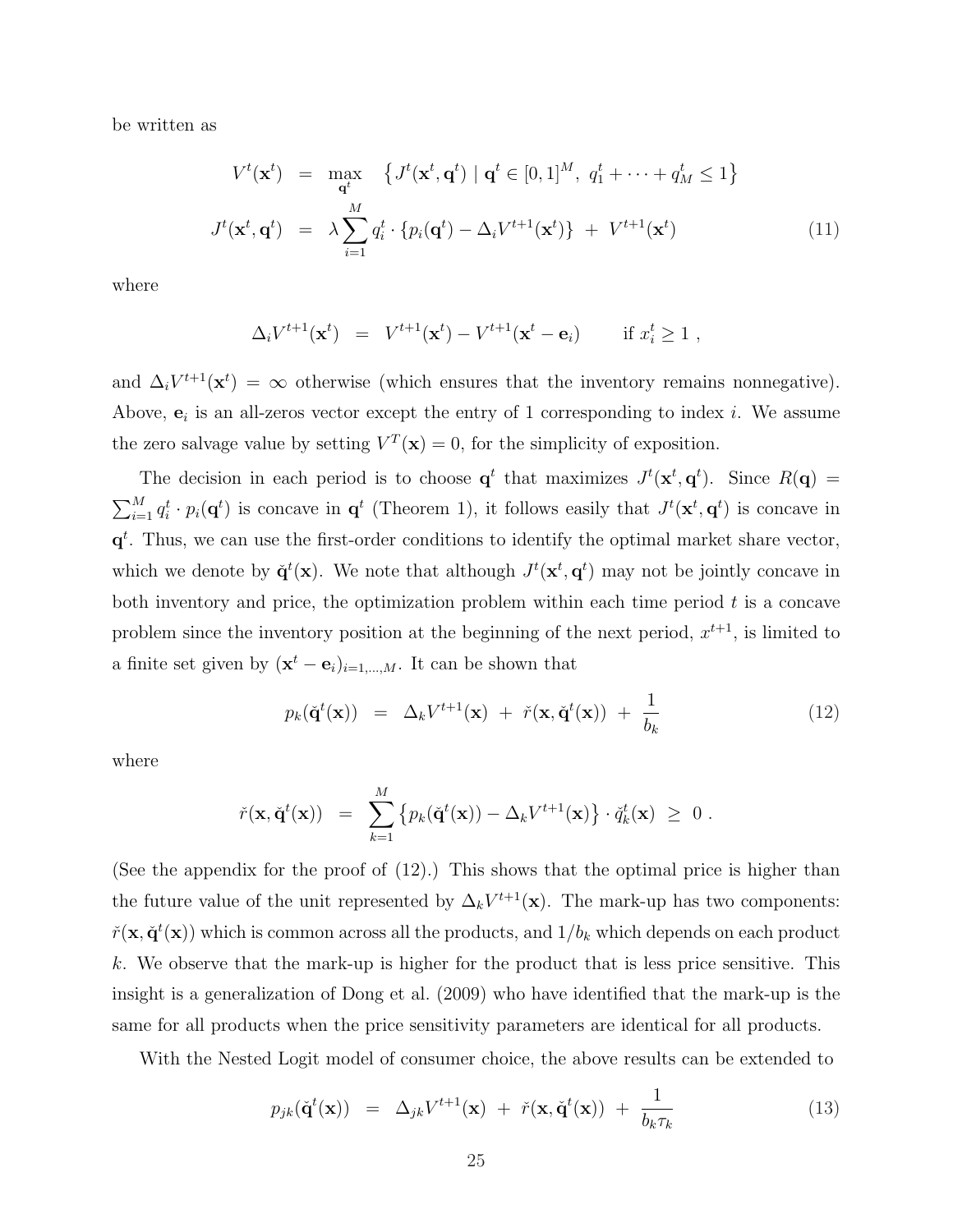where

$$
\check{r}(\mathbf{x}, \check{\mathbf{q}}^t(\mathbf{x})) = \sum_{k=1}^K \sum_{j=1}^{M_k} \left\{ p_{jk}(\check{\mathbf{q}}^t(\mathbf{x})) - \Delta_{jk} V^{t-1}(\mathbf{x}) \right\} \cdot \check{q}_{jk}^t(\mathbf{x}) \geq 0.
$$

Note that in the case of the Nested Logit model, the product-specific component of the mark-up also depends on the dissimilarity index  $\tau_k$ . The proof for equation (13) is similar to that of equation (12) and is available from the authors upon request.

# 4 Concluding Remarks

We have shown the concavity of the revenue and profit functions with respect to the market share vector when a firm sells multiple differentiated products with demand given by the Nested Logit models, which include the standard MNL model as a special case. Using this property, we derive the optimal solution of the profit maximization problem for a monopolist selling multiple differentiated products, and the equilibrium solution for price-competition and quantity-competition oligopolies where each firm sells multiple differentiated products.

The comparison of the monopoly and the oligopolies yields several interesting insights for the nested choice structure. First, the price for any individual product is always the highest under the monopoly and the lowest under the price-competition (Bertrand) oligopoly. Second, while the total market share for all the products is always the lowest under the monopoly and the highest under the price-competition oligopoly, the market share for each individual product does not follow the same trend. Rather, whether a product's market share improves or worsens with competition depends on the brand power of the product group, as characterized by its aggregate quality and the customer's price sensitivity toward this product group: Products with stronger (weaker) brand power will have a smaller (larger) market share under competition than under a monopoly. Third, a comparison of the monopoly and oligopolies reveals the impact of joint versus decentralized decision making. Our results show that profit loss due to decentralized decision is greater under the price-competition (Bertrand) oligopoly than under the quantity-competition (Cournot) oligopoly. This implies that the joint pricing decision is the most critical in a make-to-order manufacturing environment, which corresponds to the price-competition oligopoly (see Friedman (1988) and Farahat and Perakis (2008)).

The application of the concavity property extends to joint inventory and pricing control problems, and provides theoretical justifications for using first-order conditions to derive the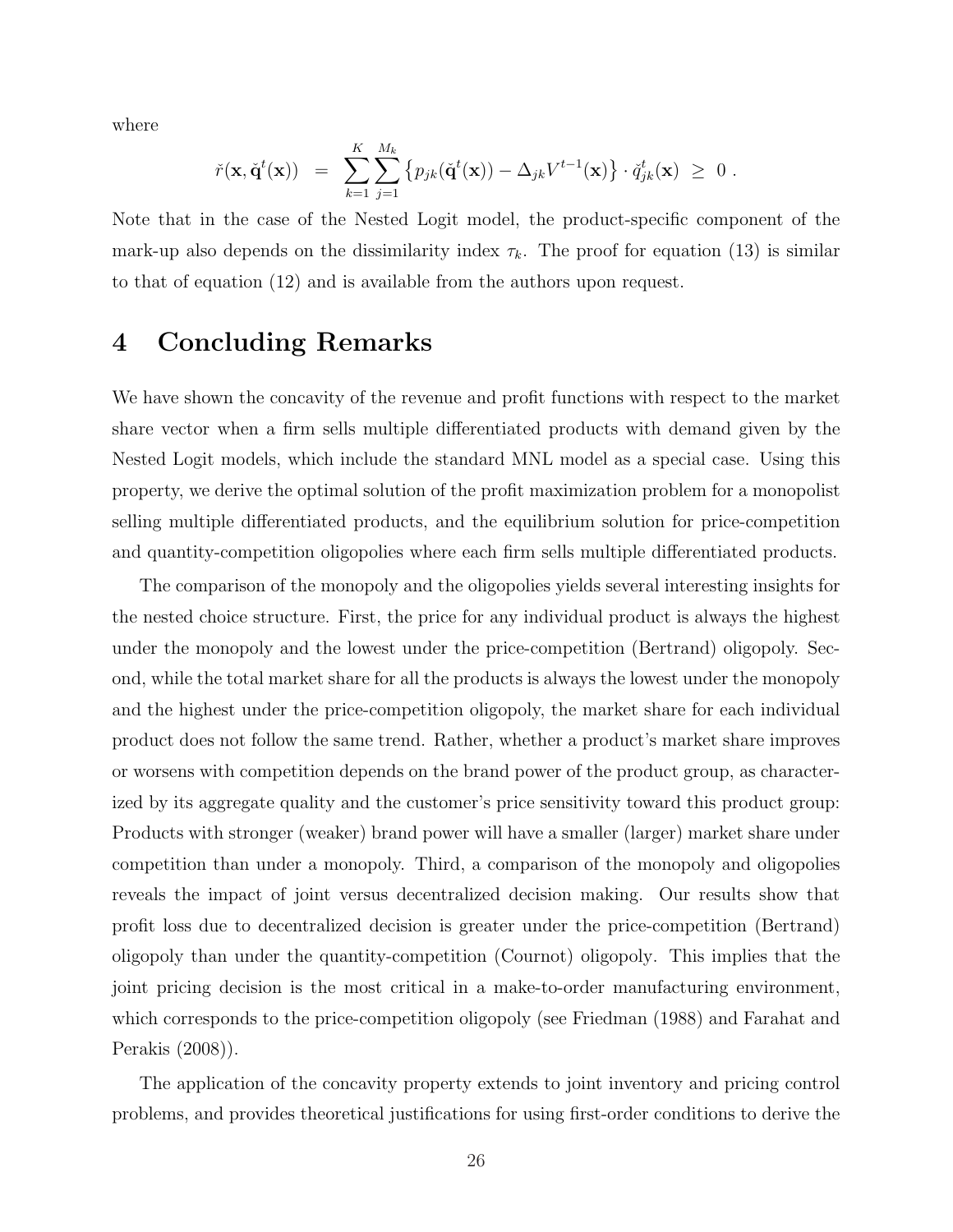optimal pricing and market share solutions for dynamic models in which customer demand can be modeled with a Nested Logit model. For example, by extending the multiple-product dynamic pricing problem with non-replenishable inventory introduced by Dong et al. (2009), we show that the optimal mark-up may not be uniform but may include a product-specific component. For dynamic pricing problems with replenishable inventory, we extend the optimality of the  $(s, S)$  policy to a make-to-assemble scenario where a common critical component of multiple differentiated products is stocked (Huh and Janakiraman, 2008). Furthermore, we show that the structure of the optimal policy for the joint inventory-pricing problem in a make-to-order setting (a la Song and Xue (2007)) continues to hold even for a more general nested choice model.

Given the flexibility and empirical validity of the Nested Logit model, we hope the theoretical properties and applications shown in this paper prove useful for future research in operations, marketing and economics employing this family of price-dependent demand models. One interesting research direction relates to more concrete interpretations of the nested choice structure within a specific market and operations context. For example, exploiting the theoretical results derived from a general nested structure presented in this paper, we can study pricing and other decisions for product assortments that are both vertically and horizontally differentiated. Another direction to explore is the impact of demand uncertainty on pricing and market share solutions.

## Acknowledgement

We thank Professor Yossi Aviv, as well as the associate editor, and three anonymous reviewers for their constructive comments and suggestions, which have significantly improved the paper. We are grateful to Christine Huh for her editorial help.

# References

- Akçay, Y., H. P. Natarajan, and S. H. Xu. 2010. Joint Dynamic Pricing of Multiple Perishable Products Under Consumer Choice. Management Science Articles in Advance.
- Allon, G., A. Federgruen, and M. Pierson. 2010. Price Competition under Multinomial Logit Demand Functions with Random Coefficients. Working Paper, Northwestern University.
- Anderson, S. P., and A. de Palma. 1992. Multiproduct Firms: A Nested Logit Approach. The Journal of Industrial Economics 40 (3): 261–276.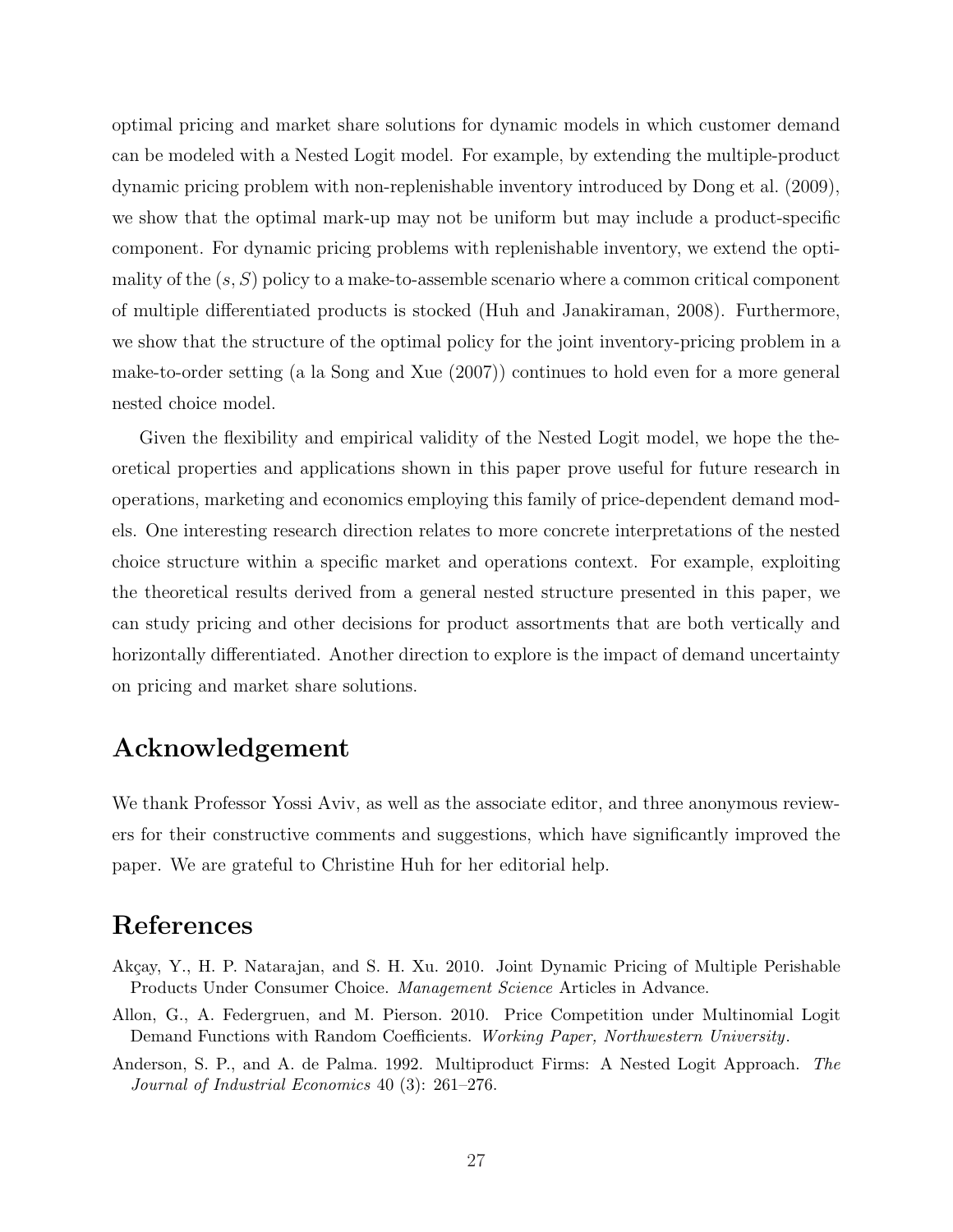- Anderson, S. P., A. de Palma, and J.-F. Thisse. 1992. Discrete choice theory of product differentiation. Cambridge, MA: The MIT Press.
- Aydin, G., and E. L. Porteus. 2008. Joint Inventory and Pricing Decisions for an Assortment. Operations Research 56 (5): 1247–1255.
- Aydin, G., and J. K. Ryan. 2000. Product Line Selection and Pricing Under the Multinomial Logit Choice Model. Working Paper, Stanford University.
- Bernstein, F., and A. Federgruen. 2004. A General Equilibrium Model for Industries with Price and Service Competition. Operations Research 52 (6): 868–886.
- Berry, S., J. Levinsohn, and A. Pakes. 1995. Automobile Prices in Market Equilibrium. Econometrica 63 (4): 841–890.
- Berry, S., J. Levinsohn, and A. Pakes. 2004. Differentiated Products Demand Systems from a Combination of Micro and Macro Data: The New Car Market. Journal of Political Economy 112  $(1): 68 - 82.$
- Berry, S. T. 1994. Estimating Discrete-Choice Models of Product Differentiation. The RAND Journal of Economics 25 (2): 242–262.
- Besanko, D., J. Dub, and S. Gupta. 2003. Competitive Price Discrimination Strategies in a Vertical Channel Using Aggregate Retail Data. Management Science 49 (9): 1121–1138.
- Besanko, D., S. Gupta, and D. Jain. 1998. Logit Demand Estimation under Competitive Pricing Behavior: An Equilibrium Framework. Management Science 44 (11): 1533–1547.
- Bhat, C. 1995. A Heteroscedastic Extreme Value Model of Intercity Mode Choice. Transportation Research Part B: Methodological 29 (6): 471–483.
- Bitran, G., R. Caldentey, and R. Vial. 2010. Pricing Policies for Perishable Products with Demand Substitution. Working Paper.
- Boyd, S., and L. Vandenberghe. 2004. Convex optimization. Cambridge, UK: Cambridge University Press.
- Cachon, G. P., and A. G. Kok. 2007. Category Management and Coordination in Retail Assortment Planning in the Presence of Basket Shopping Consumers. Management Science 53 (6): 934–951.
- Cachon, G. P., C. Terwiesch, and Y. Xu. 2008. The Impact of Consumer Search, Firm Entry and Competition on Assortment and Pricing. Marketing Science 27 (3): 461–473.
- Chen, K., and W. H. Hausman. 2000. Technical Note:Mathematical Properties of the Optimal Product Line Selection Problem Using Choice-Based Conjoint Analysis. Management Science 46 (2): 327–332.
- Chen, X., and D. Simchi-Levi. 2004. Coordinating Inventory Control and Pricing Strategies with Random Demand and Fixed Ordering Cost: The Infinite Horizon Case. Mathematics of Operations Research 52 (6): 887–896.
- Corless, R. M., G. H. Gonnet, D. E. G. Hare, D. J. Jeffrey, and D. E. Knuth. 1996. On the Lambert W function. Advances in Computational Mathematics 5 (1): 329–359.
- Dong, L., P. Kouvelis, and Z. Tian. 2009. Dynamic Pricing and Inventory Control of Substitute Products. Manufacturing and Service Operations Management 11 (2): 317–339.
- Dubin, J. 1986. A Nested Logit Model of Space and Water Heat System Choice. Marketing Science 5 (2): 112–124.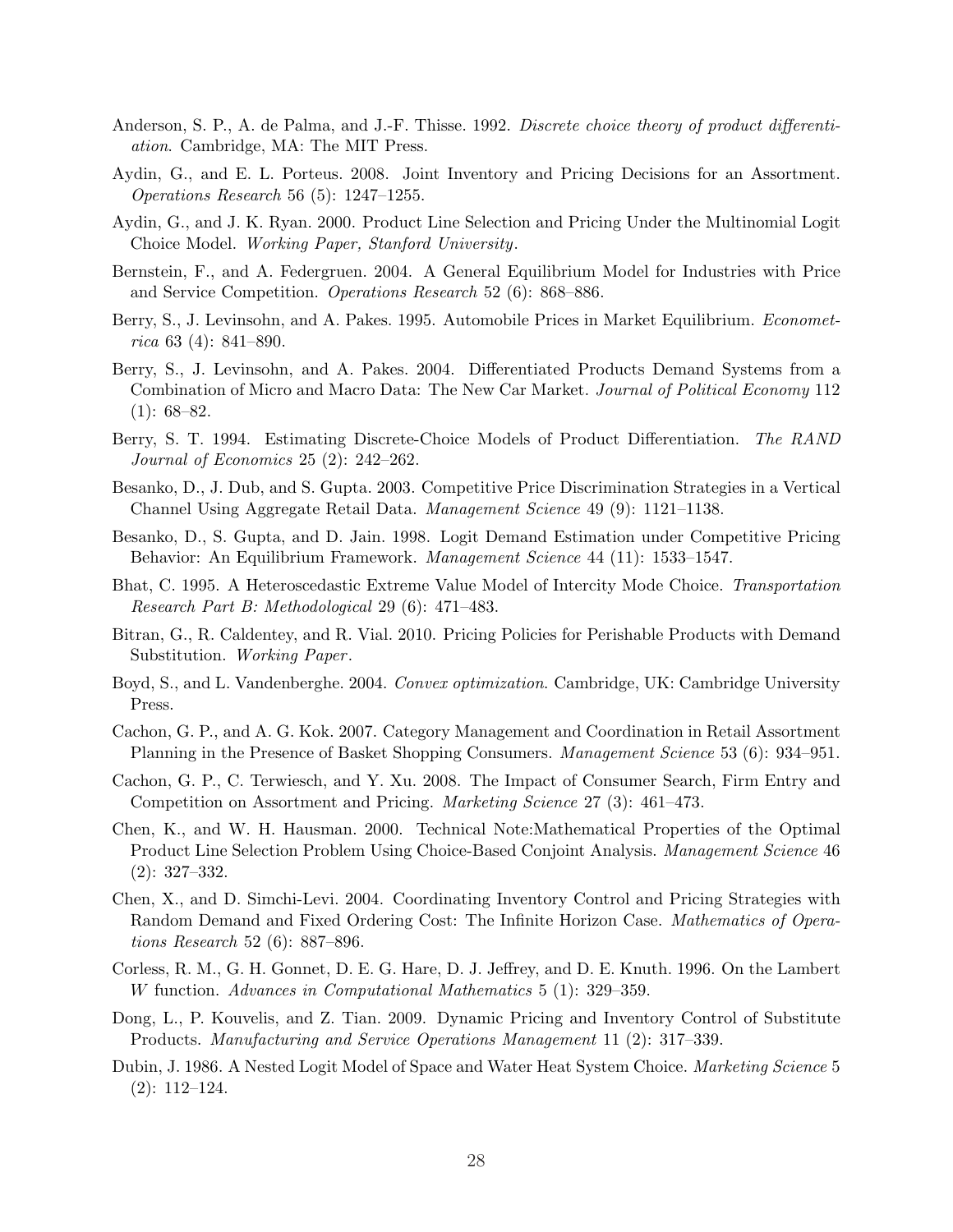- Erdem, T., J. Swait, and J. Louviere. 2002. The Impact of Brand Credibility on Consumer Price Sensitivity. International Journal of Research in Marketing 19 (1): 1–19.
- Farahat, A., and G. Perakis. 2008. A Comparison of Price and Quantity Competition in Oligopolies with Differentiated Products. Working Paper.
- Farahat, A., and G. Perakis. 2010. A Nonnegative Extension of the Affine Demand Function and Equilibrium Analysis for multiproduct Price Competition. Operations Research Letters 38 (4): 180–286.
- Friedman, J. W. 1988. On the strategic importance of prices versus quantities. RAND Journal of Economics 19 (4): 607–622.
- Gallego, G., W. T. Huh, W. Kang, and R. Phillips. 2006. Price Competition with the Attraction Demand Model: Existence of Unique Equilibrium and Its Stability. Manufacturing and Service Operations Management 8 (4): 359–375.
- Gallego, G., and G. van Ryzin. 1997. A multiproduct dynamic pricing problem and its applications to network yield management. Operations Research 45 (1): 24–41.
- Goldberg, P. K. 1995. Product Differentiation and Oligopoly in International Markets: The Case of the U.S. Automobile Industry. Econometrica 63 (4): 891–951.
- Greene, D. L. 1991. Short-Run Pricing Strategies to Increase Corporate Average Fuel Economy. Economic Inquiry 29 (1): 101–114.
- Greene, W. 2003. Econometric analysis. New Jersey: Prentice Hall.
- Guadagni, P. M., and J. D. C. Little. 1983. A Logit Model of Brand Choice Calibrated on Scanner Data. Marketing Science 2 (3): 203–238.
- Hanson, W., and K. Martin. 1996. Optimizing Multinomial Logit Profit Functions. Management Science 42 (7): 992–1003.
- Hopp, W. J., and X. Xu. 2005. Product Line Selection and Pricing with Modularity in Design. Manufacturing and Service Operations Management 7 (3): 172–187.
- Hopp, W. J., and X. Xu. 2008. A Static Approximation for Dynamic Demand Substitution with Applications in a Competitive Market. Manufacturing and Service Operations Management 56 (3): 630–645.
- Huh, W. T., and G. Janakiraman. 2008. (s, S) Optimality in Joint Inventory-Pricing Control: An Alternate Approach. Operations Research 56 (3): 783–790.
- Kannan, P., and G. P. Wright. 1991. Modeling and Testing Structured Markets: A Nested Logit Approach. Marketing Science 10 (1): 58–82.
- Li, H. 2007. Essays on Supply Chain Contracting and Tactical Decisions for Inter-generational Product Transitions. MIT Thesis..
- Li, H., and S. Graves. 2010. Pricing Decisions during Inter-generational Product Transitions. Productions and Operations Management forthcoming.
- Luce, R. D. 1959. Individual choice behavior: A theoretical analysis. New York: Wiley.
- Luo, L., P. K. Kannan, and B. T. Ratchford. 2007. New Product Development Under Channel Acceptance. Marketing Science 26 (2): 149–163.
- Maddah, B., and E. K. Bish. 2007. Joint Pricing, Assortment, and Inventory Decisions for a Retailer's Product Line. Naval Research Logistics 54 (3): 315–330.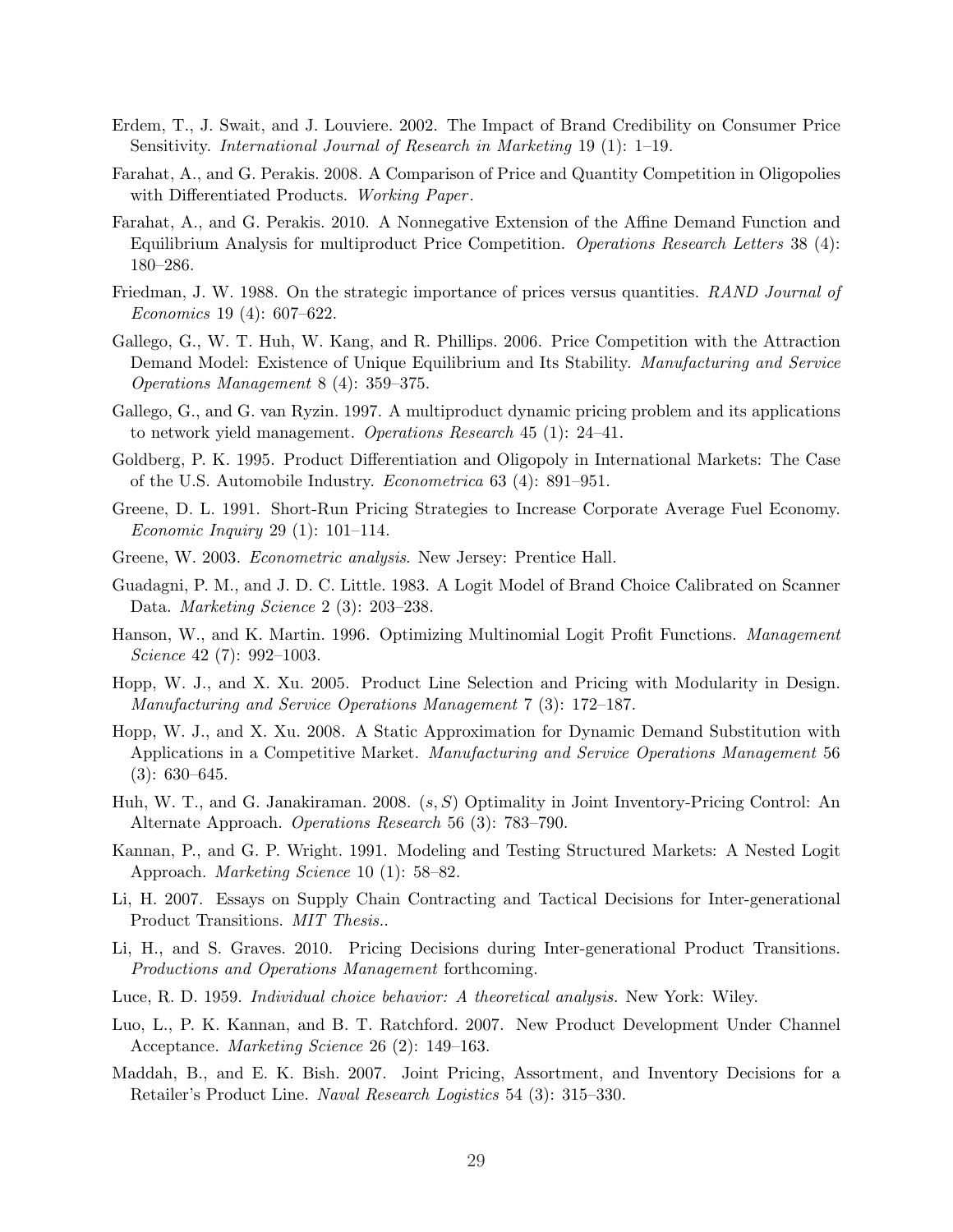- Maglaras, C., and J. Meissner. 2006. Dynamic Pricing Strategies for Multiproduct revenue Management Problems. Manufacturing and Service Operations Management 8 (2): 136–148.
- Mas-Colell, A., M. Whinston, and J. Green. 1995. Microeconomic theory. New York: Oxford University Press.
- McFadden, D. 1978. Modelling the Choice of Residential Location. *in Spatial Interaction Theory* and Planning Models., ed. A. Karlquist et al. Amsterdam, North-Holland.
- McFadden, D. 1980. Econometric Models for Probabilistic Choice Among Products. Journal of Business 53 (3): S13–S29.
- McFadden, D. 1986. The Choice Theory Approach to Market Research. *Marketing Science* 5 (4): 275–297.
- McFadden, D. L. 1974. Conditional logit analysis of qualitative choice behavior. In Frontiers in Econometrics, ed. P. Zarembka. Academic Press.
- Nevo, A. 2001. Measuring Market Power in the Ready-to-Eat Cereal Industry. Econometrica 69 (2): 307–342.
- Scarf, H. 1959. The Optimality of  $(S, s)$  Policies in the Dynamic Inventory Problem, 196–202. Stanford University Press: Stanford, CA.
- Song, J.-S., and Z. Xue. 2007. Demand Management and Inventory Control for Substitutable Products. Working Paper, Duke University.
- Train, K. 2003. Discrete choice methods with simulation. Cambridge University Press.
- Train, K. E., D. L. McFadden, and M. Ben-Akiva. 1987. The Demand for Local Telephone Service: A Fully Discrete Model of Residential Calling Patterns and Service Choices. RAND Journal of Economics 18 (1): 109–123.

# Appendix

### Proof of Equation (4)

To see (4), note from equation (2),

$$
1 - \sum_{\ell=1}^{K} Q_{\ell} = 1 - \frac{\sum_{\ell=1}^{K} e^{\tau_{\ell} I_{\ell}}}{1 + \sum_{\ell=1}^{K} e^{\tau_{\ell} I_{\ell}}} = \frac{1}{1 + \sum_{\ell=1}^{K} e^{\tau_{\ell} I_{\ell}}}.
$$

Thus, from the above equation and again from (2),

$$
\frac{Q_k}{1 - \sum_{\ell=1}^K Q_\ell} = \left( \frac{e^{\tau_k I_k}}{1 + \sum_{\ell=1}^K e^{\tau_\ell I_\ell}} \right) \cdot \left( 1 + \sum_{\ell=1}^K e^{\tau_\ell I_\ell} \right) = e^{\tau_k I_k} = \left[ \sum_{i=1}^{M_k} e^{a_{ik} - b_k p_{ik}} \right]^{\tau_k},
$$

where the last equality follows from the definition of  $I_k = \log \sum_{j=1}^{M_k} e^{a_{jk} - b_k p_{jk}}$ . Also, from the definition of  $q_{j|k} = e^{a_{jk}-b_k p_{jk}} / \sum_{\ell=1}^{M_k}$  $^{M_k}_{\ell=1}e^{a_{\ell k}-b_k p_{\ell k}}$  in  $(2),$ 

$$
\frac{q_{jk}}{Q_k} = \frac{q_{jk}}{\sum_{i=1}^{M_k} q_{ik}} = \frac{q_{j|k}}{\sum_{i=1}^{M_k} q_{i|k}} = q_{j|k} = \frac{e^{a_{jk} - b_k p_{jk}}}{\sum_{i=1}^{M_k} e^{a_{ik} - b_k p_{ik}}},
$$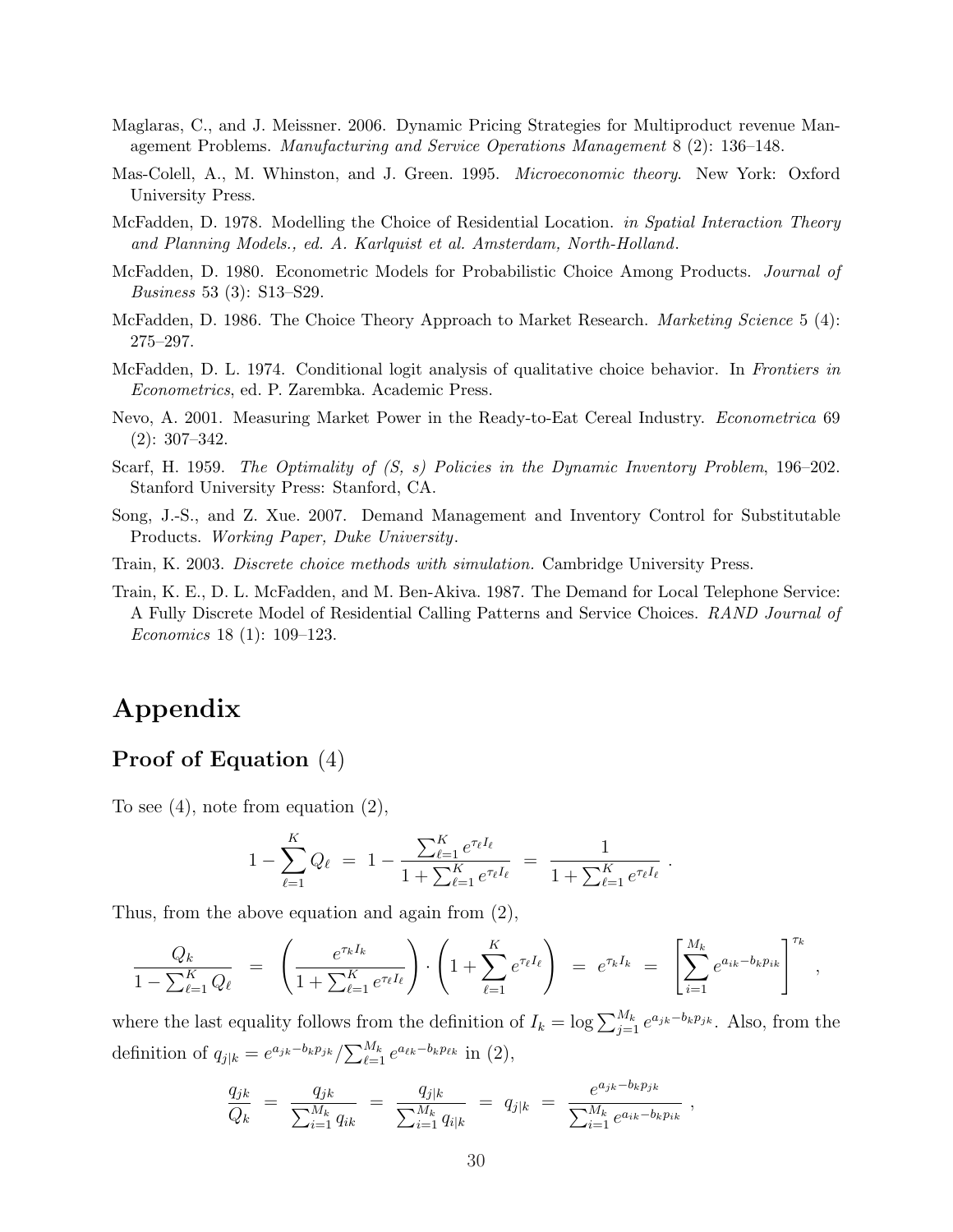for any product  $j$  in group  $k$ . From the two above equations, we obtain

$$
e^{a_{jk} - b_k p_{jk}} = \frac{q_{jk}}{Q_k} \sum_{i=1}^{M_k} e^{a_{ik} - b_k p_{ik}} = \frac{q_{jk}}{Q_k} \left[ \frac{Q_k}{1 - \sum_{\ell=1}^K Q_\ell} \right]^{\frac{1}{\tau_k}} = \frac{q_{jk}}{1 - \sum_{\ell=1}^K Q_\ell} \left[ \frac{Q_k}{1 - \sum_{\ell=1}^K Q_\ell} \right]^{\frac{1}{\tau_k} - 1}
$$

.

,

Hence, by taking a logarithm to the above equation, we can write  $p_{jk}$  as a function of **q** as given in equation (4).

### Additional Argument in the Proof of Theorem 1

Lemma 2. Let  $\phi(z_A, z_B) = z_A \cdot [\log z_A - \log (1 - z_B)].$  Then,  $\phi$  is jointly convex in  $(z_A, z_B)$ in the region  $\{(z_A, z_B) | 0 < z_A, z_B < 1\}.$ 

*Proof.* We can obtain that the Hessian of  $\phi$  is  $H_{\phi}(z_A, z_B) = \begin{bmatrix} \frac{1}{z_A^A} \end{bmatrix}$ 1  $\begin{array}{cc} z_A & 1-z_B \\ 1 & z_A \end{array}$  $1-z_B$  $z_A$  $\overline{(1-z_B)^2}$  $\overline{a}$ . Then, for any real numbers  $\gamma$  and  $\delta$ , we obtain

$$
(\gamma \delta) \cdot H_{\phi}(z_A, z_B) \cdot \left(\begin{array}{c} \gamma \\ \delta \end{array}\right) = \frac{\gamma^2}{z_A} + \frac{\gamma \cdot \delta}{1 - z_B} + \frac{\gamma \cdot \delta}{1 - z_B} + \frac{\delta^2 \cdot z_A}{(1 - z_B)^2} = \left(\frac{\gamma}{\sqrt{z_A}} + \frac{\delta \sqrt{z_A}}{1 - z_B}\right)^2
$$

which is nonnegative for  $0 < z_A, z_B < 1$ . Thus, the Hessian of  $\phi$  is positive semi-definite, and  $\phi$  is jointly convex.  $\Box$ 

### Other Proofs

All other proofs appear in the online appendix.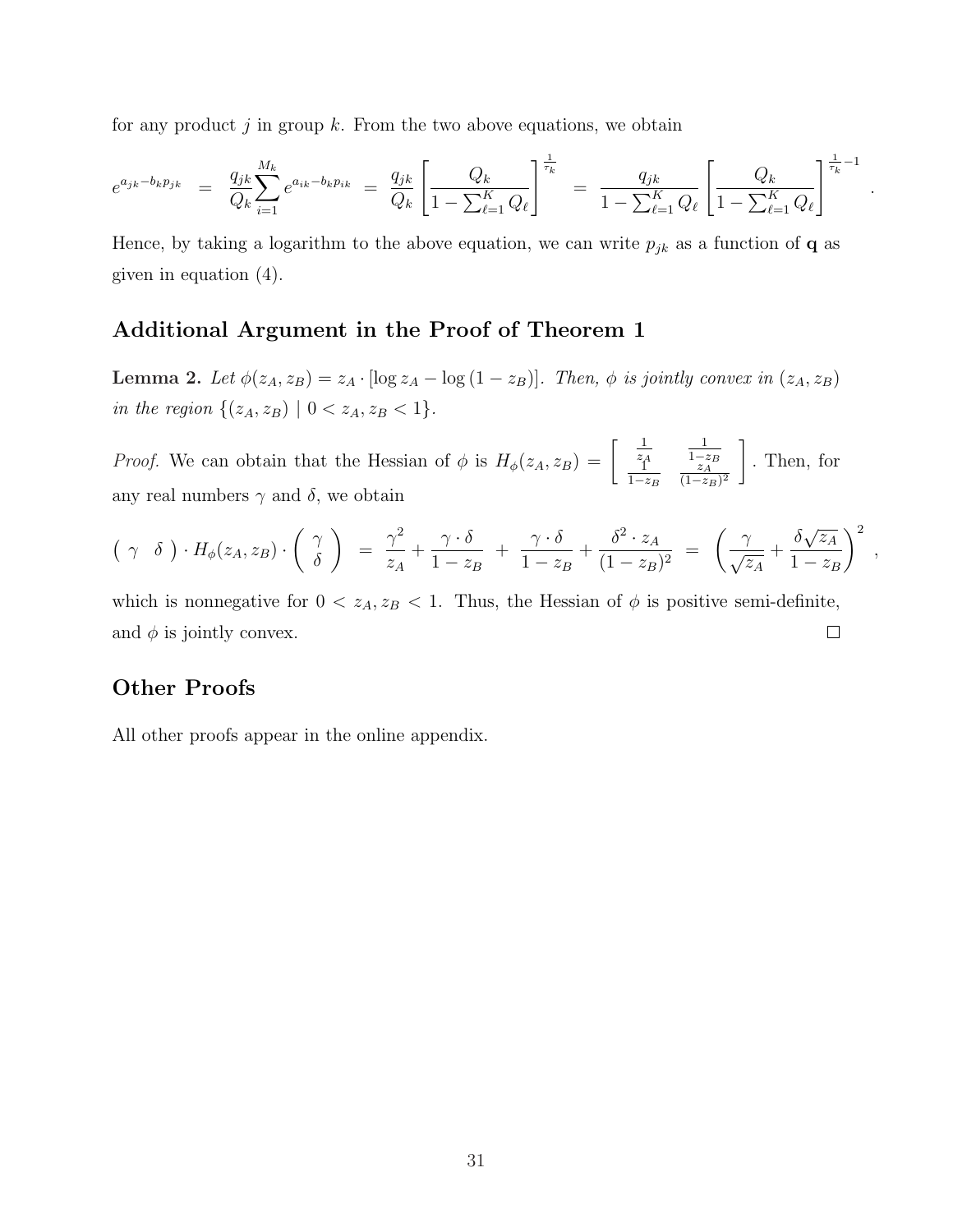# Pricing Multiple Products with the Multinomial Logit and Nested Logit Models: Concavity and Implications

Hongmin Li • Woonghee Tim Huh

W.P. Carey School of Business, Arizona State University Tempe, Arizona 85287, USA Sauder School of Business, University of British Columbia Vancouver, BC, Canada, V6T 1Z2 hongmin.li@asu.edu • tim.huh@sauder.ubc.ca

# A Online Supplement

### A.1 Proof of Theorem 2

*Proof.* Taking first order partial derivative of the revenue function (5) with respect to  $q_{ik}$ ,

$$
\frac{\partial R(\mathbf{q})}{\partial q_{jk}} = p_{jk}(\mathbf{q}) + \sum_{m=1}^{K} \sum_{\ell=1}^{M_m} q_{lm} \cdot \frac{\partial p_{lm}(\mathbf{q})}{\partial q_{jk}}
$$

Taking a partial derivative of  $p_{jk}(\mathbf{q})$  given in equation (4),

$$
\frac{\partial p_{lm}(\mathbf{q})}{\partial q_{jk}} = -\frac{1}{b_m} \left[ \frac{1}{1 - \sum_i Q_i} \right] - \frac{1}{b_m} \frac{1 - \tau_m}{\tau_m} \left[ \frac{1}{1 - \sum_i Q_i} \right] \n- \frac{1}{b_m} \frac{1}{q_{lm}} \mathbf{1}_{\{m = k \text{ and } \ell = j\}} - \frac{1}{b_m} \frac{1 - \tau_m}{\tau_m} \frac{1}{Q_m} \mathbf{1}_{\{m = k\}},
$$
\n(14)

.

where 1 represents a binary indicator function. Thus,

$$
\frac{\partial R(\mathbf{q})}{\partial q_{jk}} = p_{jk}(\mathbf{q}) - \left[\frac{1}{1 - \sum_{i} Q_{i}}\right] \sum_{m=1}^{K} \frac{\sum_{\ell=1}^{M_{m}} q_{lm}}{b_{m}} - \left[\frac{1}{1 - \sum_{i} Q_{i}}\right] \sum_{m=1}^{K} \frac{1 - \tau_{m}}{\tau_{m}} \frac{\sum_{\ell=1}^{M_{m}} q_{lm}}{b_{m}}
$$

$$
- \frac{1}{b_{k}} - \frac{1}{b_{k}} \frac{1 - \tau_{k}}{\tau_{k}} \frac{\sum_{\ell=1}^{M_{k}} q_{\ell k}}{Q_{k}}
$$

$$
= p_{jk}(\mathbf{q}) - \left[\frac{1}{1 - \sum_{i} Q_{i}}\right] \sum_{m=1}^{K} \frac{Q_{m}}{b_{m}} - \left[\frac{1}{1 - \sum_{i} Q_{i}}\right] \sum_{m=1}^{K} \frac{1 - \tau_{m}}{\tau_{m}} \frac{Q_{m}}{b_{m}} - \frac{1}{b_{k} \tau_{k}}
$$

$$
= p_{jk}(\mathbf{q}) - \left[\frac{1}{1 - \sum_{i} Q_{i}}\right] \sum_{m=1}^{K} \frac{Q_{m}}{b_{m} \tau_{m}} - \frac{1}{b_{k} \tau_{k}}, \qquad (15)
$$

where the second inequality follows from  $\sum_{\ell=1}^{M_m} q_{\ell m} = Q_m$ . Also, recall  $\frac{\partial C(\mathbf{q})}{\partial q_{jk}} = c_{jk}$ . Since  $\Gamma(\mathbf{q}) =$  $R(\mathbf{q})-C(\mathbf{q})$  is concave (Theorem 1), we equate the partial derivative of  $\Gamma$  at  $\mathbf{q}^*$  to zero, and obtain

$$
p_{jk}(\mathbf{q}^*) = \left[\frac{1}{1 - \sum_{i} Q_i^*}\right] \sum_{m=1}^K \frac{Q_m^*}{b_m \tau_m} + \frac{1}{b_k \tau_k} + c_{jk} . \tag{16}
$$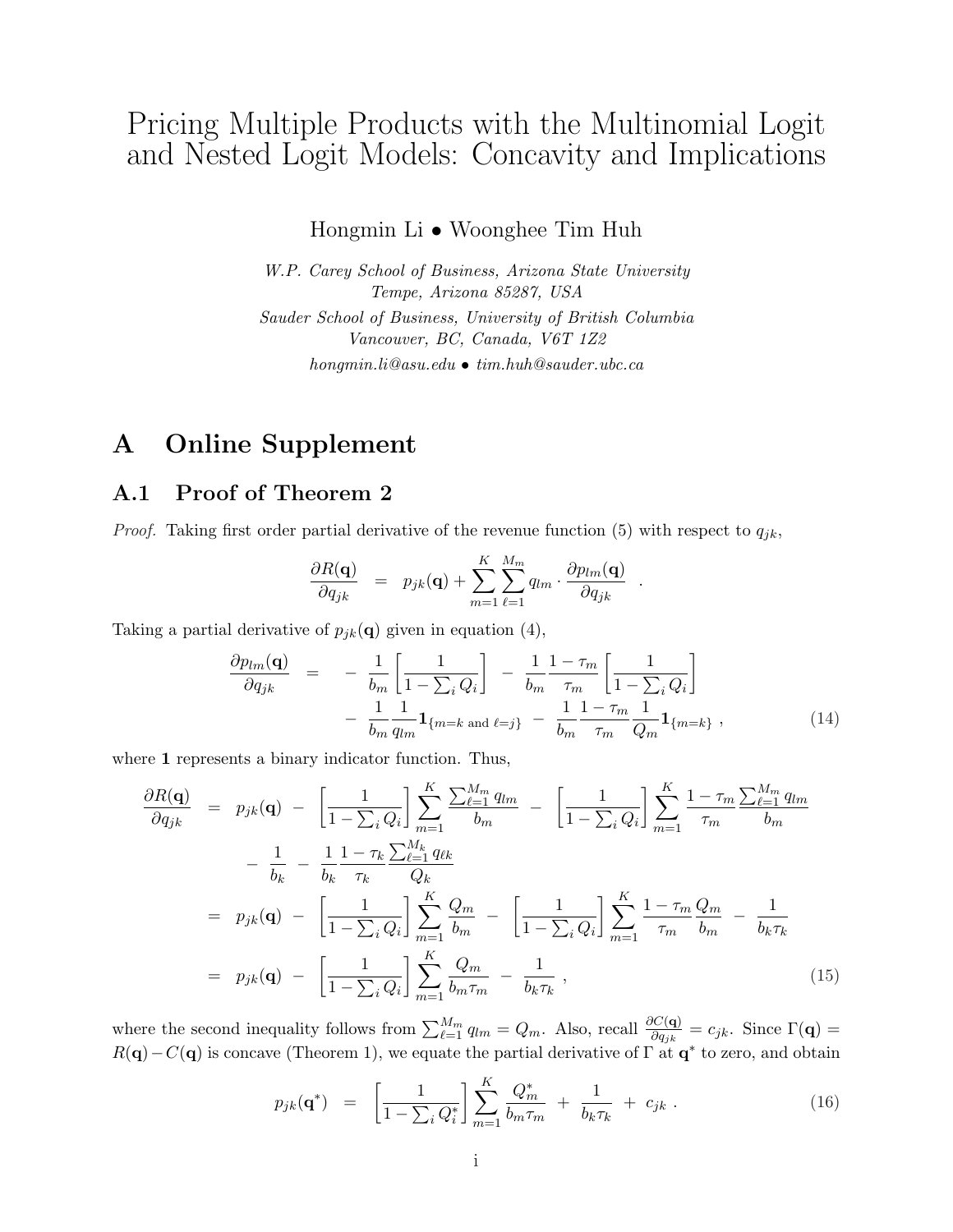Now, substituting (16) into  $R(\mathbf{q}^*) = \sum_{k=1}^K \sum_{j=1}^{M_k} p_{jk}(\mathbf{q}^*) q_{jk}^*$  given in (5), it follows

$$
\Gamma(\mathbf{q}^*) = \sum_{k=1}^K \sum_{j=1}^{M_k} \left[ \frac{q_{jk}^*}{1 - \sum_i Q_i^*} \right] \sum_{m=1}^K \frac{Q_m^*}{b_m \tau_m} + \sum_{k=1}^K \sum_{j=1}^{M_k} \frac{q_{jk}^*}{b_k \tau_k} + \sum_{k=1}^K \sum_{j=1}^{M_k} c_{jk} q_{jk}^* - \sum_{k=1}^K \sum_{j=1}^{M_k} c_{jk} q_{jk}^* \n= \left[ \frac{\sum_k Q_k^*}{1 - \sum_i Q_i^*} \right] \sum_{m=1}^K \frac{Q_m^*}{b_m \tau_m} + \sum_{k=1}^K \frac{Q_k^*}{b_k \tau_k} = \left[ \frac{1}{1 - \sum_i Q_i^*} \right] \sum_{m=1}^K \frac{Q_m^*}{b_m \tau_m}.
$$

Since  $\rho^* = \Gamma(\mathbf{q}^*)$ , we obtain

$$
\rho^* = \left[ \frac{1}{1 - \sum_i Q_i^*} \right] \sum_{k=1}^K \frac{Q_k^*}{b_k \tau_k} \,. \tag{17}
$$

Thus, substituting this expression into (16), we obtain  $p_{jk}^* = p_{jk}(\mathbf{q}^*) = \rho^* + \frac{1}{b_{kj}}$  $\frac{1}{b_k \tau_k} + c_{jk}$ , which is the required expression for  $p_{jk}^*$ .

Let  $I_k^* = \log \sum_{j=1}^{M_k} \exp(a_{jk} - b_k p_{jk}^*)$  represent the optimal aggregate attractiveness of branch k. Using the above expression for  $p_{jk}^*$ , it follows that  $I_k^* = \log \sum_{j=1}^{M_k} \exp(a_{jk} - 1/\tau_k - b_k \rho^* - b_k c_{jk})$ . Then, the optimal aggregate market share for branch  $k$  is, from  $(2)$ ,

$$
Q_k^* = \frac{e^{\tau_k I_k}}{1 + \sum_{\ell=1}^K e^{\tau_\ell I_\ell}} = \frac{\left[\sum_{j=1}^{M_k} \exp(a_{jk} - 1/\tau_k - b_k \rho^* - b_k c_{jk})\right]^{\tau_k}}{1 + \sum_{\ell=1}^K \left[\sum_{j=1}^{M_\ell} \exp(a_{jl} - 1/\tau_\ell - b_\ell \rho^* - b_k c_{jk})\right]^{\tau_\ell}}.
$$
(18)

Therefore, we obtain

$$
1 - \sum_{k=1}^{K} Q_k^* = \frac{1}{1 + \sum_{\ell=1}^{K} \left[ \sum_{j=1}^{M_{\ell}} \exp(a_{jl} - 1/\tau_{\ell} - b_{\ell} \rho^* - b_{\ell} c_{j\ell}) \right]^{\tau_{\ell}}},
$$

and it follows from (17) and (18),

$$
\rho^* = \sum_{k=1}^K \frac{\left[\sum_{j=1}^{M_k} \exp(a_{jk} - 1/\tau_k - b_k \rho^* - b_k c_{jk})\right]^{\tau_k}}{b_k \tau_k} = e^{-1} \sum_{k=1}^K \frac{\left[\sum_{j=1}^{M_k} \exp(a_{jk} - b_k \rho^* - b_k c_{jk})\right]^{\tau_k}}{b_k \tau_k},
$$

where the last equality follows from  $[\exp(-1/\tau_k)]^{\tau_k} = e^{-1}$ . Thus, from (7), we obtain (8). The value of  $\rho^*$  satisfying (8) is unique since the left side is increasing and the right side is decreasing in  $\rho^*$ . ∗  $\overline{M}$ 

Finally, let 
$$
q_{j|k}^* = e^{a_{jk} - b_k p_{jk}^*} / \sum_{\ell=1}^{M_k} e^{a_{\ell k} - b_k p_{\ell k}^*}
$$
 as in (2). From (18), as well as  $p_{jk}^* = \rho^* + \frac{1}{b_k \tau_k} + c_{jk}$ ,  
\n
$$
q_{jk}^* = Q_k^* \cdot q_{j|k}^* = \frac{\left[\sum_{i=1}^{M_k} e^{a_{ik} - 1/\tau_k - b_k \rho^* - b_k c_{ik}}\right]^{\tau_k}}{1 + \sum_{\ell=1}^K \left[\sum_{i=1}^{M_\ell} e^{a_{i\ell} - 1/\tau_\ell - b_\ell \rho^* - b_\ell c_{i\ell}}\right]^{\tau_\ell}} \cdot \frac{e^{a_{jk} - 1/\tau_k - b_k \rho^* - b_k c_{jk}}}{\sum_{i=1}^{M_k} e^{a_{ik} - 1/\tau_k - b_k \rho^* - b_k c_{ik}}}
$$
\n
$$
= \frac{e^{-1} \left[\sum_{i=1}^{M_k} e^{a_{ik} - b_k \rho^* - b_k c_{ik}}\right]^{\tau_k}}{1 + e^{-1} \sum_{\ell=1}^K \left[\sum_{i=1}^{M_\ell} e^{a_{i\ell} - b_\ell \rho^* - b_\ell c_{i\ell}}\right]^{\tau_\ell}} \cdot \frac{e^{a_{jk} - b_k c_{jk}}}{\sum_{i=1}^{M_k} e^{a_{ik} - b_k c_{ik}}},
$$
\n
$$
= \frac{e^{a_{jk} - b_k c_{jk}}}{1 + e^{-1} \sum_{\ell=1}^K \left[\sum_{i=1}^{M_\ell} e^{a_{i\ell} - b_\ell \rho^* - b_\ell c_{i\ell}}\right]^{\tau_\ell}} \cdot \frac{e^{a_{jk} - b_k c_{jk}}}{\sum_{i=1}^{M_k} e^{a_{ik} - b_k c_{ik}}},
$$

which yields the required expression for  $q_{jk}^*$ .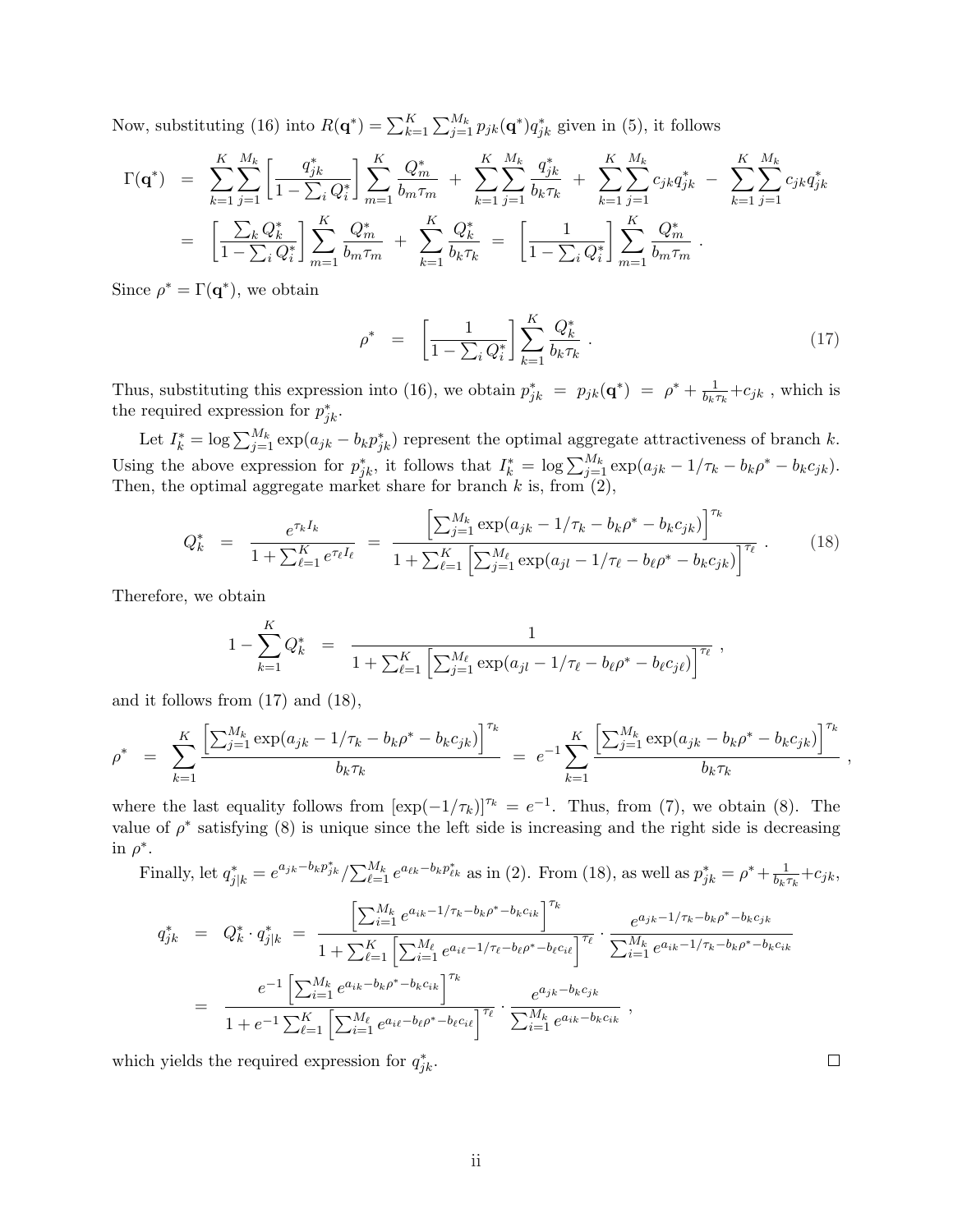### A.2 Proof of Theorem 3

*Proof.* Taking a partial derivative of  $R_k(\mathbf{q})$  with respect to  $q_{jk}$ ,  $\frac{\partial R_k(\mathbf{q})}{\partial q_{ik}}$  $\frac{R_k(\mathbf{q})}{\partial q_{jk}} = p_{jk} + \sum_{\ell=1}^{M_k} q_{\ell k} \frac{\partial p_{\ell k}(\mathbf{q})}{\partial q_{jk}}$  $\frac{p_{\ell k}(\mathbf{q})}{\partial q_{jk}}$  . Recalling the expression of  $\partial p_{\ell k}(\mathbf{q})/\partial q_{jk}$  given in (14), we obtain

$$
q_{\ell k} \frac{\partial p_{\ell k}(\mathbf{q})}{\partial q_{jk}} = -\frac{1}{b_k} \left[ \frac{q_{\ell k}}{1 - \sum_i Q_i} \right] - \frac{1}{b_k} \frac{1 - \tau_k}{\tau_k} \left[ \frac{q_{\ell k}}{1 - \sum_i Q_i} \right] - \frac{1}{b_k} \mathbf{1}_{\{\ell = j\}} - \frac{1}{b_k} \frac{1 - \tau_k}{\tau_k} \frac{q_{\ell k}}{Q_k} = -\frac{1}{b_k \tau_k} \left[ \frac{q_{\ell k}}{1 - \sum_i Q_i} \right] - \frac{1}{b_k} \mathbf{1}_{\{\ell = j\}} - \frac{1}{b_k} \frac{1 - \tau_k}{\tau_k} \frac{q_{\ell k}}{Q_k}.
$$

Since  $\sum_{\ell=1}^{M_k} q_{\ell k} = Q_k$ , it follows

$$
\frac{\partial R_k(\mathbf{q})}{\partial q_{jk}} = p_{jk} - \frac{1}{b_k \tau_k} \left[ \frac{Q_k}{1 - \sum_i Q_i} \right] - \frac{1}{b_k} - \frac{1}{b_k} \left( \frac{1 - \tau_k}{\tau_k} \right)
$$

$$
= p_{jk} - \frac{1}{b_k \tau_k} \left\{ \left[ \frac{Q_k}{1 - \sum_i Q_i} \right] + 1 \right\}.
$$

By setting the partial derivative of  $\Gamma_k(q) = R_k(q) - C_k(q)$  to zero at  $\hat{\mathbf{p}}$  and  $\hat{\mathbf{q}}$ , we obtain

$$
\hat{p}_{jk} = \frac{1}{b_k \tau_k} \left( 1 + \frac{\hat{Q}_k}{1 - \sum_i \hat{Q}_i} \right) + c_{jk} . \tag{19}
$$

The above identity (19) is expressed in terms of both the equilibrium price and the equilibrium quantity vector. We use the relationship between the price vector and the market share vector given in (4) to express it in terms of the equilibrium quantity vector  $\hat{q}$  only. By equating two expressions of  $\hat{p}_{jk} = p_{jk}(\hat{\mathbf{q}})$  given in (4) and (19),

$$
\frac{1}{b_k \tau_k} \left( 1 + \frac{\hat{Q}_k}{1 - \sum_i \hat{Q}_i} \right) + c_{jk} = \frac{a_{jk}}{b_k} + \frac{1}{b_k} \left[ \log(1 - \sum_{\ell} \hat{Q}_{\ell}) - \log \hat{q}_{jk} \right] + \frac{1}{b_k} \frac{1 - \tau_k}{\tau_k} \left[ \log(1 - \sum_{\ell} \hat{Q}_{\ell}) - \log \hat{Q}_k \right] .
$$

Multiplying both sides by  $b_k$  and rearranging terms,

$$
a_{jk} - \frac{1}{\tau_k} - b_k c_{jk} = \frac{1}{\tau_k} \cdot \frac{\hat{Q}_k}{1 - \sum_i \hat{Q}_i} - \left[ \log(1 - \sum_{\ell} \hat{Q}_{\ell}) - \log \hat{q}_{jk} \right] - \left( \frac{1}{\tau_k} - 1 \right) \left[ \log(1 - \sum_{\ell} \hat{Q}_{\ell}) - \log \hat{Q}_k \right]
$$
  
= 
$$
\frac{1}{\tau_k} \left[ \log \frac{\hat{Q}_k}{1 - \sum_i \hat{Q}_i} + \frac{\hat{Q}_k}{1 - \sum_i \hat{Q}_i} \right] + \log \frac{\hat{q}_{jk}}{\hat{Q}_k}.
$$

Exponentiate the above equation and sum over  $j$  to obtain

$$
\sum_{j=1}^{M_k} e^{a_{jk}-1/\tau_k - b_k c_{jk}} = \sum_{j=1}^{M_k} \left( \exp \left[ \log \frac{\hat{Q}_k}{1-\sum_i \hat{Q}_i} + \frac{\hat{Q}_k}{1-\sum_i \hat{Q}_i} \right] \right)^{\frac{1}{\tau_k}} \frac{\hat{q}_{jk}}{\hat{Q}_k} = \left( \exp \left[ \log \frac{\hat{Q}_k}{1-\sum_i \hat{Q}_i} + \frac{\hat{Q}_k}{1-\sum_i \hat{Q}_i} \right] \right)^{\frac{1}{\tau_k}},
$$

where the last equality follows from  $\sum_{j=1}^{M_k} \hat{q}_{jk} = \hat{Q}_k$ . Thus,  $\overline{a}$ 

$$
\left(\sum_{j=1}^{M_k} e^{a_{jk}-1/\tau_k-b_kc_{jk}}\right)^{\tau_k} = \exp\left[\log\frac{\hat{Q}_k}{1-\sum_i\hat{Q}_i}+\frac{\hat{Q}_k}{1-\sum_i\hat{Q}_i}\right] = \frac{\hat{Q}_k}{1-\sum_i\hat{Q}_i}\cdot\exp\left[\frac{\hat{Q}_k}{1-\sum_i\hat{Q}_i}\right].
$$

Since the leftmost side of the above equality is  $\overline{A}_k$  (see equation (7)), it follows from the definition of the Lambert W function that

$$
W\left(\overline{A}_k\right) = \frac{\hat{Q}_k}{1 - \sum_i \hat{Q}_i} \,. \tag{20}
$$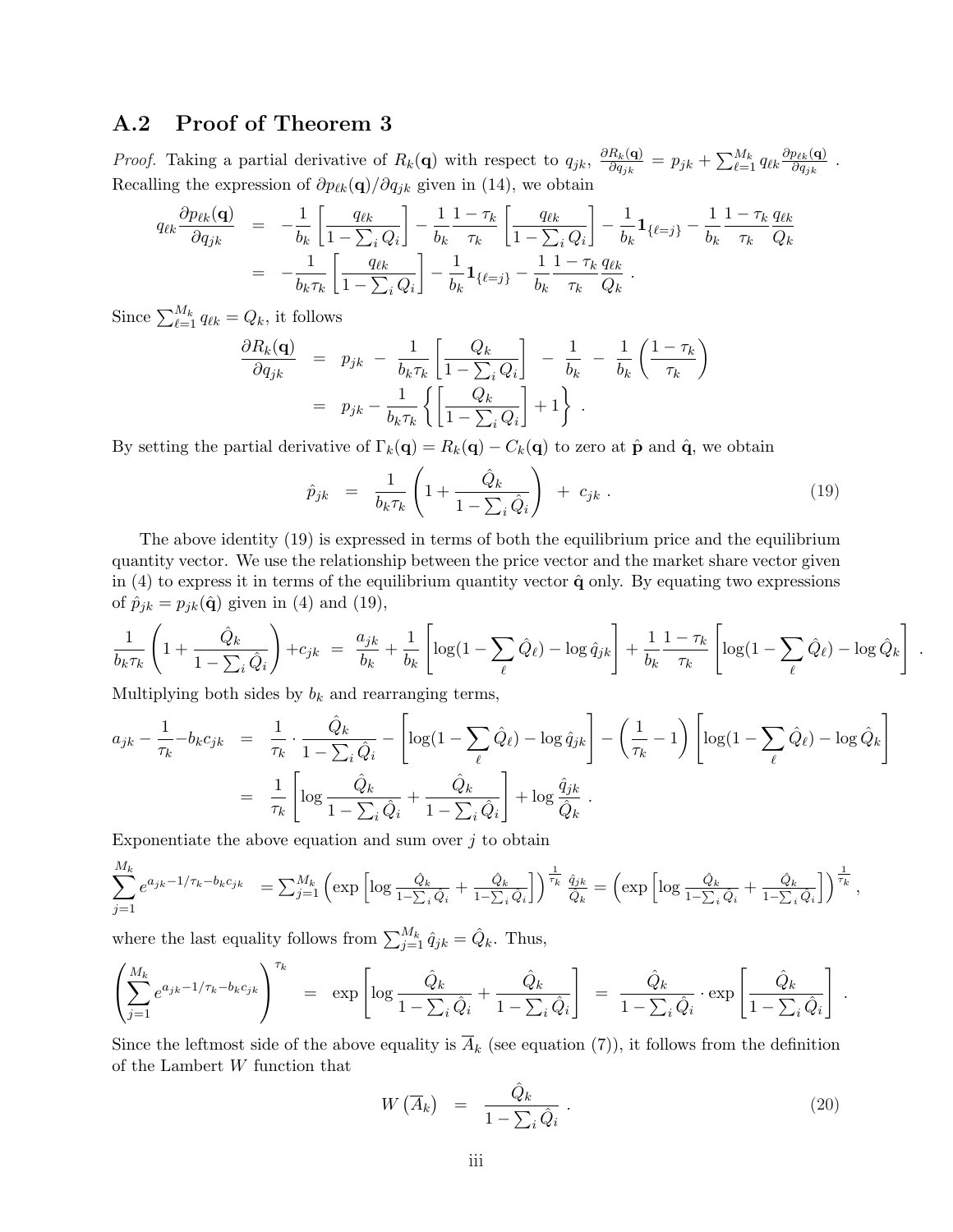By substituting this expression into (19), we obtain the required expression for  $\hat{p}_{jk}$ .

Now, from  $(20)$ ,

$$
1 + \sum_{i=1}^{K} W(\overline{A}_{i}) = 1 + \frac{\sum_{i=1}^{K} \hat{Q}_{i}}{1 - \sum_{i=1}^{K} \hat{Q}_{i}} = \frac{1}{1 - \sum_{i=1}^{K} \hat{Q}_{i}}
$$

Applying this to (20), we obtain

$$
\hat{Q}_k = W(\overline{A}_k) \cdot \left(1 - \sum_i \hat{Q}_{i=1}^K\right) = \frac{W(\overline{A}_k)}{1 + \sum_{i=1}^K W(\overline{A}_i)},
$$

.

which is the required expression for  $\hat{Q}_k$ . To get the expression for  $\hat{q}_{jk}$ , (2) and (3) imply

$$
\hat{q}_{jk} = \hat{Q}_k \cdot \hat{q}_{j|k} = \hat{Q}_k \cdot \frac{e^{a_{jk} - b_k \hat{p}_{jk}}}{\sum_{\ell=1}^{M_{\ell}} e^{a_{\ell k} - b_k \hat{p}_{\ell k}}} = \hat{Q}_k \cdot \frac{e^{a_{jk} - b_k c_{jk}}}{\sum_{\ell=1}^{M_{\ell}} e^{a_{\ell k} - b_k c_{\ell k}}},
$$

where the last equality follows from the fact that  $\hat{p}_{1k} = \cdots = \hat{p}_{M_k,k}$  (which follows from the first part of this theorem).  $\Box$ 

### A.3 Proof of Lemma 1

*Proof.* We first show that  $V(x) < W(x)$ . For any  $x \in (0, \infty)$ , let  $w = W(x)$  and  $v = V(x)$ . Then,  $w \exp(w) = x = v \exp(v/(1-v))$ . Since  $v \in (0,1)$ , we have  $v/(1-v) > v$ . Thus,  $w \exp(w) = v$ .  $v \exp(v/(1-v)) > v \exp(v)$ . Since  $ye^y$  is strictly increasing in y, we conclude that  $w > v$ .

Next we show that  $W(x) \leq (1 + \lambda)V(x/(1 + \lambda))$  for  $\lambda \geq W(x)$ . For any  $x \in (0, \infty)$ , now let  $w = W(x)$  and  $v = V(x/(1+\lambda))$ . Then,  $w \exp(w) = x = (1+\lambda) \cdot v \exp(v/(1-v))$ . We wish to show that  $w \leq (1 + \lambda)v$ . Let  $\lambda \geq w$ . Then, by rearranging terms, we obtain  $w/(1 + \lambda - w) \leq w$ , which implies

$$
w \exp(w/(1+\lambda-w)) \leq w \exp(w) = (1+\lambda) \cdot v \exp(v/(1-v)) .
$$

Assume, by way of contradiction, that  $w > (1+\lambda)v$ . Then, the above inequality implies  $\exp(w/(1+\lambda)v)$  $(\lambda - w) \leq \exp(v/(1 - v))$ , i.e.,  $w/(1 + \lambda - w) \leq v/(1 - v)$ . However, the assumption  $w > (1 + \lambda)v$ implies both  $v < w/(1+\lambda)$  and  $(1-v) > 1-w/(1+\lambda) = (1+\lambda-w)/(1+\lambda)$ . By dividing the first inequality with the second inequality, we obtain  $v/(1-v) < w/(1+\lambda-w)$ , which is a contradiction. Thus, we conclude  $w \leq (1 + \lambda)v$ , as required.

Finally, we show that  $(1+\lambda)V(x/(1+\lambda)) \leq x$ . Again let  $v = V(x/(1+\lambda))$ . Since  $\exp(v/(1-v)) \geq$ 1, it follows that  $x = (1 + \lambda) \cdot v \exp(v/(1 - v)) \ge (1 + \lambda) \cdot v$ .  $\Box$ 

### A.4 Proof of Theorem 4

*Proof.* Since  $q_{jk} = q_{j|k}Q_k$ , it follows from (2) and the definition of  $I_k = \log \sum_{j=1}^{M_k} e^{a_{jk} - b_k p_{jk}}$ ,

$$
\frac{\partial q_{jk}}{\partial p_{jk}} = \frac{\partial q_{j|k}}{\partial p_{jk}} \cdot Q_k + q_{j|k} \cdot \frac{\partial Q_k}{\partial p_{jk}} = \frac{\partial q_{j|k}}{\partial p_{jk}} \cdot Q_k + q_{j|k} \cdot \frac{\partial Q_k}{\partial I_k} \cdot \frac{\partial I_k}{\partial p_{jk}}
$$
  
\n
$$
= \{b_k q_{jk}(q_{j|k} - 1)\} + q_{j|k} \cdot [\tau_k Q_k (1 - Q_k)] \cdot [-b_k q_{j|k}]
$$
  
\n
$$
= b_k q_{jk}(q_{j|k} - 1) - b_k \tau_k q_{jk} q_{j|k} (1 - Q_k).
$$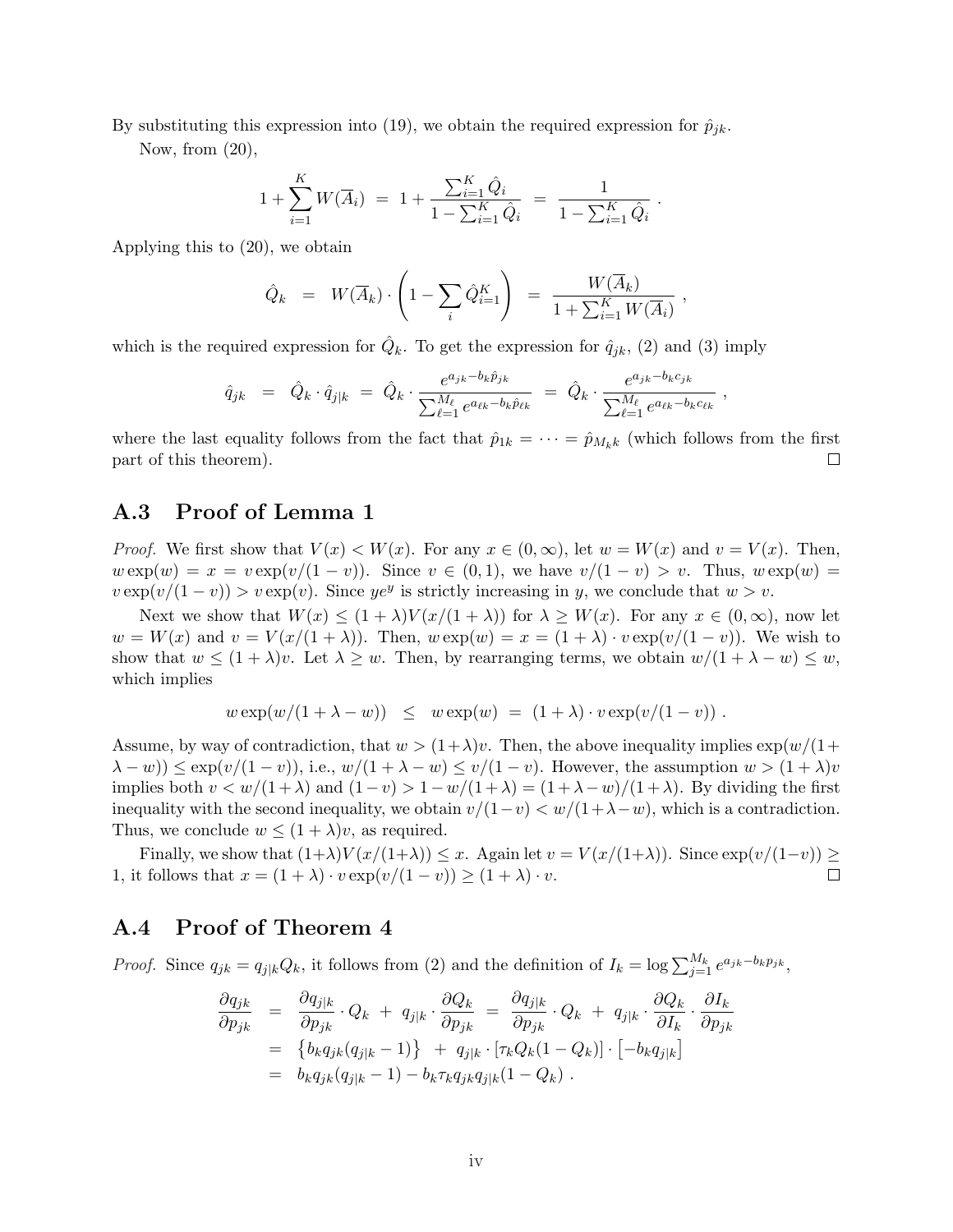Similarly, for  $i \neq j$ , obtain  $\partial q_{ik}/\partial p_{jk} = b_k q_{i|k}q_{jk} - b_k \tau_k q_{i|k}q_{jk}(1-Q_k)$ . Since  $\Gamma_k = \sum_{j=1}^{M_k} (p_{jk} - c_{jk})q_{jk}$ ,

$$
\frac{\partial \Gamma_k}{\partial p_{jk}} = q_{jk} + \sum_{i=1}^{M_k} (p_{ik} - c_{jk}) \frac{\partial q_{ik}}{\partial p_{jk}} = q_{jk} - b_k (p_{ik} - c_{jk}) q_{jk} + \sum_{i=1}^{M_k} (p_{ik} - c_{jk}) [b_k q_{i|k} q_{jk} - b_k \tau_k q_{i|k} q_{jk} (1 - Q_k)].
$$

Setting this expression to 0 and simplifying it, it follows  $b_k(\tilde{p}_{jk} - c_{jk}) = 1 + b_k[1 - \tau_k(1 (\tilde{Q}_k)$   $\sum_{i=1}^{M_k} (\tilde{p}_{ik} - c_{jk})\tilde{q}_{i|k}$ . (We use tilde to indicate that it is the price-competition equilibrium solution.) Since the right side of this equation is independent of j, it follows that  $\tilde{p}_{1k} = \cdots = \tilde{p}_{M_kk}$ , which we denote by  $\tilde{p}_k$ . Since  $\tilde{q}_{1|k} + \cdots + \tilde{q}_{M_k|k} = 1$ , we obtain  $b_k(\tilde{p}_k - c_{jk}) = 1 + b_k[1 - \tau_k(1 (\tilde{Q}_k) \cdot (\tilde{p}_{jk} - c_{jk})$ . Thus,  $(\tilde{p}_k - c_{jk}) = 1/ \left[ b_k \tau_k (1 - \tilde{Q}_k) \right]$ .

We claim

$$
\tilde{p}_k = \frac{1}{b_k} \log \sum_{i=1}^{M_k} \exp(a_{ik}) + \frac{1}{b_k \tau_k} \left[ \log(1 - \sum_{\ell} \tilde{Q}_{\ell}) - \log \tilde{Q}_k \right] .
$$

To prove this claim, substitute (2) and (3) into (4) to obtain

$$
\tilde{p}_{jk} = \frac{a_{jk}}{b_k} + \frac{1}{b_k} \left[ \log(1 - \sum_{\ell=1}^K \tilde{Q}_{\ell}) - \log \left( \frac{\tilde{Q}_k \cdot e^{a_{jk}}}{\sum_{i=1}^{M_k} e^{a_{ik}}} \right) \right] + \frac{1}{b_k} \frac{1 - \tau_k}{\tau_k} \left[ \log(1 - \sum_{\ell=1}^K \tilde{Q}_{\ell}) - \log \tilde{Q}_k \right].
$$

Then, since  $a_{jk} = \log(\exp(a_{jk}))$ , the above equality implies the claim.

Therefore,

$$
\frac{1}{b_k \tau_k (1 - \tilde{Q}_k)} = \tilde{p}_k - c_{jk} = \frac{1}{b_k} \log \sum_{i=1}^{M_k} \exp(a_{ik}) + \frac{1}{b_k \tau_k} \left[ \log(1 - \sum_{\ell=1}^K \tilde{Q}_\ell) - \log \tilde{Q}_k \right] - c_{jk}.
$$

From algebraic transformation and the definition of  $A_k$  in (7),

$$
\log \frac{\tilde{Q}_k}{1 - \sum_{\ell} \tilde{Q}_{\ell}} + \frac{\tilde{Q}_k}{1 - \tilde{Q}_k} = \tau_k \log \sum_{i} \exp(a_{ik} - b_k c_{jk}) - 1 = \log \overline{A}_k. \tag{21}
$$

Exponentiating the above equation and using  $\tilde{Q}_0 = 1 \sum_{\ell} \tilde{Q}_{\ell}$ , we obtain  $(\tilde{Q}_{k}/\tilde{Q}_{0}) \cdot \exp \left(\frac{\tilde{Q}_{k}}{1-\tilde{Q}_{k}}\right)$ =  $\overline{A}_k$ . Then, from the definition of the V function, we have  $\tilde{Q}_k = V((\overline{A}_k)\tilde{Q}_0)$ . From  $\tilde{Q}_0 +$  $\sum_{\ell}^{1-Q_k} \tilde{Q}_{\ell} = 1,$ we verify that  $\tilde{Q}_0$  satisfies (10).

Finally, for the required expression for  $\tilde{q}_{jk}$ , use (2) and (3) along with  $\tilde{Q}_k = V(\overline{A}_k \tilde{Q}_0)$  and the fact  $\tilde{p}_{1k} = \cdots = \tilde{p}_{M_k k}$ . For the required expression for  $\tilde{p}_{jk}$ , use the above expression for  $\tilde{Q}_k$  as well as  $(\tilde{p}_k - c_{jk}) = 1/[\tilde{b_k} \tau_k (1 - \tilde{Q}_k)].$  $\Box$ 

### A.5 Proof of Corollary 2

Proof. We first compare the quantity-competition equilibrium solution to the optimal monopoly solution. It follows from the expressions of  $p_{jk}^*$  and  $\hat{p}_{jk}$  given in the statements of Theorems 2 and 3 that it suffices to show  $b_k \tau_k \rho^* > W(\overline{A}_k)$ . From equation (8) in Theorem 2,

$$
\rho^* = \sum_{\ell=1}^K \frac{e^{-1}}{b_\ell \tau_\ell} \left( \sum_{j=1}^{M_\ell} e^{a_{j l} - b_\ell c_{j \ell} - b_\ell \rho^*} \right)^{\tau_\ell} > \frac{e^{-1}}{b_k \tau_k} \left( \sum_{j=1}^{M_k} e^{a_{j k} - b_k c_{j k} - b_k \rho^*} \right)^{\tau_k} = \frac{e^{-1}}{b_k \tau_k} \left( \sum_{j=1}^{M_k} e^{a_{j k} - b_k c_{j k}} \right)^{\tau_k} e^{-b_k \tau_k \rho^*}
$$

.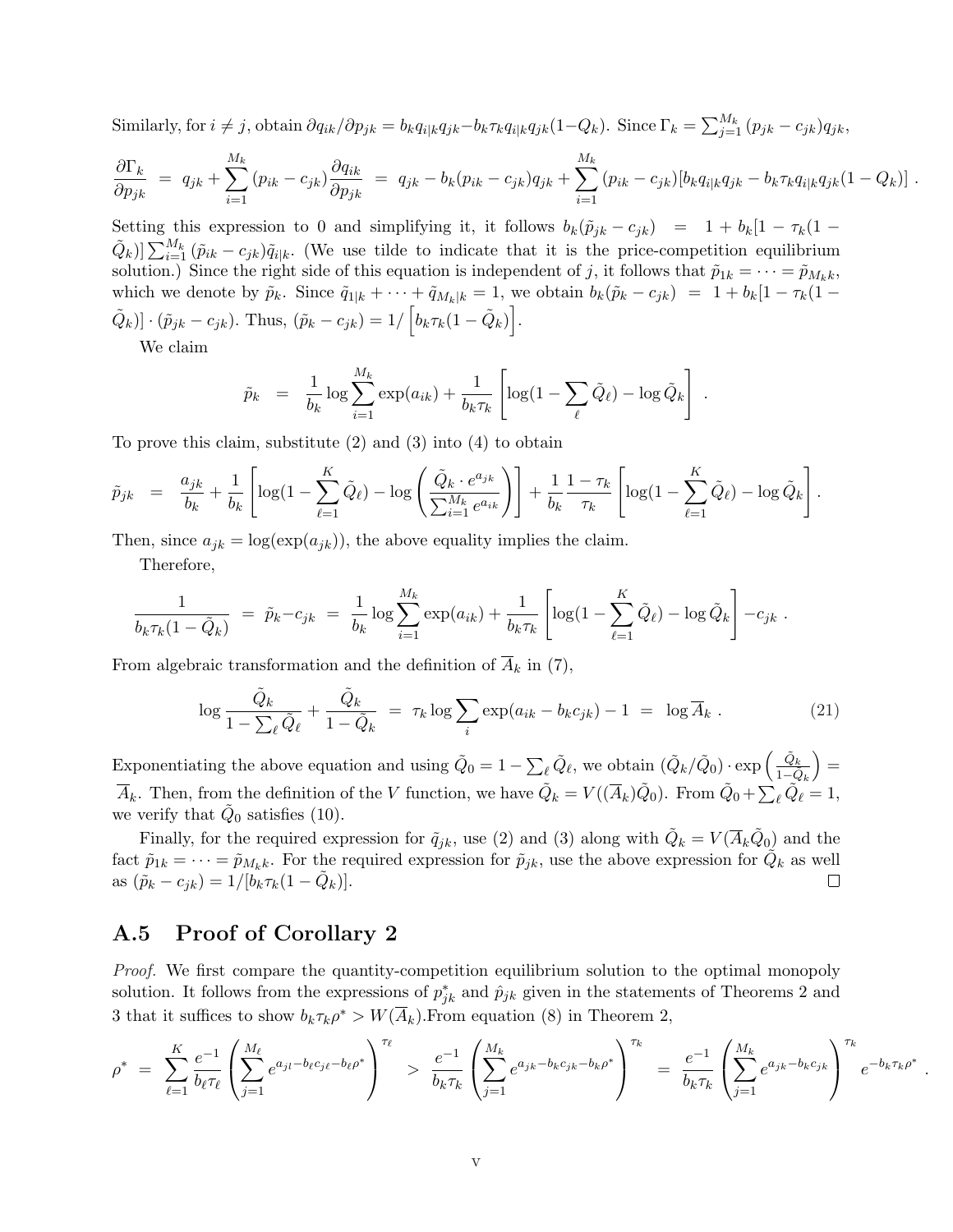Thus,

$$
(b_k \tau_k \rho^*) \cdot \exp(b_k \tau_k \rho^*) \geq e^{-1} \left( \sum_{j=1}^{M_k} e^{a_{jk} - b_k c_{jk}} \right)^{\tau_k} = \overline{A}_k = W(\overline{A}_k) \cdot \exp(W(\overline{A}_k))
$$

where the first equality follows from the definition of  $\overline{A}_k$  given in (6), and the second equality follows from the definition of the W function. Now, since  $ye^y$  is increasing in y, we have

$$
b_k \tau_k \rho^* \ge W(\overline{A}_k) \tag{22}
$$

,

where the second inequality above follows since W is increasing. Thus, we conclude  $p_{jk}^* > \hat{p}_{jk}$ .

Since  $p_{jk}^*$  >  $\hat{p}_{jk}$  holds for any j and k, it follows that  $\hat{I}_k$  >  $I_k^*$  for each k, where  $\hat{I}_k$  =  $\log \sum_{j=1}^{M_k} e^{a_{jk}-b_k\hat{p}_{jk}}$  and  $I_k^* = \log \sum_{j=1}^{M_k} e^{a_{jk}-b_kp_{jk}^*}$ . Thus, from the definition of  $Q_k = e^{\tau_k I_k}/[1 + \sum_{\ell=1}^K e^{\tau_\ell I_\ell}]$ in equation (2), it implies that

$$
\hat{Q}_0 = 1 - \sum_{k=1}^K \hat{Q}_k = \frac{1}{1 + \sum_{k=1}^K e^{\tau_k \hat{I}_k}} < \frac{1}{1 + \sum_{k=1}^K e^{\tau_k I_k^*}} = 1 - \sum_{k=1}^K Q_k^* = Q_0^*.
$$

Now, we compare the price-competition equilibrium to the quantity-competition equilibrium. Let  $\psi(Q_0) = Q_0 + \sum_{\ell} V(\overline{A}_{\ell}Q_0) - 1$ . Since V is an increasing function,  $\psi$  is also increasing. It follows from the definition of  $\tilde{Q}_0$  that  $\psi(\tilde{Q}_0) = 0$ . Since  $\hat{Q}_k = 1/\left[1 + \sum_{\ell=1}^K W(\overline{A}_{\ell})\right]$  by Theorem 3, Thus

$$
\psi(\hat{Q}_0) - \psi(\tilde{Q}_0) = \frac{1}{1 + \sum_{\ell} W(\overline{A}_{\ell})} + \sum_{\ell} V\left(\frac{\overline{A}_{\ell}}{1 + \sum_{i} W(\overline{A}_{i})}\right) - 1
$$
  

$$
= \sum_{\ell} \left[ V\left(\frac{\overline{A}_{\ell}}{1 + \sum_{i} W(\overline{A}_{i})}\right) - \frac{W(\overline{A}_{\ell})}{1 + \sum_{i} W(\overline{A}_{i})} \right] \geq 0,
$$

where the inequality follows from Lemma 1 by letting  $x = \overline{A}_{\ell}$  and  $\lambda =$  $\sum_i W(\overline{A}_i)$ . Thus  $\psi(\hat{Q}_0) \geq$  $\psi(\tilde{Q}_0)$ . Since  $\psi$  is increasing, we obtain  $\hat{Q}_0 \ge \tilde{Q}_0$ .

Finally we show  $\tilde{p}_{jk} \leq \hat{p}_{jk}$  for any j and k. From the above argument,

$$
W(\overline{A}_k) \cdot \hat{Q}_0 = \frac{W(\overline{A}_k)}{1 + \sum_{\ell} W(\overline{A}_{\ell})} \leq V\left(\frac{\overline{A}_k}{1 + \sum_{\ell} W(\overline{A}_{\ell})}\right) = V(\overline{A}_k \cdot \hat{Q}_0).
$$

It implies, along with the definitions of  $V(\overline{A}_k\hat{Q}_0)$  and  $W(\overline{A}_k)$ ,

$$
\exp\left(\frac{V(\overline{A}_k \hat{Q}_0)}{1 - V(\overline{A}_k \hat{Q}_0)}\right) = \frac{\overline{A}_k \cdot \hat{Q}_0}{V(\overline{A}_k \hat{Q}_0)} \leq \frac{\overline{A}_k}{W(\overline{A}_k)} = \exp(W(\overline{A}_k)) .
$$

Since  $\exp(\cdot)$  is an increasing function,

$$
0 \leq W(\overline{A}_k) - \frac{V(\overline{A}_k \hat{Q}_0)}{1 - V(\overline{A}_k \hat{Q}_0)} = b_k \tau_k \left\{ \left[ \frac{1 + W(\overline{A}_k)}{b_k \tau_k} \right] - \left[ \frac{1}{b_k \tau_k (1 - V(\overline{A}_k \hat{Q}_0))} \right] \right\}
$$
  
=  $b_k \tau_k \left\{ \hat{p}_{jk} - \tilde{p}_{jk} \right\}$ ,

where the last equality follows from the expressions of  $\hat{p}_{jk}$  and  $\tilde{p}_{jk}$  given in Theorem 3 and Theorem 4. Thus,  $\hat{p}_{jk} \geq \tilde{p}_{jk}$ .

 $\Box$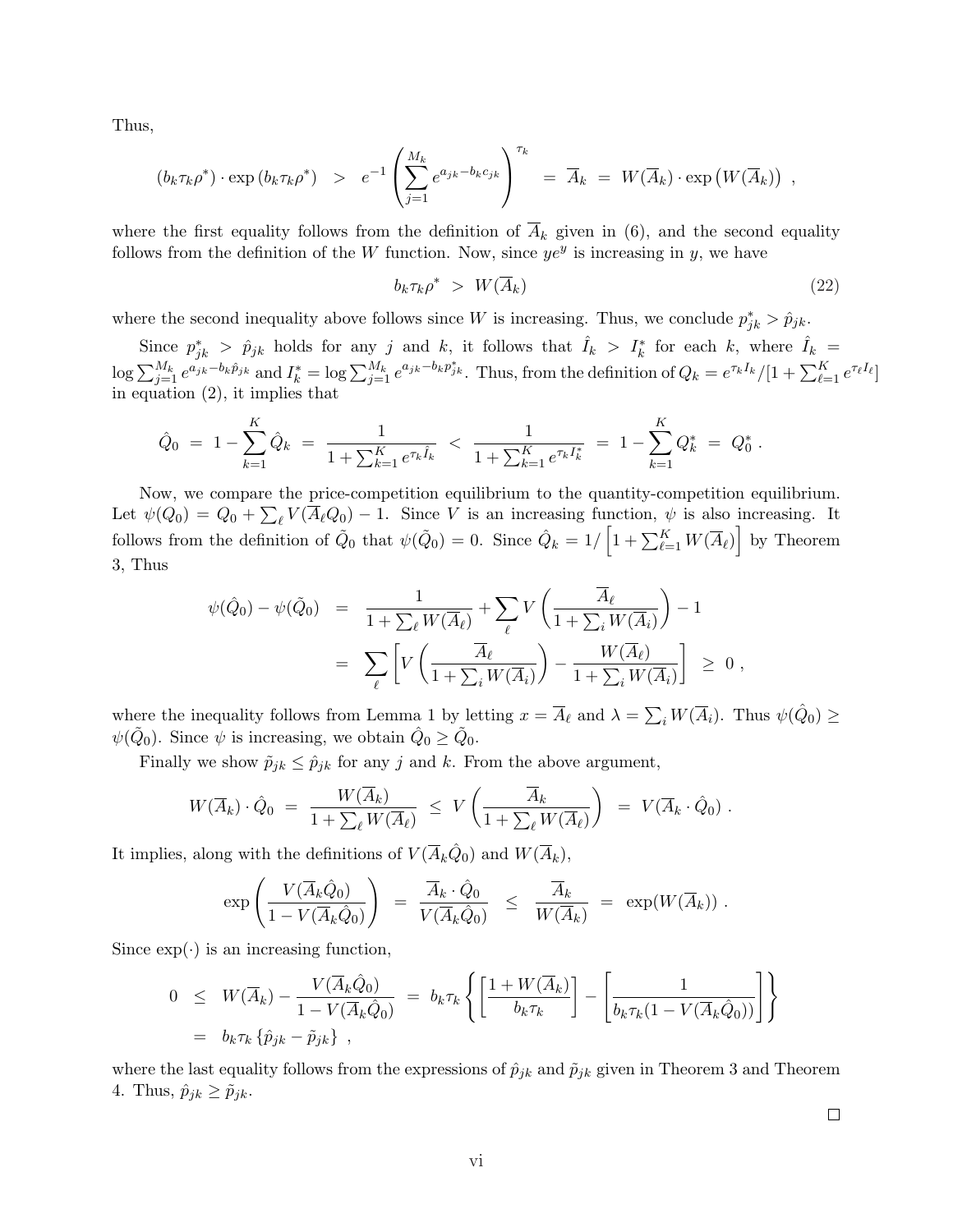### A.6 Proof of Corollary 3

Proof. PART (a). From Theorem 2, we know that the monopoly optimal price of products within branch  $\overline{k}$  are the same, i.e.,  $p_{1k}^* = \cdots = p_{M_k k}^*$ . Similarly, from Theorem 3, we also know  $\hat{p}_{1k} =$  $\cdots = \hat{p}_{M_k k}$ . Thus, the conditional probability  $q_{j|k} = e^{a_{jk}} / \sum_{i=1}^{M_k} e^{a_{ik}}$  remains the same under the oligopoly and under the monopoly. Since  $q_{jk} = q_{j|k}Q_k$ , it is sufficient to show the existence of  $\hat{k}_Q^* \in \{1, 2, \ldots, K\}$  such that

$$
\begin{cases} \hat{Q}_k \geq Q_k^* & \text{if } k \in \{1, \ldots, \hat{k}_Q^*\} \\ \hat{Q}_k \leq Q_k^* & \text{if } k \in \{\hat{k}_Q^* + 1, \ldots, K\} \end{cases}.
$$

We will establish this by proving (i)  $\hat{Q}_1 \geq Q_1^*$ , and that (ii)  $\hat{Q}_k \leq Q_k^*$  implies  $\hat{Q}_{k+1} \leq Q_{k+1}^*$ .

From the expression of  $q_{jk}^*$  in Theorem 2 and the fact that  $Q_k^* = \sum_{j=1}^{M_k} q_{jk}^*$ ,

$$
Q_k^* = \frac{\left[\sum_{i=1}^{M_k} e^{a_{ik} - b_k c_{ik} - b_k \rho^*}\right]^{\tau_k}}{e + \sum_{\ell=1}^K \left[\sum_{j=1}^{M_\ell} e^{a_{jl} - b_\ell c_{j\ell} - b_\ell \rho^*}\right]^{\tau_\ell}} = \frac{A_k}{e^{b_k \tau_k \rho^*} + \sum_{\ell=1}^K e^{-1} \left[\sum_{j=1}^{M_k} e^{a_{ik} - b_k c_{ik}}\right]^{\tau_k}} = \frac{A_k}{e^{b_k \tau_k \rho^*} + \sum_{\ell=1}^K \overline{A}_\ell \cdot e^{(b_k \tau_k - b_\ell \tau_\ell)\rho^*}} \,, (23)
$$

where the last equality follows from the definition of  $\overline{A}_{\ell} = e^{-1} \left[ \sum_{j=1}^{M_{\ell}} e^{a_{jl} - b_{\ell} c_{j\ell}} \right]^{\tau_{\ell}}$  given in (7). Also, from Theorem 3,

$$
\hat{Q}_k = \frac{W(\overline{A}_k)}{1 + \sum_{\ell=1}^K W(\overline{A}_\ell)} = \frac{\overline{A}_k \exp(-W(\overline{A}_k))}{1 + \sum_{\ell=1}^K A_i \exp(-W(\overline{A}_\ell))}
$$
\n
$$
= \frac{\overline{A}_k}{\exp(W(\overline{A}_k)) + \sum_{\ell=1}^K A_\ell \exp(W(\overline{A}_k) - W(\overline{A}_\ell))},
$$
\n(24)

where the second equality holds due to the definition of the Lambert W function that  $W(z)$  =  $ze^{-W(z)}$ .

Suppose  $k = 1$ . Recall from (22) that  $b_k \tau_k \rho^* > W(\overline{A}_k)$ . Since both  $b_1 \tau_1 \geq b_\ell \tau_\ell$  and  $\overline{A}_1 \leq \overline{A}_\ell$ hold by assumption, we obtain  $e^{(b_1\tau_1-b_\ell\tau_\ell)\rho^*} \geq e^0 \geq e^{W(\overline{A}_1)-W(\overline{A}_\ell)}$ . Thus, by comparing (23) and (24), we have  $\hat{Q}_1 \geq Q_1^*$ , which is statement (i).

Now, for statement (ii), suppose  $k \in \{1, \ldots, K-1\}$ . Then,

$$
\overline{A}_{k+1} \cdot \left[ \frac{1}{Q_{k+1}^*} - \frac{1}{\hat{Q}_{k+1}} \right] = \left\{ \exp(b_{k+1}\tau_{k+1}\rho^*) + \sum_{\ell=1}^K \overline{A}_{\ell} \exp((b_{k+1}\tau_{k+1} - b_{\ell}\tau_{\ell})\rho^*) \right\}
$$

$$
- \left\{ \exp(W(\overline{A}_{k+1})) + \sum_{\ell=1}^K \overline{A}_{\ell} \exp(W(\overline{A}_{k+1}) - W(\overline{A}_{\ell})) \right\}
$$

$$
\leq \left\{ \exp(b_k\tau_k\rho^*) + \sum_{\ell=1}^K \overline{A}_{\ell} \exp((b_k\tau_k - b_{\ell}\tau_{\ell})\rho^*) \right\}
$$

$$
- \left\{ \exp(W(\overline{A}_k)) + \sum_{\ell=1}^K \overline{A}_{\ell} \exp(W(\overline{A}_k) - W(\overline{A}_{\ell})) \right\}
$$

$$
= \overline{A}_k \cdot \left[ \frac{1}{Q_k^*} - \frac{1}{\hat{Q}_k} \right],
$$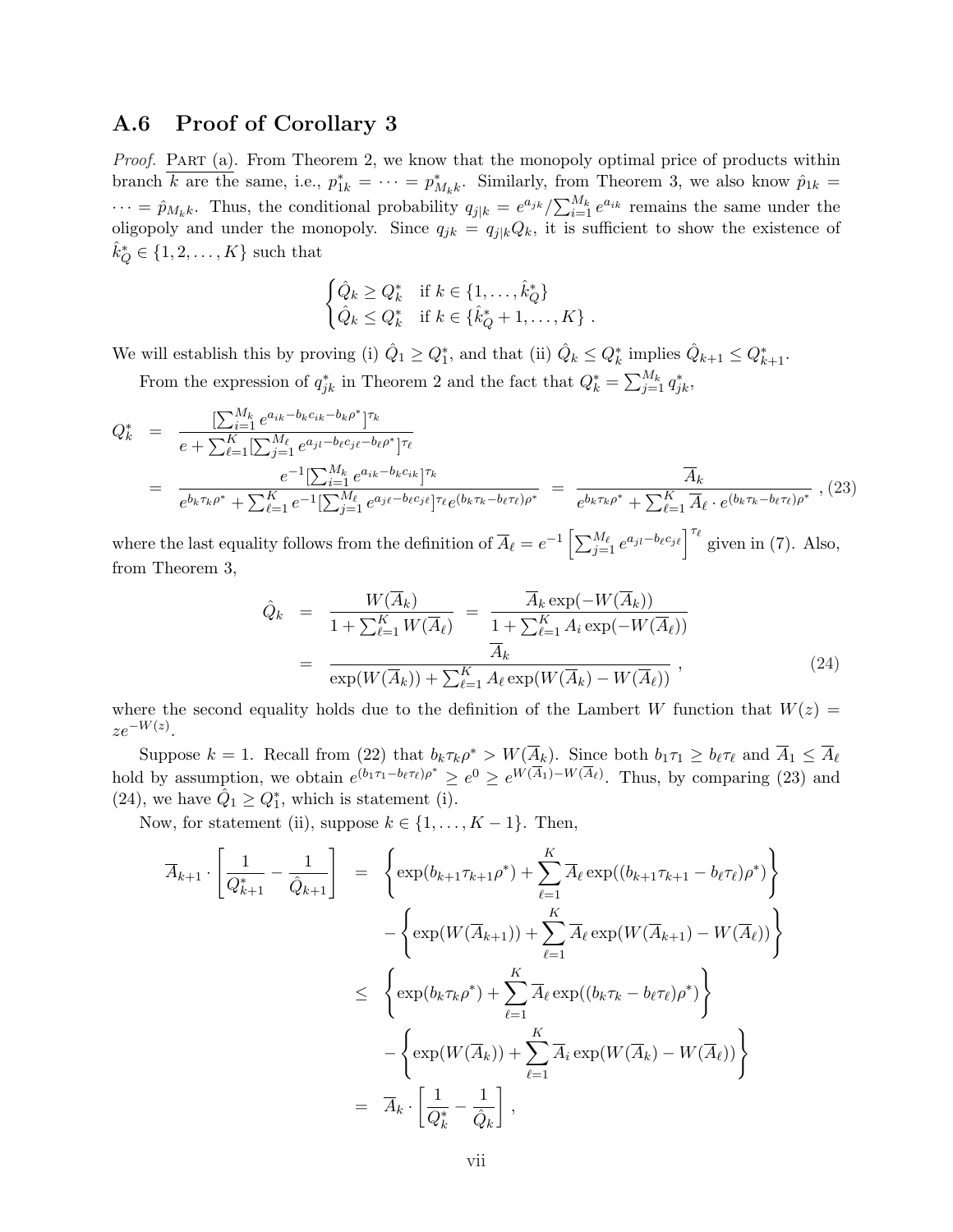where the both equalities follow from  $(23)$  and  $(24)$ , and the inequality follows from the assumptions that  $\overline{A}_k \leq \overline{A}_{k+1}$  and  $b_k \tau_k \geq b_{k+1} \tau_{k+1}$ . Thus, if  $\hat{Q}_k \leq Q_k^*$ , then this inequality implies  $\hat{Q}_{k+1} \leq Q_{k+1}^*$ , yielding statement (ii). This completes the proof of Part (a).

PART (b). Following the same argument as (a), it suffices to show the existence of  $k_Q \in$  $\{0,1,2,\ldots,K\}$  such that

$$
\begin{cases} \hat{Q}_k \ge \tilde{Q}_k & \text{if } k \in \{1, \dots, \hat{k}_Q\} \\ \hat{Q}_k \le \tilde{Q}_k & \text{if } k \in \{\hat{k}_Q + 1, \dots, K\} \end{cases}.
$$

Since  $\sum_{\ell} \hat{Q}_{\ell} \leq$  $\sum_{\ell} \tilde{Q}_{\ell}$  (Corollary 2), there exists at least one firm j such that  $\hat{Q}_j \leq \tilde{Q}_j$  Thus, it suffices to show that  $\hat{Q}_k \leq \tilde{Q}_k$  implies  $\hat{Q}_{k+1} \leq \tilde{Q}_{k+1}$ , for any  $k \in \{1, ..., K-1\}$ .

From  $(21)$  and  $(20)$  along with the definition of the W function,

$$
\log \frac{\tilde{Q}_{k+1}}{\tilde{Q}_k} + \frac{\tilde{Q}_{k+1} - \tilde{Q}_k}{(1 - \tilde{Q}_{k+1})(1 - \tilde{Q}_k)} = \log \overline{A}_{k+1} - \log \overline{A}_k = \log \frac{\hat{Q}_{k+1}}{\hat{Q}_k} + \frac{\hat{Q}_{k+1} - \hat{Q}_k}{1 - \sum_{\ell} \hat{Q}_{\ell}}
$$

Assume, by a contradiction, we have  $\hat{Q}_k \leq \tilde{Q}_k$  but  $\hat{Q}_{k+1} > \tilde{Q}_{k+1}$ . Then, since  $\tilde{Q}_{k+1}/\tilde{Q}_k < \hat{Q}_{k+1}/\hat{Q}_k$ , we must have

$$
\frac{(\tilde{Q}_{k+1} - \tilde{Q}_k)}{(1 - \tilde{Q}_{k+1})(1 - \tilde{Q}_k)} > \frac{\hat{Q}_{k+1} - \hat{Q}_k}{1 - \sum_{\ell} \hat{Q}_{\ell}} \ge \frac{(\hat{Q}_{k+1} - \hat{Q}_k)}{(1 - \hat{Q}_k - \hat{Q}_{k+1})}
$$

Since  $\hat{Q}_k \leq \tilde{Q}_k \leq \tilde{Q}_{k+1} < \hat{Q}_{k+1}$  (where the middle inequality comes from Theorem 4 and the condition  $A_k \leq A_{k+1}$ , each of the expressions in any bracket is nonnegative. Thus, the  $\zeta$  value, defined below, should be positive:

$$
\zeta = (\tilde{Q}_{k+1} - \tilde{Q}_k) \cdot (1 - \hat{Q}_k - \hat{Q}_{k+1}) - (\hat{Q}_{k+1} - \hat{Q}_k) \cdot (1 - \tilde{Q}_{k+1}) \cdot (1 - \tilde{Q}_k) .
$$

The  $\zeta$  value, as a function of  $\tilde{Q}_k$  is linear and the value of  $\tilde{Q}_k$  should belong to the interval  $[\hat{Q}_k, \tilde{Q}_{k+1}]$ . At the left endpoint of this interval,

$$
\zeta\big|_{\tilde{Q}_k=\hat{Q}_k} = (\tilde{Q}_{k+1}-\hat{Q}_k)\cdot(1-\hat{Q}_k-\hat{Q}_{k+1}) - (\hat{Q}_{k+1}-\hat{Q}_k)\cdot(1-\tilde{Q}_{k+1})\cdot(1-\hat{Q}_k).
$$

This expression is non-positive since  $\tilde{Q}_{k+1} < \hat{Q}_{k+1}$  implies both  $(\tilde{Q}_{k+1} - \hat{Q}_k) \leq (\hat{Q}_{k+1} - \hat{Q}_k)$  and  $(1 - \hat{Q}_k - \hat{Q}_{k+1}) \leq (1 - \hat{Q}_k - \tilde{Q}_{k+1}) \leq (1 - \hat{Q}_k)(1 - \tilde{Q}_{k+1})$ . Now, at the right endpoint of the interval,

$$
\zeta\big|_{\tilde{Q}_k=\tilde{Q}_{k+1}} = (\tilde{Q}_{k+1}-\tilde{Q}_{k+1})\cdot(1-\hat{Q}_k-\hat{Q}_{k+1}) - (\hat{Q}_{k+1}-\hat{Q}_k)\cdot(1-\tilde{Q}_{k+1})\cdot(1-\tilde{Q}_{k+1}),
$$

which simplifies to  $-(\hat{Q}_{k+1}-\hat{Q}_k) \cdot (1-\tilde{Q}_{k+1})^2$ , which is a non-positive quantity. Then, by the linearity of  $\zeta$  in  $\tilde{Q}_k$ , we conclude that the  $\zeta$  value is always non-positive, and this is a desired contradiction.  $\Box$ 

### A.7 Proof of Equation (12)

Proof. Now, taking a partial derivative of (11), we obtain

$$
\frac{\partial J^t(\mathbf{x}, \mathbf{q})}{\partial q_k} = \lambda \cdot \left[ \frac{\partial R(\mathbf{q})}{\partial q_k} - \Delta_k V^{t-1}(\mathbf{x}) \right] = \lambda \cdot \left[ p_k(\mathbf{q}) - \frac{1}{b_k} - \sum_i \frac{q_i}{b_i} \left( \frac{1}{1 - \sum_{\ell} q_{\ell}} \right) - \Delta_k V^{t-1}(\mathbf{x}) \right],
$$